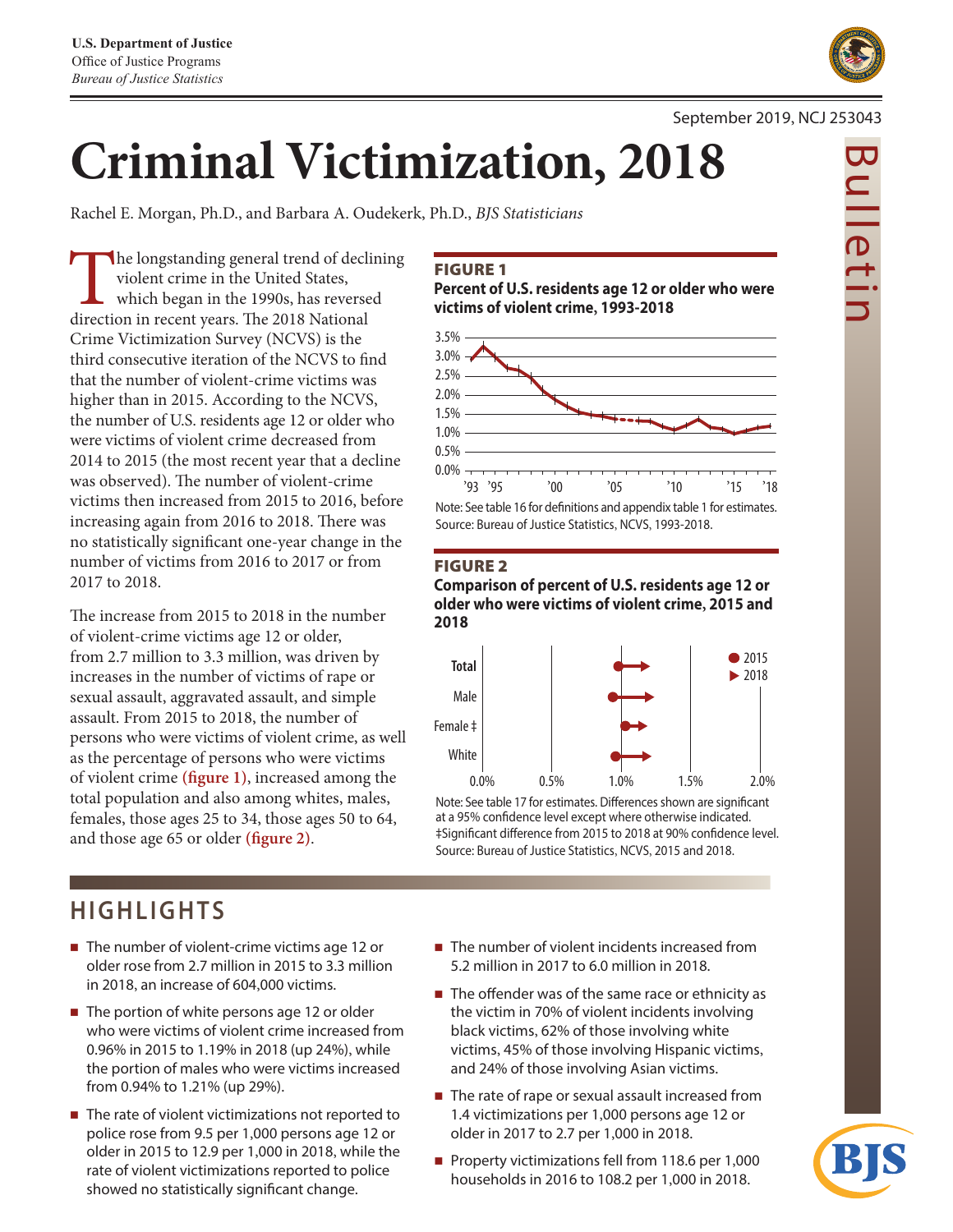While the portion of the population who have been victims of violent crime has increased in recent years, the portion who have been victims of serious crimes has decreased **(figure 3)**. Serious crimes are those that are generally prosecuted as felonies; these include most completed or attempted violent crimes apart from simple assault, and completed burglaries and motor-vehicle thefts. From 2014 to 2018, the portion of U.S. residents age 12 or older who were victims of serious crimes decreased from 1.89% to 1.68% **(figure 4)**. 1 This decrease was driven by a decline in the portion of the population who were victims of completed burglary.

The NCVS is a self-reported survey that is administered annually from January 1 to December 31. Annual NCVS estimates are based on the number and characteristics of crimes respondents experienced during the prior 6 months, not including the month in which they were interviewed. Therefore, the 2018 survey covers crimes experienced from July 1, 2017 to November 30, 2018, and March 15, 2018 is the middle of the reference period. Crimes are classified by the year of the survey and not by the year of the crime.

NCVS data can be used to produce—

- **Prevalence estimates:** The number or percentage of unique persons who were crime victims, or of unique households that experienced crime.
- Victimization estimates: The total number of victimizations committed against persons or households. For personal crimes, the number of victimizations is the number of victims of that crime. Each crime against a household is counted as having a single victim—the affected household.
- **Incident estimates:** The number of specific criminal acts involving one or more victims.

(See *Measurement of crime in the National Crime Victimization Survey*, page 20.)

1In this report, significance is reported at both the 90% and 95% confidence levels. See figures and tables for testing on specific findings.

#### FIGURE 3

#### **Percent of U.S. residents age 12 or older who were victims of total serious, serious violent, and serious property crime, 1993-2018**



Note: Estimates include 95% confidence intervals. See table 19 for serious-crime definitions and appendix table 3 for estimates and standard errors. Estimates for 2006 should not be compared to other years (see Crim*inal Victimization, 2007* (NCJ 224390, BJS web, December 2008). Source: Bureau of Justice Statistics, National Crime Victimization Survey, 1993-2018.

#### FIGURE 4 **Comparison of percent of U.S. residents age 12 or older who were victims of serious crime, 2014 and 2018**



Note: See table 20 for serious-crime definitions and estimates and appendix table 4 for standard errors. Differences shown are significant at a 95% confidence level except where otherwise indicated.

‡Significant difference from 2014 to 2018 at the 90% confidence level. Source: Bureau of Justice Statistics, National Crime Victimization Survey, 2014 and 2018.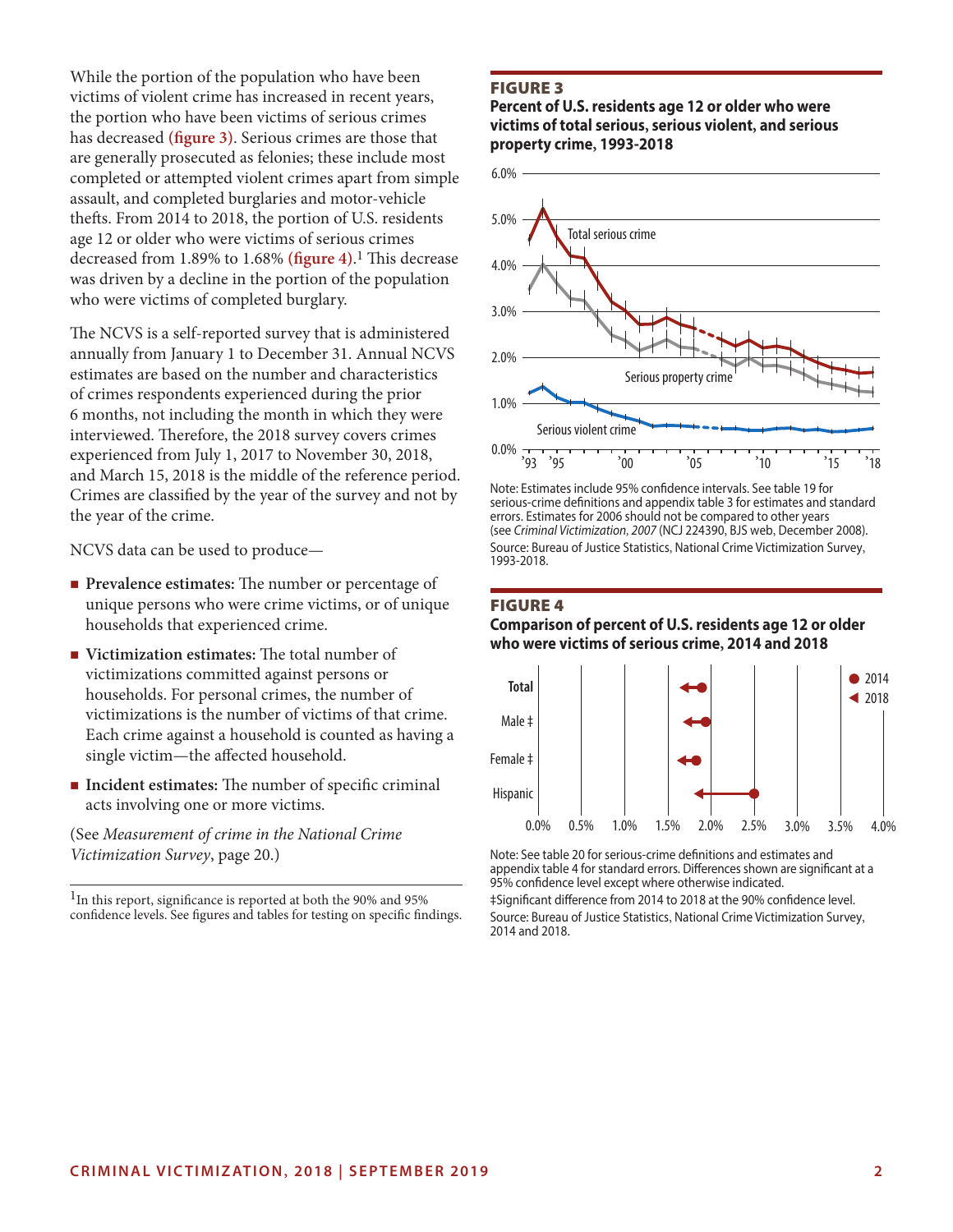## **Victimization estimates**

Based on the 2018 survey, there were 23.2 violent victimizations per 1,000 U.S. residents age 12 or older **(figure 5)**. From 1993 to 2018, the rate of violent victimization declined 71%, from 79.8 to 23.2 victimizations per 1,000 persons age 12 or older. The rate of violent victimization reported to police also declined 71% during this period, from 33.8 to 9.9 victimizations reported to police per 1,000 persons age 12 or older.

#### FIGURE 5

#### **Rate of violent victimization and rate of violent victimization reported to police, 1993-2018**



Note: Estimates include 95% confidence intervals. See appendix table 5 for estimates and standard errors.

Source: Bureau of Justice Statistics, National Crime Victimization Survey, 1993-2018.

## **The rate of violent victimization increased from 2015 to 2018**

From 2017 to 2018, there were no statistically significant changes in the rates of total violent victimization, which includes rape or sexual assault, robbery, aggravated assault, and simple assault **(table 1)**. By type of violent crime, the rate of rape or sexual-assault victimization increased from 1.4 victimizations per 1,000 persons age 12 or older in 2017 to 2.7 in 2018. All other crime types did not have a statistically significant change from 2017 to 2018.

From 2015 to 2018, statistically significant changes occurred in the total number and rate of violent victimizations and in specific types of violent-crime victimizations. Across that period, the total number of violent victimizations increased 28%, from 5,006,620 to 6,385,520 victimizations. The rate of total violent victimization increased from 18.6 to 23.2 victimizations per 1,000 persons. Excluding simple assault, the rate of violent victimization also increased, from 6.8 victimizations per 1,000 persons age 12 or older in 2015 to 8.6 per 1,000 in 2018.2

The rate of rape or sexual-assault victimization increased from 1.6 to 2.7 victimizations per 1,000 persons age 12 or older from 2015 to 2018. The rate of assault (which includes aggravated and simple assault) increased from 14.8 to 18.4 victimizations during the period, and the rate of simple assault rose from 11.8 to 14.6 victimizations.

2Violent crime excluding simple assault was called serious violent crime in prior NCVS reports.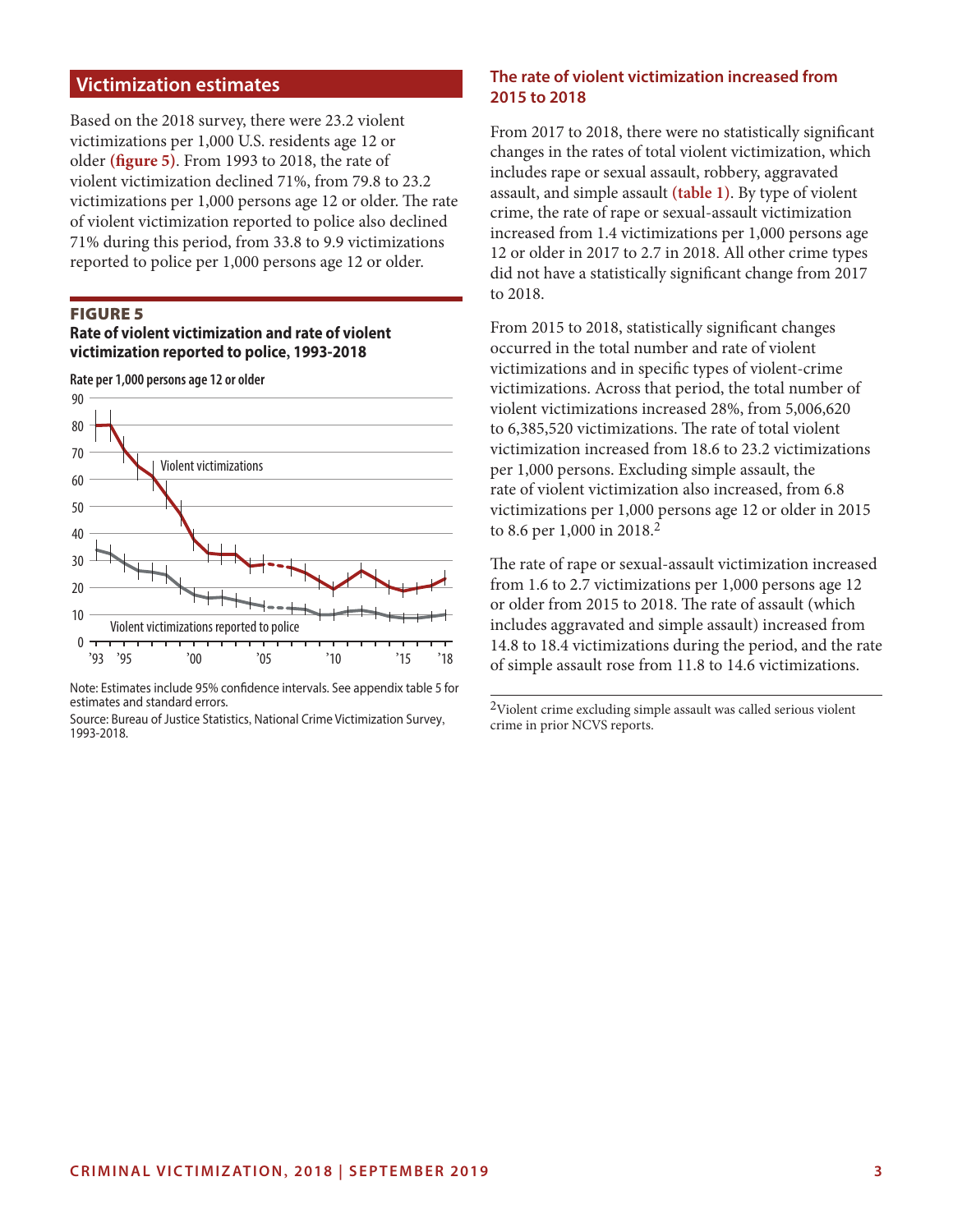## Table 1 **Number and rate of violent victimizations, by type of crime, 2014-2018**

|                                                                  | 2014          |                    | 2015          |                    | 2016          |                    | 2017          |                    | 2018*         |                    |
|------------------------------------------------------------------|---------------|--------------------|---------------|--------------------|---------------|--------------------|---------------|--------------------|---------------|--------------------|
| Type of violent crime                                            | <b>Number</b> | Rate per<br>1,000a | <b>Number</b> | Rate per<br>1,000a | <b>Number</b> | Rate per<br>1,000a | <b>Number</b> | Rate per<br>1,000a | <b>Number</b> | Rate per<br>1,000a |
| Violent crimeb                                                   | 5,359,570 +   | $20.1 \pm$         | 5,006,620 +   | $18.6 +$           | 5,353,820 +   | 19.7 †             | 5,612,670     | 20.6               | 6,385,520     | 23.2               |
| Rape/sexual assault <sup>c</sup>                                 | 284,350 +     | $1.1 +$            | 431,840 +     | $1.6 +$            | 298,410 +     | $1.1+$             | 393,980 +     | $1.4 +$            | 734,630       | 2.7                |
| Robbery                                                          | 664,210       | 2.5                | 578,580       | 2.1                | 458,810       | 1.7                | 613,840       | 2.3                | 573,100       | 2.1                |
| Assault                                                          | 4,411,010     | 16.5               | 3,996,200 +   | 14.8 †             | 4,596,600     | 16.9               | 4,604,850     | 16.9               | 5,077,790     | 18.4               |
| Aggravated assault                                               | 1,092,090     | 4.1                | 816,760 ‡     | 3.0                | 1,040,580     | 3.8                | 993,170       | 3.6                | 1,058,040     | 3.8                |
| Simple assault                                                   | 3,318,920 +   | $12.4 \pm$         | 3,179,440 +   | $11.8 +$           | 3,556,020     | 13.1               | 3,611,680     | 13.3               | 4,019,750     | 14.6               |
| <b>Violent crime</b><br>excluding simple<br>assault <sup>d</sup> | 2,040,650     | 7.7                | 1,827,170 +   | $6.8 +$            | 1,797,790 +   | $6.6 +$            | 2,000,990 ‡   | 7.3                | 2,365,770     | 8.6                |
| <b>Selected characteristics</b><br>of violent crime              |               |                    |               |                    |               |                    |               |                    |               |                    |
| Domestic violence <sup>e</sup>                                   | 1,109,880     | 4.2                | 1,094,660     | 4.1                | 1,068,120     | 3.9                | 1,237,960     | 4.5                | 1,333,050     | 4.8                |
| Intimate partner<br>violencet                                    | 634,610       | 2.4                | 806,050       | 3.0                | 597,200 +     | $2.2 +$            | 666,310       | 2.4                | 847,230       | 3.1                |
| Stranger violence                                                | 2,166,130     | 8.1                | 1,821,310†    | $6.8 +$            | 2,082,410     | 7.7                | 2,034,100     | 7.5                | 2,493,750     | 9.1                |
| Violent crime involving<br>injury                                | 1,375,950     | 5.2                | 1,303,290     | 4.8                | 1,220,640     | 4.5                | 1,248,480     | 4.6                | 1,449,530     | 5.3                |
| Violent crime involving<br>a weapon                              | 1,306,900     | 4.9                | 977,840 ‡     | $3.6+$             | ,203,200      | 4.4                | 1,260,810     | 4.6                | 1,329,700     | 4.8                |

Note: Details may not sum to totals due to rounding. Violent-crime categories include rape or sexual assault, robbery, aggravated assault, and simple assault, and they include threatened, attempted, and completed occurrences of those crimes. Other violent-crime categories in this table, including domestic violence and violent crime involving injury, are not mutually exclusive from these categories or from each other. See appendix table 6 for standard errors.

\*Comparison year.

†Significant difference from comparison year at the 95% confidence level.

‡Significant difference from comparison year at the 90% confidence level.

aRate is per 1,000 persons age 12 or older. See appendix table 26 for person populations.

bExcludes homicide because the National Crime Victimization Survey (NCVS) is based on interviews with victims.

cSee *Methodology* for details on the measurement of rape or sexual assault in the NCVS.

<sup>d</sup>Includes rape or sexual assault, robbery, and aggravated assault; this category was called serious violent crime in previous years.<br><sup>e</sup>Includes the subset of violent victimizations that were committed by intimate partne

<sup>f</sup>Includes the subset of violent victimizations that were committed by current or former spouses, boyfriends, or girlfriends.

Source: Bureau of Justice Statistics, National Crime Victimization Survey, 2014-2018.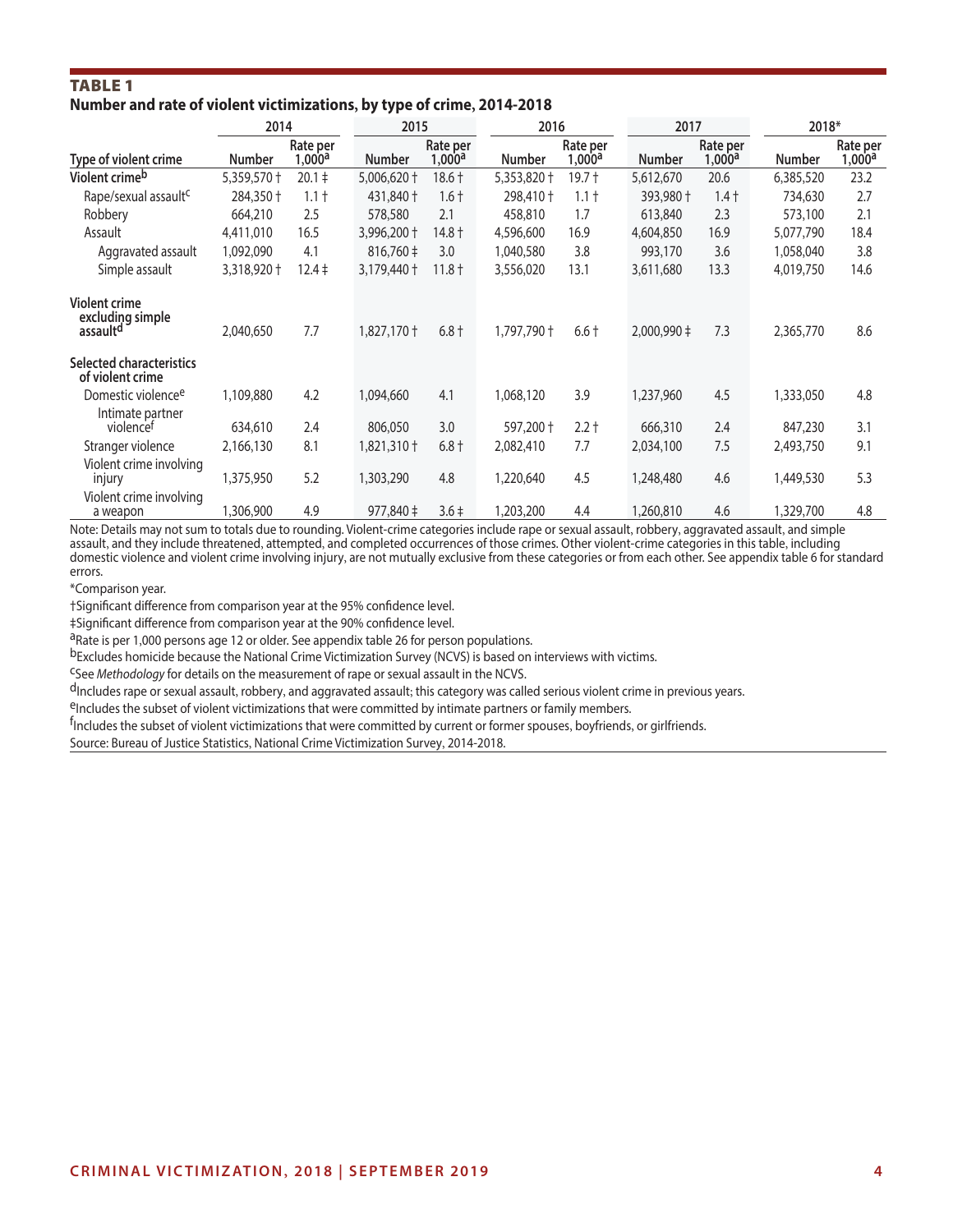## **The rate of completed violent victimization increased from 2016 to 2018**

The NCVS measures completed, attempted, and threatened violent victimizations experienced by persons age 12 or older. From 2016 to 2018, the rate of completed violent victimizations increased from 5.1 victimizations per 1,000 persons to 6.9 per 1,000 **(table 2)**. It also increased from 2017 (5.6 victimizations per 1,000 persons) to 2018 (6.9 victimizations per 1,000 persons). The rate of threatened violent victimization increased from 6.1 victimizations per 1,000 persons in 2015 to 9.2 per 1,000 in 2018.

## **Property victimization rates decreased between 2014 and 2018**

Based on the 2018 survey, U.S. households experienced an estimated 13.5 million property victimizations, which include burglaries, residential trespassing, motor-vehicle thefts, and other thefts **(table 3)**.The property victimization rate remained relatively stable from 2017 (108.4) to 2018 (108.2). Compared to 2014 (118.1 victimizations per 1,000 households) and 2016

(118.6 per 1,000 households), the property crime rate was lower in 2018. The burglary rate declined to 13.8 per 1,000 households in 2018, from 15.8 per 1,000 in 2014 and from 15.5 per 1,000 in 2016. The rate of other theft declined to 82.7 per 1,000 households in 2018, from 90.8 per 1,000 in 2014 and 90.3 per 1,000 in 2016.

#### **TABLE 2**

## **Rate of completed, attempted, and threatened violent victimizations, 2014-2018**

| <b>Violent</b> |            |         |         |           |       |
|----------------|------------|---------|---------|-----------|-------|
| victimizations | 2014       | 2015    | 2016    | 2017      | 2018* |
| Total          | $20.1 \pm$ | 18.6 †  | 19.7 †  | 20.6      | 23.2  |
| Completed      | 6.4        | 6.0     | $5.1 +$ | $5.6 \pm$ | 6.9   |
| Attempted      | 7.0        | 6.4     | 6.0     | 6.8       | 7.2   |
| Threatened     | 6.7 t      | $6.1 +$ | 8.5     | 8.2       | 9.2   |

Note: Details may not sum to totals due to rounding. Rate is per 1,000 persons age 12 or older. See appendix table 26 for person populations. Violent-victimization categories include rape or sexual assault, robbery, aggravated assault, and simple assault. See appendix table 7 for standard errors.

\*Comparison year.

†Significant difference from comparison year at the 95% confidence level. ‡Significant difference from comparison year at the 90% confidence level. Source: Bureau of Justice Statistics, National Crime Victimization Survey, 2014-2018.

## **TABLE 3**

#### **Number and rate of property victimizations, by type of crime, 2014-2018**

|                          | 2014          |                    | 2015          |                    | 2016          |                                  | 2017          |                    | 2018*         |                    |
|--------------------------|---------------|--------------------|---------------|--------------------|---------------|----------------------------------|---------------|--------------------|---------------|--------------------|
| Type of property crime   | <b>Number</b> | Rate per<br>0.000a | <b>Number</b> | Rate per<br>1,000a | <b>Number</b> | Rate per<br>$1.000^{\mathsf{a}}$ | <b>Number</b> | Rate per<br>0.000a | <b>Number</b> | Rate per<br>1,000a |
| <b>Total</b>             | 15,288,470    | $18.1 +$           | 14,611,040    | 110.7              | 15,815,310    | 118.6†                           | 13,340,220    | 108.4              | 13,502,840    | 108.2              |
| Burglary/trespassingb    | 2,993,480     | 23.1               | 2,904,570     | 22.0               | 3,160,450     | $23.7 +$                         | 2,538,170     | 20.6               | 2,639,620     | 21.1               |
| Burglary <sup>c</sup>    | 2,051,570     | $15.8 +$           | 1,888,720     | 14.3               | 2,071,660     | 15.5 ‡                           | 1,581,570     | 12.8               | 1,724,720     | 13.8               |
| Trespassing <sup>d</sup> | 941,910       | 7.3                | 1,015,850     | 7.7                | 1,088,800     | 8.2                              | 956,600       | 7.8                | 914,910       | 7.3                |
| Motor-vehicle theft      | 534,370       | 4.1                | 564,160       | 4.3                | 618,330       | 4.6                              | 516,810       | 4.2                | 534,010       | 4.3                |
| Other thefte             | 11,760,620    | $90.8 +$           | 11,142,310    | 84.4               | 12.036.530    | $90.3 +$                         | 10,285,240    | 83.6               | 10,329,210    | 82.7               |

Note: Details may not sum to totals due to rounding. Categories include threatened, attempted, and completed crimes. The National Crime Victimization Survey (NCVS) household weighting adjustment was updated for 2017 onward, which decreased the estimated number of households, and the number of households experiencing property crime, by about 8%. As a result, the number of property crimes should not be compared between 2017 or 2018 and 2014, 2015, or 2016. Property crime rates are unaffected by this change. See appendix table 8 for standard errors. See *Methodology* for details on the change in the household weighting adjustment in the NCVS.

\*Comparison year.

†Significant difference from comparison year at the 95% confidence level.

‡Significant difference from comparison year at the 90% confidence level.

aRate is per 1,000 households. See appendix table 27 for household populations.

bCalled household burglary in prior reports. Includes unlawful or forcible entry or attempted entry of places, including a permanent residence, other residence (e.g., a hotel room or vacation residence), or other structure (e.g., a garage or shed). Includes victimizations where the offender stole, attempted<br>to steal, or did not attempt to steal. Does not include trespas

<sup>C</sup>Includes only crimes where the offender committed or attempted a theft.

dIncludes crimes where the offender did not commit or attempt a theft. Does not include trespassing on land.

eIncludes other unlawful taking or attempted unlawful taking of property or cash without personal contact with the victim.

Source: Bureau of Justice Statistics, National Crime Victimization Survey, 2014-2018.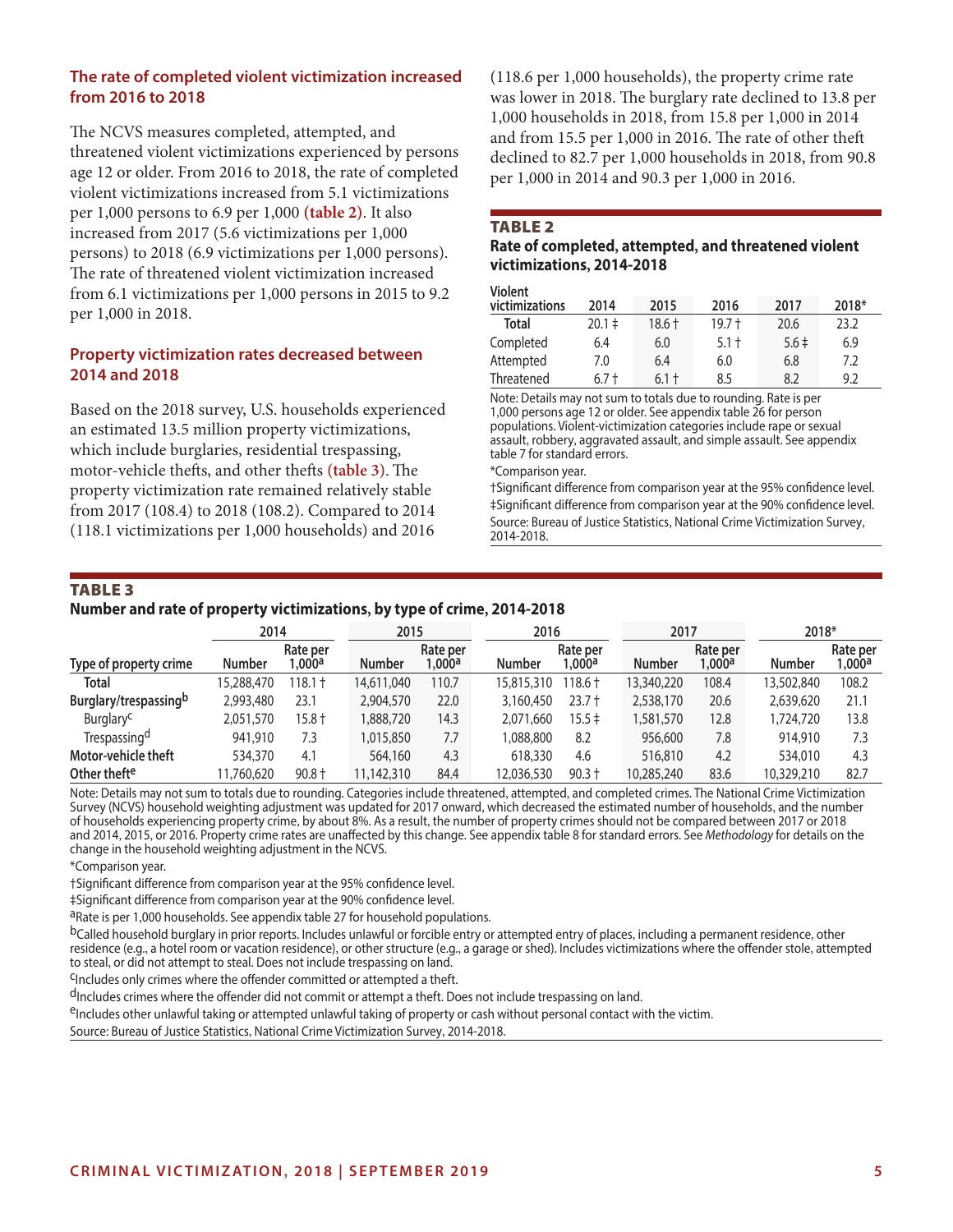Due to changes made to the household weighting adjustment in 2017, the *number* of property victimizations (i.e., households victimized) in 2017 and 2018 cannot be compared to prior years. Property victimization *rates* are unaffected by these changes. See *Methodology* for details on these changes.

# **The Uniform Crime Reporting program and the National Crime Victimization Survey together provide a complementary picture of crime in the U.S.**

The Bureau of Justice Statistics' National Crime Victimization Survey (NCVS) measures crime reported to and not reported to police. The Uniform Crime Reporting (UCR) program, administered by the Federal Bureau of Investigation (FBI), measures only crime reported to police.

For 2017, the UCR reported that 3.8 total violent crimes (including murder and non-negligent manslaughter, rape, robbery, and aggravated assault) per 1,000 persons and 23.6 property crimes (including burglary and motor-vehicle theft) per 1,000 persons were known to law enforcement **(table 4)**. 3 The 2017 NCVS estimated that 3.8 violent crimes excluding simple assault per 1,000 persons age 12 or older, and 38.7 property crimes per 1,000 households, were reported to law enforcement. The 2018 NCVS estimated that 4.3 violent crimes excluding simple assault per 1,000 persons age 12 or older, and 36.9 property crimes per 1,000 households, were reported to law enforcement. The 2018 UCR data had not been publicly released when this report was published.

Because the NCVS and the UCR measure an overlapping, but not identical, set of offenses and use different approaches in measuring them, complete congruity is not expected between estimates from these two sources. Restricting the NCVS to violent crime reported to police, and excluding simple assault, keeps the measures as similar as possible. However, significant methodological and definitional differences remain between how these violent crimes are measured in the NCVS and the UCR:

- The UCR includes murder, non-negligent manslaughter, and commercial crimes (including burglary of commercial establishments), while the NCVS excludes those crime types.
- $\blacksquare$  The UCR excludes sexual assault, which the NCVS includes.4

<sup>3</sup>In this report, UCR rates are calculated per 1,000 persons within the U.S. resident population. NCVS violent crime rates are calculated per 1,000 persons age 12 or older, and NCVS property crime rates are calculated per 1,000 households.

<sup>4</sup>Sexual assault includes a range of victimizations and is separate from rape or attempted rape. Sexual assault includes attacks or threatened attacks involving unwanted sexual contact between victim and offender, with or without force; grabbing or fondling; and verbal threats.

## **TABLE 4**

### **Rate of crime reported to police in the Uniform Crime Reporting program and in the National Crime Victimization Survey, 2017 and 2018**

|                                           |                                                   | Rate per 1,000 persons<br>age 12 or older |        |  |  |
|-------------------------------------------|---------------------------------------------------|-------------------------------------------|--------|--|--|
| Type of crime                             | 2017 UCR rate per<br>1,000 residents <sup>a</sup> | 2017 NCVS 2018 NCVS                       |        |  |  |
| Violent crime excluding<br>simple assault | 3.8                                               | 3.8                                       | 4.3    |  |  |
| Murder                                    | 0.1                                               | $\sim$                                    | $\sim$ |  |  |
| Rape/sexual assault <sup>b</sup>          | 0.4                                               | 0.6                                       | 0.7    |  |  |
| Robbery                                   | 1.0                                               | 1.1                                       | 1.3    |  |  |
| Aggravated assault                        | 2.5                                               | 21                                        | 2.3    |  |  |

## **2017 UCR rate per Rate per 1,000 households**

|                       | $1,000$ residents <sup>a</sup> | 2017 NCVS 2018 NCVS |      |
|-----------------------|--------------------------------|---------------------|------|
| <b>Property crime</b> | 23.6                           | 38.7                | 36.9 |
| Burglary <sup>c</sup> | 4.3                            | 6.6                 | 6.6  |
| Motor-vehicle theft   | 2.4                            | 3.3                 | 3.4  |

Note: National Crime Victimization Survey (NCVS) and Uniform Crime Reporting (UCR) program crime rates are calculated differently. UCR crime rates are normally reported per 100,000 persons but were recalculated for this report to align with the reporting of NCVS crime rates. See appendix table 9 for standard errors.

~Not applicable.

aIncludes crimes against persons age 11 or younger, persons who are homeless, persons who are institutionalized, and crimes against commercial establishments. These populations are out of sample for the NCVS.

b<sub>The NCVS</sub> estimate includes sexual assault; the UCR does not. The UCR estimate is based on its revised definition of rape. See *Methodology* for details on the measurement of rape or sexual assault in the NCVS.

cThe UCR defines burglary as forcible entry, unlawful entry where no force is used, or attempted forcible entry of a structure to commit a felony or theft. The NCVS defines burglary as the unlawful or forcible entry or attempted entry of places, including a permanent residence, other residence (e.g., a hotel room or vacation residence), or other structure (e.g., a garage or shed) where there was a completed or attempted theft.

Source: Bureau of Justice Statistics, National Crime Victimization Survey, 2017 and 2018; and Federal Bureau of Investigation, Crime in the United States, 2017, [https://ucr.fbi.gov/crime-in-the-u.s/2017/crime-in-the](https://ucr.fbi.gov/crime-in-the-u.s/2017/crime-in-the-u.s.-2017/topic-pages/tables/table-1)[u.s.-2017/topic-pages/tables/table-1.](https://ucr.fbi.gov/crime-in-the-u.s/2017/crime-in-the-u.s.-2017/topic-pages/tables/table-1)

*Continued on next page*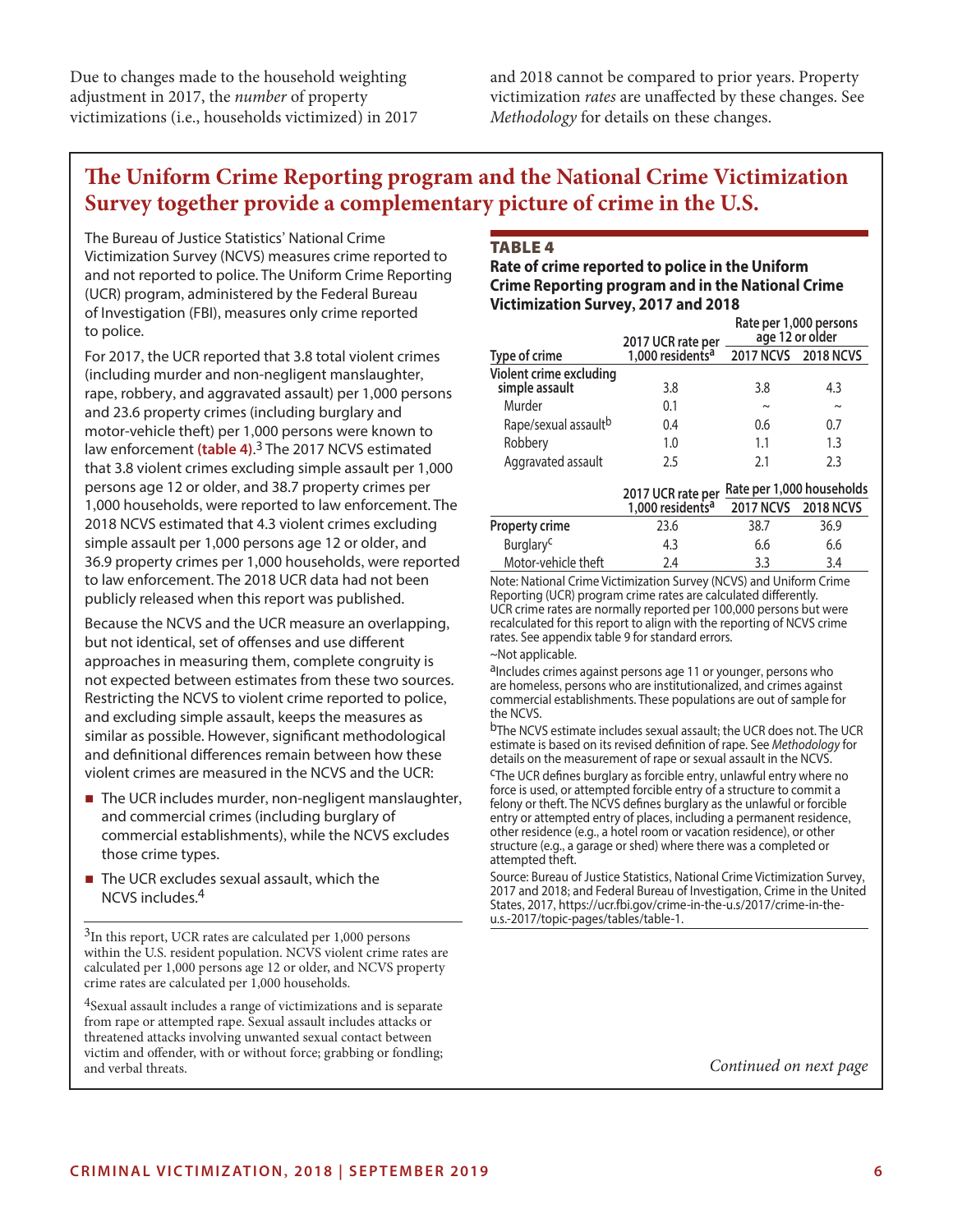# **The Uniform Crime Reporting program and the National Crime Victimization Survey together provide a complementary picture of crime in the U.S. (continued)**

- NCVS estimates are based on interviews with a nationally representative sample of persons in U.S. households. UCR estimates are based on counts of crimes reported by law enforcement agencies and are weighted to compensate for incomplete reporting.
- The NCVS does not measure crimes against children age 11 or younger. Also, it does not measure crimes against persons who are homeless or live in institutions (e.g., nursing homes and correctional institutions) or on military bases.
- Typically, NCVS and UCR property crime rates are calculated differently. UCR property crime rates are per capita (number of crimes per 100,000 persons),

whereas the NCVS rates for these crimes are per household (number of crimes per 1,000 households), so the NCVS rates are higher. There were 2.2 NCVS persons age 12 or older for each NCVS household in 2018. Moreover, because the number of households may not grow at the same rate each year as the total population, trend data for rates of property crimes measured by the two programs may not be entirely comparable.

Taken together, these two measures of crime provide a more comprehensive picture of crime in the U.S. For additional information about the differences between the NCVS and UCR, see *The Nation's Two Crime Measures* (NCJ 246832, BJS web, September 2014).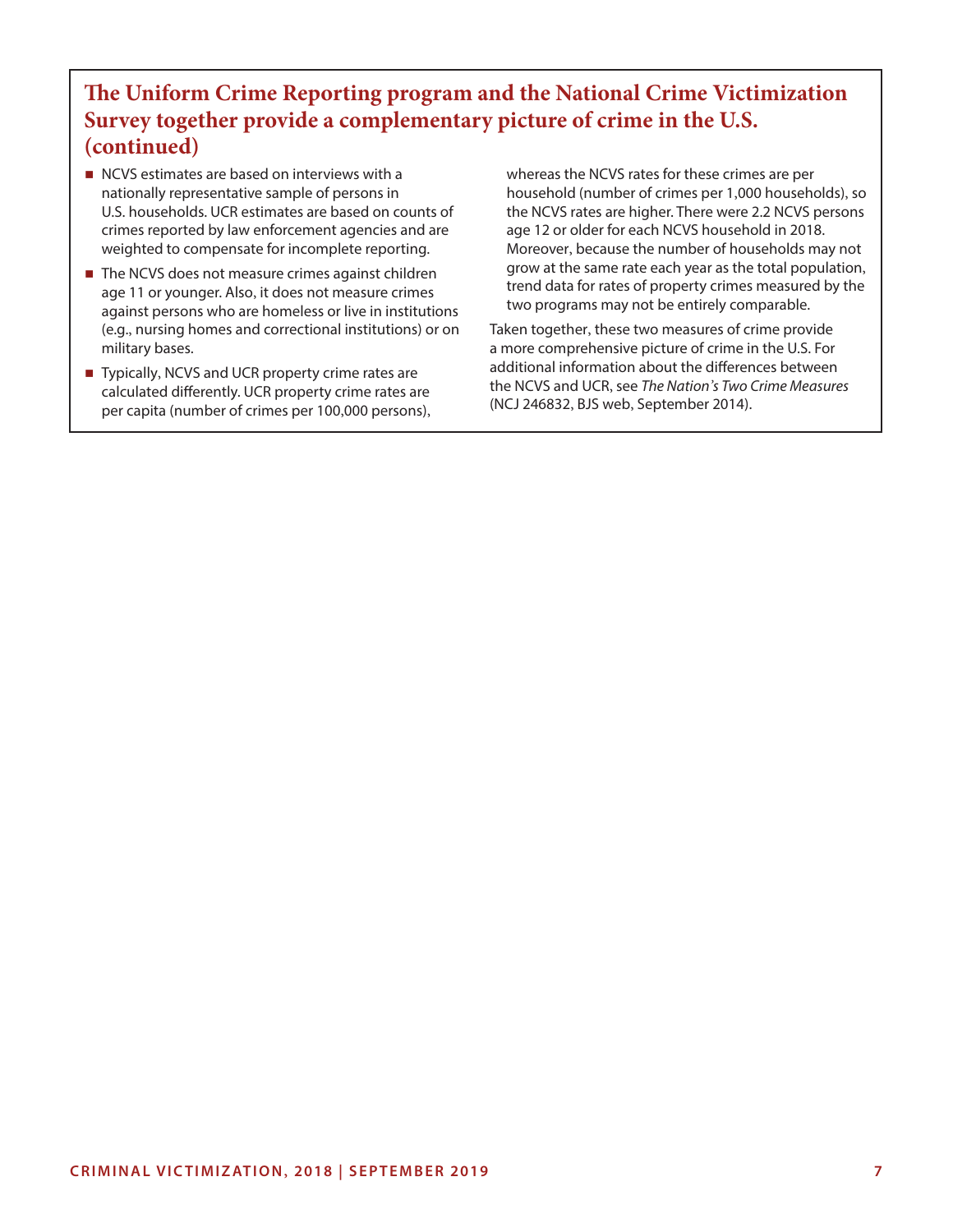## **Less than half (43%) of violent victimizations were reported to police**

The NCVS includes data on crimes reported and not reported to police and the reasons a crime was not reported to police. Victims may not report a crime for a variety of reasons, including fear of reprisal or getting the offender in trouble, believing that police would not or could not do anything to help, and believing the crime to be a personal issue or too trivial to report. Reporting to police may occur during or immediately following a criminal incident or at a later date. Police may be notified by the victim, a third party (including witnesses, other

victims, household members, or other officials, such as school officials or workplace managers), or police may have been at the scene of the incident.

Based on the 2018 survey, less than half (43%) of violent victimizations were reported to police, which was not statistically different from 2017 (45%) **(table 5)**. There were some statistically significant changes from 2017 to 2018 by type of violent crime reported to police. The percentage of rape or sexual-assault victimizations reported to police declined from 40% to 25%, while the percentage of robbery victimizations reported to police increased from 49% to 63%.

### TABLE<sub>5</sub>

|                                           | Percent reported |       | Victimization rate reported per 1,000 <sup>a</sup> |       |  |
|-------------------------------------------|------------------|-------|----------------------------------------------------|-------|--|
| Type of crime                             | 2017             | 2018* | 2017                                               | 2018* |  |
| Violent crime <sup>b</sup>                | 44.9%            | 42.6% | 9.2                                                | 9.9   |  |
| Rape/sexual assault <sup>c</sup>          | $40.4 +$         | 24.9  | 0.6                                                | 0.7   |  |
| Robbery                                   | 49.0 +           | 62.6  | 1.1                                                | 1.3   |  |
| Assault                                   | 44.7             | 43.0  | 7.6                                                | 7.9   |  |
| Aggravated assault                        | 57.2             | 60.5  | 2.1                                                | 2.3   |  |
| Simple assault                            | 41.3             | 38.4  | 5.5                                                | 5.6   |  |
| Violent crime excluding simple assaultd   | 51.4%            | 49.9% | 3.8                                                | 4.3   |  |
| Selected characteristics of violent crime |                  |       |                                                    |       |  |
| Domestic violence <sup>e</sup>            | 47.2%            | 47.0% | 2.1                                                | 2.3   |  |
| Intimate partner violencef                | 47.5             | 45.0  | 1.2                                                | 1.4   |  |
| Stranger violence                         | 46.9             | 44.5  | 3.5                                                | 4.0   |  |
| Violent crime involving injury            | 52.2             | 54.3  | 2.4                                                | 2.9   |  |
| Violent crime involving a weapond         | 52.5             | 60.3  | 2.4                                                | 2.9   |  |
| <b>Property crime</b>                     | 35.7%            | 34.1% | 38.7                                               | 36.9  |  |
| Burglary/trespassing <sup>9</sup>         | 49.1             | 46.6  | 10.1                                               | 9.9   |  |
| Burglaryh                                 | 51.1             | 47.9  | 6.6                                                | 6.6   |  |
| Trespassing <sup>1</sup>                  | 45.7             | 44.2  | 3.6                                                | 3.2   |  |
| Motor-vehicle theft                       | 79.0             | 78.6  | 3.3                                                | 3.4   |  |
| Other theft <sup>j</sup>                  | 30.2             | 28.6  | 25.3                                               | 23.7  |  |

Note: Violent-crime categories include rape or sexual assault, robbery, aggravated assault, and simple assault, and they include threatened, attempted, and completed occurrences of those crimes. Other violent-crime categories in this table, including domestic violence and violent crime involving injury, are not mutually exclusive from these categories or from each other. See appendix table 10 for standard errors.

\*Comparison year.

†Significant difference from comparison year at the 95% confidence level.

aRates are per 1,000 persons age 12 or older for violent crime and per 1,000 households for property crime. See appendix table 26 for person populations and appendix table 27 for household populations.

bExcludes homicide because the National Crime Victimization Survey (NCVS) is based on interviews with victims.

cSee *Methodology* for details on the measurement of rape or sexual assault in the NCVS.

dincludes rape or sexual assault, robbery, and aggravated assault; this category was called serious violent crime in previous years.<br><sup>e</sup>includes the subset of violent victimizations that were committed by intimate partners

<sup>f</sup>Includes the subset of violent victimizations that were committed by current or former spouses, boyfriends, or girlfriends.

gCalled household burglary in prior reports. Includes unlawful or forcible entry or attempted entry of places, including a permanent residence, other residence (e.g., a hotel room or vacation residence), or other structure (e.g., a garage or shed). Includes victimizations where the offender stole, attempted to steal, or did not attempt to steal. Does not include trespassing on land.

h<sub>Includes only crimes where the offender committed or attempted a theft.</sub>

.<br><sup>I</sup>Includes crimes where the offender did not commit or attempt a theft. Does not include trespassing on land.

.<br>Includes the taking or attempted unlawful taking of property or cash without personal contact with the victim.

Source: Bureau of Justice Statistics, National Crime Victimization Survey, 2017 and 2018.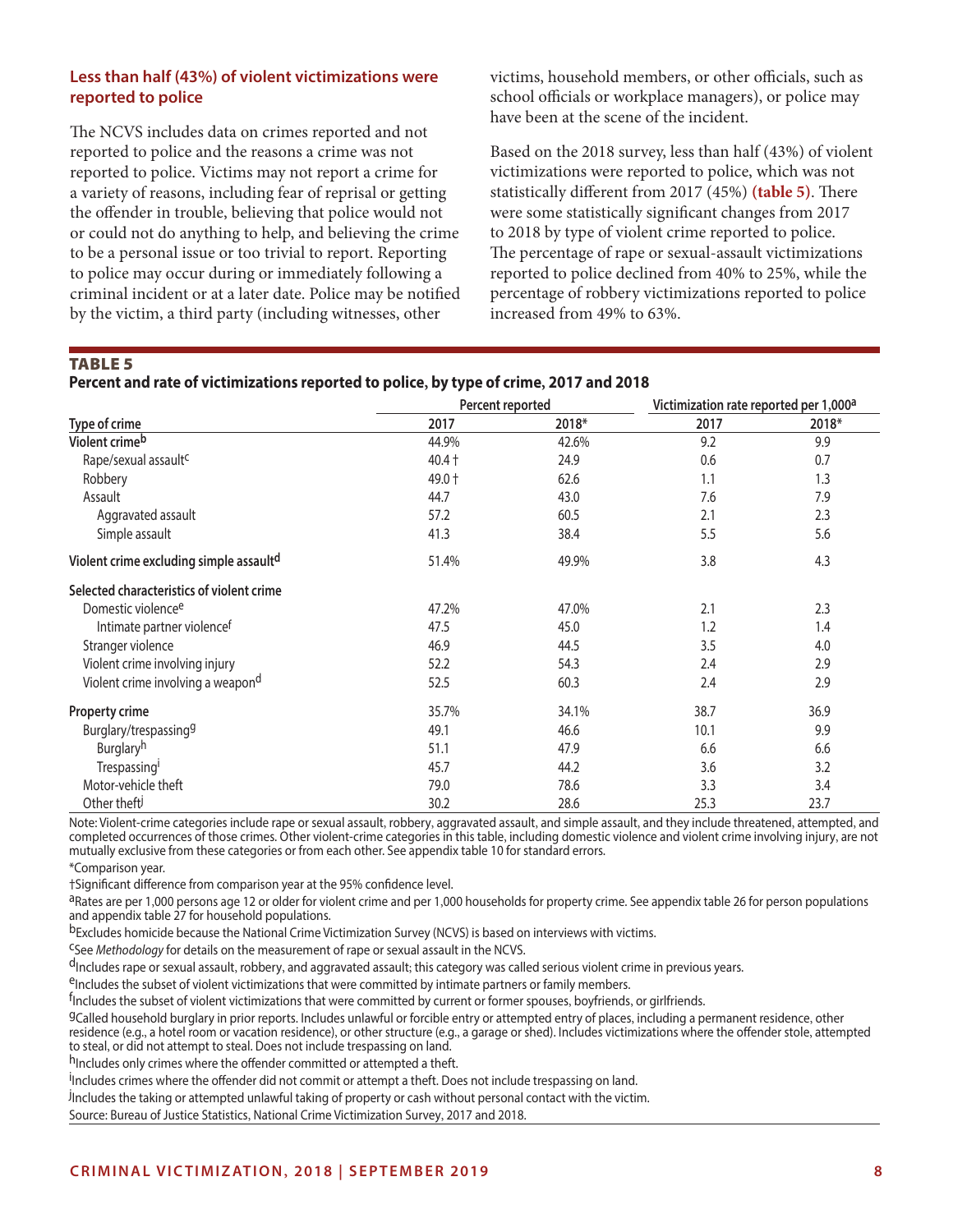## **The percentage of completed violent crimes reported to police declined from 2015 to 2018**

While the percentage of total violent crime reported to police (whether completed, attempted, or threatened) did not change statistically between 2015 (47%) and 2018 (43%), the percentage of completed violent crime

reported to police declined from 56% to 47% over that span **(table 6)**. During this same time-period, the rate of unreported violent crime increased from 9.5 per 1,000 persons age 12 or older to 12.9 per 1,000, with both unreported completed (from 2.6 to 3.5 per 1,000) and unreported threatened (from 3.6 to 5.6 per 1,000) crime increasing **(table 7)**.

TABLE<sub>6</sub>

|  | Percent of violent victimizations reported to police, by completed, attempted, and threatened crimes, 2014-2018 |
|--|-----------------------------------------------------------------------------------------------------------------|
|--|-----------------------------------------------------------------------------------------------------------------|

| Violent crime | 2014  | 2015       | 2016  | 2017  | 2018* |
|---------------|-------|------------|-------|-------|-------|
| <b>Total</b>  | 46.0% | 46.5%      | 43.9% | 44.9% | 42.6% |
| Completed     | 52.4  | $55.6 \pm$ | 48.8  | 50.4  | 47.5  |
| Attempted     | 41.7  | 47.6       | 42.9  | 42.5  | 44.8  |
| Threatened    | 44.5  | 36.6       | 41.6  | 43.0  | 37.3  |

Note: Details may not sum to totals due to rounding. Violent-crime categories include rape or sexual assault, robbery, aggravated assault, and simple assault. See appendix table 11 for standard errors.

\*Comparison year.

‡Significant difference from comparison year at the 90% confidence level.

Source: Bureau of Justice Statistics, National Crime Victimization Survey, 2014-2018.

#### **TABLE 7 Rate of violent victimization reported and not reported to police, by completed, attempted, and threatened crimes, 2014-2018**

| Rate of reported crime per 1,000 <sup>a</sup> |      |       |      |      |       |         | Rate of unreported crime per 1,000 <sup>a</sup> |            |      |       |
|-----------------------------------------------|------|-------|------|------|-------|---------|-------------------------------------------------|------------|------|-------|
| <b>Violent crime</b>                          | 2014 | 2015  | 2016 | 2017 | 2018* | 2014    | 2015                                            | 2016       | 2017 | 2018* |
| <b>Total</b>                                  | 9.2  | 8.6   | 8.6  | 9.2  | 9.9   | 10.5 ‡  | 9.5 t                                           | $10.8 \pm$ | 10.9 | 12.9  |
| Completed                                     | 3.4  | 3.3   | 2.5  | 2.8  | 3.3   | 3.0     | 2.6‡                                            | $2.6 \pm$  | 2.6  | 3.5   |
| Attempted                                     | 2.9  | 3.1   | 2.6  | 2.9  | 3.2   | 3.9     | 3.3                                             | 3.3        | 3.8  | 3.8   |
| Threatened                                    | 3.0  | 2.2 t | 3.6  | 3.5  | 3.4   | $3.7 +$ | $3.6 +$                                         | 4.9        | 4.5  | 5.6   |

Note: Details may not sum to totals due to rounding and missing data. Violent-crime categories include rape or sexual assault, robbery, aggravated assault, and simple assault. Each year between 2014 and 2018, whether the crime was reported to police or not was unknown at a rate of 0.3 to 0.5 victimizations per 1,000 persons age 12 or older. See appendix table 12 for standard errors.

\*Comparison year.

†Significant difference from comparison year at the 95% confidence level.

‡Significant difference from comparison year at the 90% confidence level.

aRate is per 1,000 persons age 12 or older. See appendix table 26 for person populations.

Source: Bureau of Justice Statistics, National Crime Victimization Survey, 2014-2018.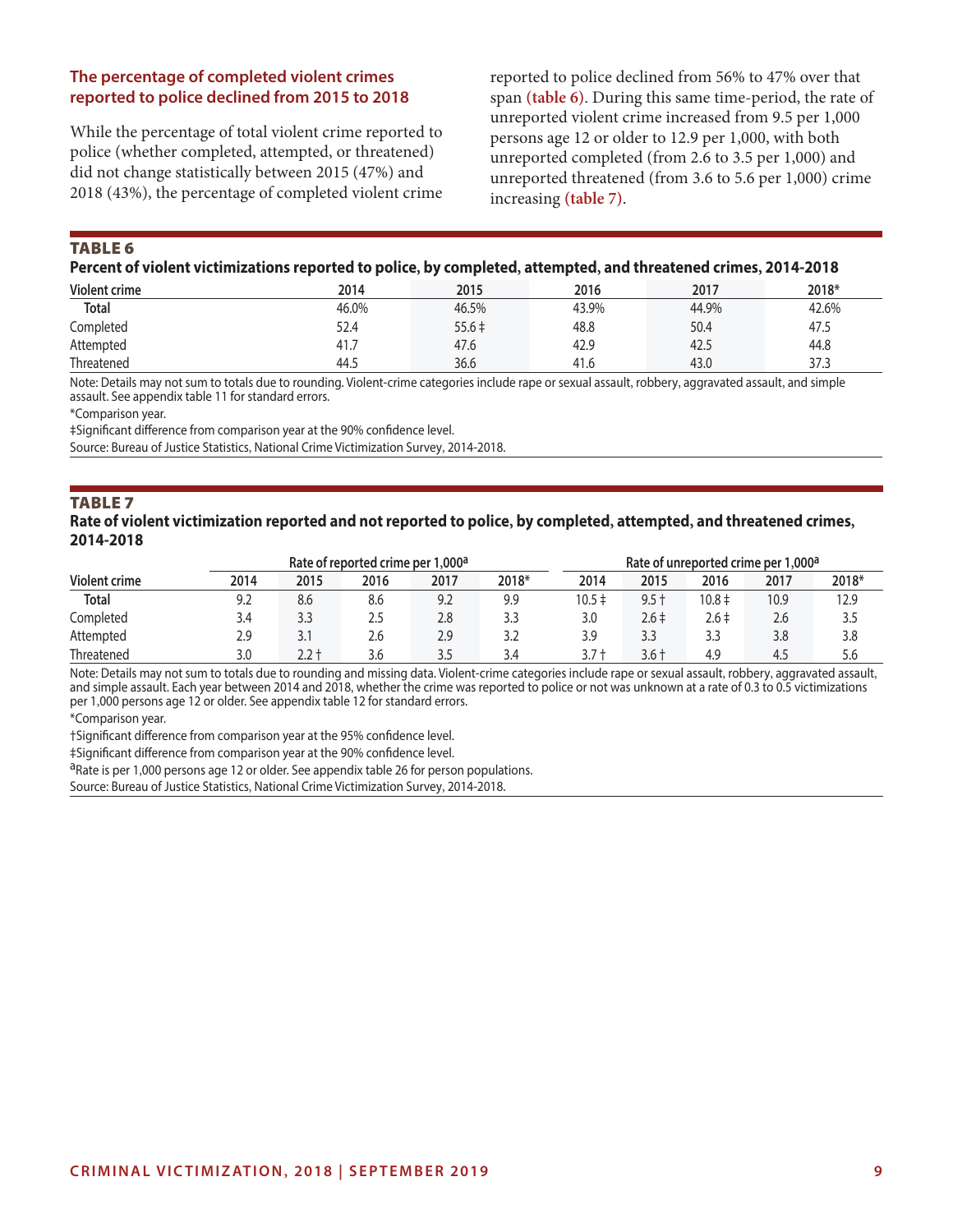## **Assistance from a victim-service agency was received for 11% of violent victimizations**

Victim-service agencies are public or private organizations that provide victims with support and services to facilitate their physical and emotional recovery, offer protection from future victimizations, guide victims through the criminal justice system, or assist them in obtaining restitution. Based on the 2018 survey, assistance from a victim-service agency was received in response to 11% of violent victimizations **(table 8)**. This was not statistically different from the percentage in 2017 (8%).

## **The rate of violent victimization increased for some demographic groups from 2017 to 2018**

From 2017 to 2018, rates of violent victimization increased for persons living in households with the lowest and highest incomes **(table 9)**. The rate of violent victimization increased from 32.0 to 40.8 victimizations per 1,000 persons for those living in households earning less than \$25,000 a year. For those in households earning \$200,000 or more, the rate increased from 9.7 to 16.3 per 1,000 persons.

Based on the 2018 survey, about 63% of total violent crime was simple assault, and 37% was rape or sexual assault, robbery, or aggravated assault (not shown in tables). Among females, the rate of violent victimization excluding simple assault increased from

#### TABLE 8

#### **Percent of violent victimizations for which victims received assistance from a victim-service agency, by type of crime, 2017 and 2018**

| Type of crime                                       | 2017  | 2018* |
|-----------------------------------------------------|-------|-------|
| Violent crime <sup>a</sup>                          | 8.3%  | 10.6% |
| Violent crime excluding simple assault <sup>b</sup> | 10.4  | 12.8  |
| Simple assault                                      | 7.1   | 9.4   |
| Intimate partner violence <sup>c</sup>              | 14.9% | 18.1% |
| Violent crime involving injury                      | 15.5% | 14.7% |
| Violent crime involving a weapon                    | 9.8%  | 11.2% |

Note: See appendix table 13 for standard errors.

\*Comparison year.

aIncludes rape or sexual assault, robbery, aggravated assault, and simple assault. Includes threatened, attempted, and completed occurrences of those crimes. Excludes homicide because the National Crime Victimization Survey is based on interviews with victims.

bIncludes rape or sexual assault, robbery, and aggravated assault; this category was called serious violent crime in previous years.

<sup>C</sup>Includes the subset of violent victimizations that were committed by current or former spouses, boyfriends, or girlfriends.

Source: Bureau of Justice Statistics, National Crime Victimization Survey, 2017 and 2018.

## TABLE 9

#### **Rate of violent victimization, by type of crime and demographic characteristics of victims, 2017 and 2018**

| Victim demographic            | <b>Total violent</b><br>victimization <sup>a</sup> |       | <b>Violent victimization</b><br>excluding simple assault <sup>b</sup> |       |  |  |
|-------------------------------|----------------------------------------------------|-------|-----------------------------------------------------------------------|-------|--|--|
| characteristic                | 2017                                               | 2018* | 2017                                                                  | 2018* |  |  |
| <b>Total</b>                  | 20.6                                               | 23.2  | 7.3                                                                   | 8.6   |  |  |
| Sex                           |                                                    |       |                                                                       |       |  |  |
| Male                          | 20.4                                               | 22.1  | 7.0                                                                   | 7.5   |  |  |
| Female                        | 20.8                                               | 24.3  | $7.7 \pm$                                                             | 9.6   |  |  |
| Race/ethnicity                |                                                    |       |                                                                       |       |  |  |
| Whitec                        | 20.8                                               | 24.7  | 6.9                                                                   | 8.2   |  |  |
| <b>Black<sup>c</sup></b>      | 21.8                                               | 20.4  | 7.9                                                                   | 10.0  |  |  |
| <b>Hispanic</b>               | 20.7                                               | 18.6  | 9.5                                                                   | 8.5   |  |  |
| Asian <sup>c</sup>            | $6.9+$                                             | 16.2  | $2.5 +$                                                               | 5.6   |  |  |
| Otherc,d                      | 45.5                                               | 49.2  | 15.4                                                                  | 20.5  |  |  |
| Age                           |                                                    |       |                                                                       |       |  |  |
| $12 - 17$                     | 33.5                                               | 34.2  | 10.4                                                                  | 10.1  |  |  |
| 18-24                         | 34.7                                               | 35.9  | 18.3                                                                  | 16.3  |  |  |
| $25 - 34$                     | 26.3                                               | 31.8  | 8.5                                                                   | 11.3  |  |  |
| 35-49                         | 20.1                                               | 25.2  | $7.4 \pm$                                                             | 9.8   |  |  |
| 50-64                         | 16.3                                               | 18.3  | $4.4 \pm$                                                             | 6.4   |  |  |
| 65 or older                   | 6.5                                                | 6.5   | 1.8                                                                   | 2.3   |  |  |
| <b>Marital status</b>         |                                                    |       |                                                                       |       |  |  |
| Never married                 | 31.2                                               | 33.5  | 12.1                                                                  | 12.9  |  |  |
| Married                       | 11.1                                               | 12.1  | 3.2                                                                   | 4.1   |  |  |
| Widow/widower                 | 11.5                                               | 12.5  | 5.0                                                                   | 4.3   |  |  |
| Divorced                      | $29.0 \pm$                                         | 39.1  | $9.7 +$                                                               | 14.8  |  |  |
| Separated                     | 48.3                                               | 58.2  | 17.8                                                                  | 20.8  |  |  |
| Household income <sup>e</sup> |                                                    |       |                                                                       |       |  |  |
| Less than \$25,000            | $32.0 \div$                                        | 40.8  | $12.6 +$                                                              | 19.0  |  |  |
| \$25,000-\$49,999             | 21.1                                               | 23.5  | 8.5                                                                   | 9.3   |  |  |
| \$50,000-\$99,999             | 17.8                                               | 16.5  | 5.3                                                                   | 4.7   |  |  |
| \$100,000-\$199,999           | 15.1                                               | 19.2  | 4.9                                                                   | 5.8   |  |  |
| \$200,000 or more             | $9.7 \pm$                                          | 16.3  | 2.2                                                                   | 3.0   |  |  |

Note: Rates are per 1,000 persons age 12 or older. Includes threatened, attempted, and completed occurrences of those crimes. See appendix table 26 for person populations. See appendix table 14 for standard errors. \*Comparison year.

†Significant difference from comparison year at the 95% confidence level. ‡Significant difference from comparison year at the 90% confidence level. aIncludes rape or sexual assault, robbery, aggravated assault, and simple assault. Excludes homicide because the National Crime Victimization Survey is based on interviews with victims.

b<sub>Includes</sub> rape or sexual assault, robbery, and aggravated assault; this category was called serious violent crime in previous years.

cExcludes persons of Hispanic/Latino origin (e.g., "white" refers to non-Hispanic whites and "black" refers to non-Hispanic blacks). d<sub>Includes</sub> Native Hawaiians and Other Pacific Islanders, American Indians and Alaska Natives, and persons of two or more races.

<sup>e</sup>Household income categories were expanded in July 2016. Source: Bureau of Justice Statistics, National Crime Victimization Survey,

2017 and 2018.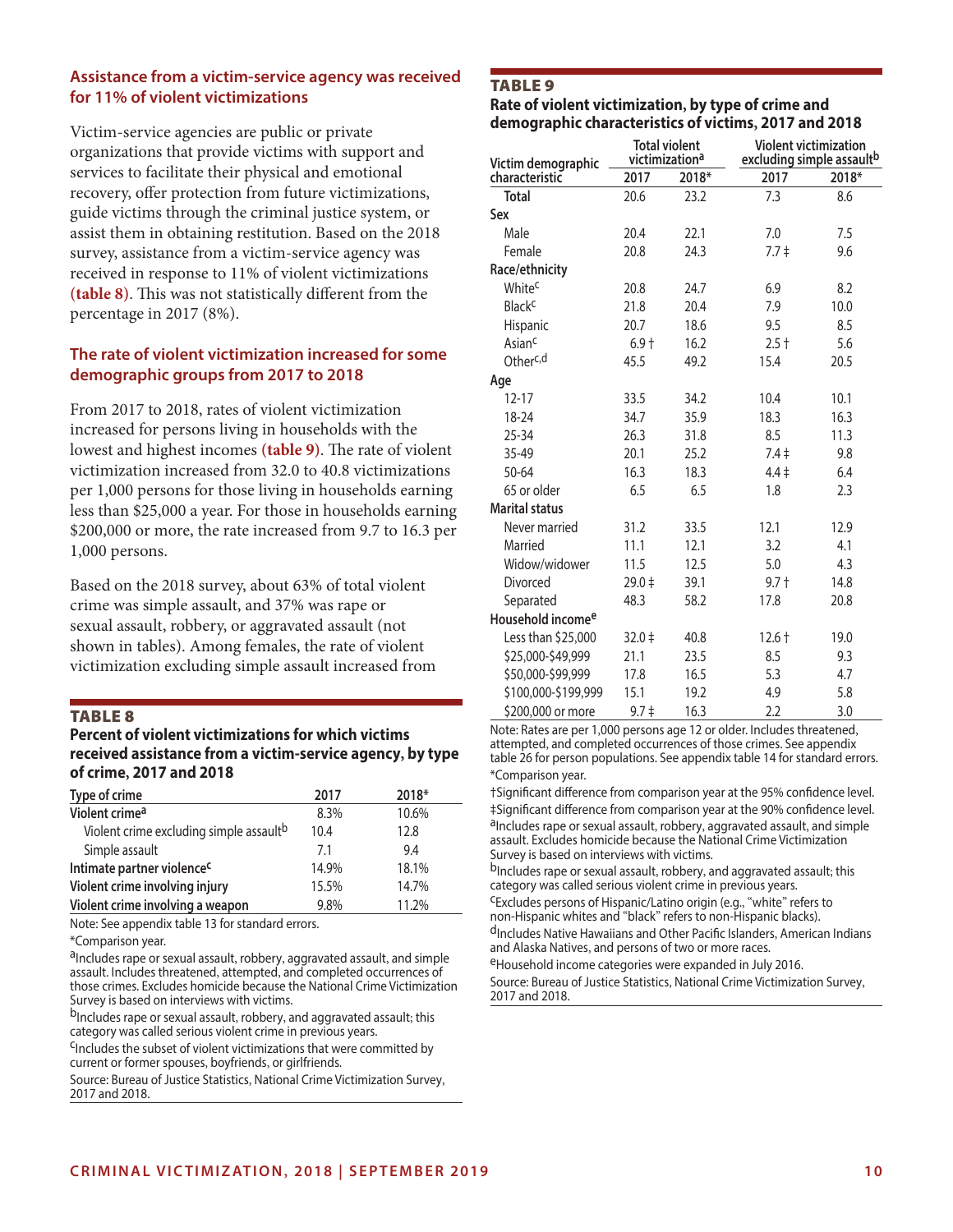7.7 victimizations per 1,000 females age 12 or older in 2017 to 9.6 per 1,000 in 2018. Among Asians, the rate of violent victimization excluding simple assault increased from 2.5 per 1,000 in 2017 to 5.6 per 1,000 in 2018. From 2017 to 2018, the rate of violent crime excluding simple assault also increased for persons ages 35 to 49 (from 7.4 to 9.8 victimizations per 1,000) and ages 50 to 64 (from 4.4 to 6.4 victimizations per 1,000). Among divorced persons, the rate of violent victimization excluding simple assault increased from 9.7 per 1,000 in 2017 to 14.8 per 1,000 in 2018. For those living in households earning less than \$25,000 a year, the rate increased from 12.6 to 19.0 victimizations per 1,000 persons age 12 or older.

## **Veterans experienced a rate of 20.7 violent victimizations per 1,000 veterans**

Based on the 2018 survey, veterans (defined as persons currently or previously on active duty) experienced a rate of 20.7 violent victimizations per 1,000 veterans, which was not a statistically significant change from the 2017 rate (19.4 per 1,000) **(table 10)**. The 2018 rate of violent victimization against veterans was not significantly different from the 2018 rate against non-veterans (22.2 per 1,000 non-veterans age 18 or older). Because the NCVS is a household-based survey and those on active duty are more likely to be out of the household at the time of data collection, most veterans in the survey are former active-duty military personnel.

The 2018 rate of violent victimization against U.S. citizens (23.9 victimizations per 1,000 U.S. citizens) was higher than the rate against non-U.S. citizens (12.5 victimizations per 1,000 non-U.S. citizens). There were no statistically significant changes in rates of violent victimization by citizenship status from 2017 to 2018.

## **About two-thirds of firearm victimizations were reported to police**

An estimated 470,840 violent victimizations in the U.S. involved a firearm, based on the 2018 survey, which includes crimes where the offender possessed, showed, or used a firearm **(table 11)**. About two-thirds (66%) of these victimizations were reported to police. In 2018, the rate of violent crime involving a firearm was 1.7 victimizations per 1,000 persons age 12 or older, which was not statistically different from the rate in 2017.

## TABLE 10

#### **Number and rate of violent victimizations, by victim's veteran and citizenship status, 2017 and 2018**

|                                           | 2017      |                    | 2018*         |                    |  |
|-------------------------------------------|-----------|--------------------|---------------|--------------------|--|
| Victim veteran and<br>citizenship status  | Number    | Rate per<br>1,000a | <b>Number</b> | Rate per<br>1,000a |  |
| Total violent victimizations <sup>b</sup> | 5,612,670 | 20.6               | 6,385,520     | 23.2               |  |
| Veteran status <sup>c</sup>               |           |                    |               |                    |  |
| Veteran <sup>d</sup>                      | 348,520   | 19.4               | 378,300       | 20.7               |  |
| Non-veteran <sup>e</sup>                  | 4,384,410 | 19.3               | 5,115,180     | 22.2               |  |
| Citizenship status                        |           |                    |               |                    |  |
| U.S. citizen                              | 5,304,470 | 20.8               | 6,163,570     | 23.9               |  |
| U.S.-born citizen <sup>t</sup>            | 5,106,650 | 21.9               | 5,900,190     | 25.1               |  |
| Naturalized U.S. citizen                  | 197,820   | 9.1                | 263,380       | 11.6               |  |
| Non-U.S. citizen                          | 260,320   | 16.2               | 196,350       | 12.5               |  |
| U.S.-born <sup>f</sup>                    | 5,106,650 | 21.9               | 5,900,190     | 25.1               |  |
| Foreign-born <sup>g</sup>                 | 458,140   | 12.1               | 459,730       | 11.9               |  |
|                                           |           |                    |               |                    |  |

Note: Details may not sum to totals due to rounding and missing data. See appendix table 15 for standard errors.

#### \*Comparison year.

aRate is per 1,000 persons age 12 or older.

b<sub>Includes rape or sexual assault, robbery, aggravated assault, and simple</sub> assault. Includes threatened, attempted, and completed occurrences of those crimes. Excludes homicide because the National Crime Victimization Survey (NCVS) is based on interviews with victims.

#### cIncludes persons age 18 or older.

dVeterans include persons currently or previously on active duty. Because the NCVS is a household-based survey and veterans are more likely to be out of the household at the time of data collection, most veterans in the sample are former active-duty military personnel.

eNon-veterans include persons who never served in the U.S. Armed Forces or who completed training in the Reserves or National Guard only. f Includes persons born in the U.S., in a U.S. territory, or abroad to U.S. parents.

gIncludes naturalized U.S. citizens and non-U.S. citizens.

Source: Bureau of Justice Statistics, National Crime Victimization Survey, 2017 and 2018.

## TABLE 11 **Firearm violence, 2017 and 2018**

|                                            | 2017        | 2018*     |  |
|--------------------------------------------|-------------|-----------|--|
| Total violent incidents                    | 5,179,800 ‡ | 5,954,090 |  |
| Firearm incidents <sup>a</sup>             | 417,780     | 427,730   |  |
| Total violent victimizations               | 5,612,670   | 6,385,520 |  |
| Firearm victimizations <sup>b</sup>        | 456,270     | 470,840   |  |
| Rate of firearm victimization <sup>c</sup> | 17          | 1.7       |  |
| Firearm victimizations reported to police  |             |           |  |
| Number                                     | 254,910     | 310,310   |  |
| Percent                                    | 55.9%       | 65.9%     |  |

Note: Includes violent crimes in which the offender possessed, showed, or used a firearm. See appendix table 16 for standard errors. \*Comparison year.

‡Significant difference from comparison year at the 90% confidence level. <sup>a</sup>An incident is a specific criminal act involving one or more victims. bEach victimization represents one person involved in an incident.

cRate is per 1,000 persons age 12 or older. See appendix table 26 for person populations.

Source: Bureau of Justice Statistics, National Crime Victimization Survey, 2017 and 2018.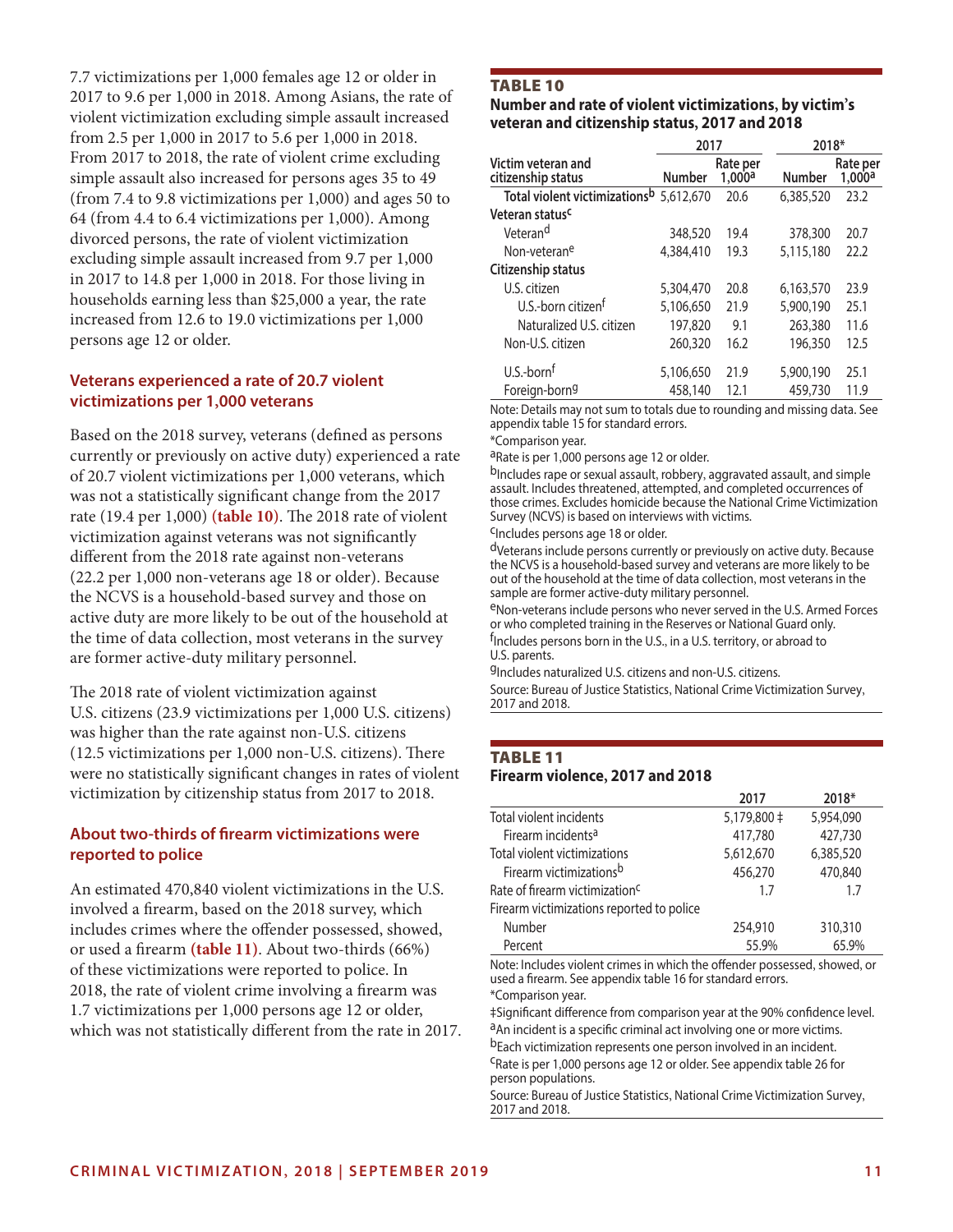## **Incident estimates**

An incident is a specific criminal act involving one or more victims.<sup>5</sup> The total number of violent incidents involving victims age 12 or older increased from 5.2 million in 2017 to 6.0 million in 2018 **(table 11)**.

Patterns varied in the demographic characteristics of victims and offenders involved in violent incidents, as perceived by the victims. Based on the 2018 survey, the victim-to-population ratio of 1.0 for both males and females shows that the percentage of violent incidents involving male (47%) or female (53%) victims was

5Tables 12 through 15 present incident-level data to facilitate comparisons between victim and offender characteristics. Offender characteristics in the NCVS are based on victims' perceptions of offenders.

roughly equal to males' (49%) or females' (51%) share of the population **(table 12)**. The percentage of violent incidents involving male offenders (77%) was 1.6 times greater than the percent of males represented in the population (49%), whereas the percentage of violent incidents involving female offenders (18%) was 0.4 times the percentage of females in the population (51%).

The victim-to-population ratio varied by race. The percentage of violent incidents involving white (66%) or black (11%) victims was similar to the population percentages of white (62%) or black (12%) persons. About 14% of violent incidents involved Hispanic victims, which was about four-fifths (0.8 times) the representation of Hispanics in the population (17%). Similarly, a smaller percentage of violent incidents involved Asian victims (4%) than the representation of Asians in the population (6%).

# TABLE 12

| Percent and number of violent incidents, by total population, victim, and offender demographic characteristics, 2018 |  |  |  |
|----------------------------------------------------------------------------------------------------------------------|--|--|--|
|----------------------------------------------------------------------------------------------------------------------|--|--|--|

|                                       |                         | Number of             |               |                          | Percent of            |               | Percent ratio   |             |            |  |
|---------------------------------------|-------------------------|-----------------------|---------------|--------------------------|-----------------------|---------------|-----------------|-------------|------------|--|
|                                       |                         | violent incidents     |               | Percent of               | violent incidents     |               | <b>Offender</b> | Offender to | Victim to  |  |
| Demographic characteristic            | Population <sup>a</sup> | Offender <sup>b</sup> | <b>Victim</b> | population <sup>*a</sup> | Offender <sup>b</sup> | <b>Victim</b> | to victim       | population  | population |  |
| <b>Total</b>                          | 275,325,390             | 5,954,090             | 5,954,090     | 100%                     | 100%                  | 100%          | 1.0             | 1.0         | 1.0        |  |
| Sex                                   |                         |                       |               |                          |                       |               |                 |             |            |  |
| Male                                  | 133,907,500             | 4,220,790             | 2,772,120     | 48.6%                    | 77.0% +               | 46.6%         | 1.7             | 1.6         | 1.0        |  |
| Female                                | 141,417,890             | 1,000,560             | 3,181,960     | 51.4                     | $18.3 +$              | 53.4          | 0.3             | 0.4         | 1.0        |  |
| Both male and female offenders        | $\thicksim$             | 258,250               | $\thicksim$   | $\sim$                   | 4.7                   | $\thicksim$   | $\thicksim$     | $\thicksim$ | $\sim$     |  |
| Race/ethnicity                        |                         |                       |               |                          |                       |               |                 |             |            |  |
| White <sup>c</sup>                    | 171,493,180             | 2,669,900             | 3,957,720     | 62.3%                    | $50.2%$ †             | 66.5%         | 0.8             | 0.8         | 1.1        |  |
| <b>Black<sup>c</sup></b>              | 33,132,390              | 1,155,670             | 644,710       | 12.0                     | $21.7 +$              | 10.8          | 2.0             | 1.8         | 0.9        |  |
| Hispanic                              | 46,997,610              | 767,560               | 825,520       | 17.1                     | 14.4                  | $13.9+$       | 1.0             | 0.8         | 0.8        |  |
| Asian <sup>c</sup>                    | 17,228,930              | 131,120               | 249,170       | 6.3                      | $2.5 +$               | $4.2 +$       | 0.6             | 0.4         | 0.7        |  |
| Otherc,d                              | 6,473,280               | 480,290               | 276,960       | 2.4                      | $9.0 +$               | $4.7 +$       | 1.9             | 3.8         | 2.0        |  |
| Multiple offenders of various         |                         |                       |               |                          |                       |               |                 |             |            |  |
| races                                 | $\sim$                  | 115,800               | $\sim$        | $\tilde{}$               | 2.2                   | $\sim$        |                 | $\sim$      | $\tilde{}$ |  |
| Age                                   |                         |                       |               |                          |                       |               |                 |             |            |  |
| 11 or younger <sup>e</sup>            | $\sim$                  | 80,170                | $\thicksim$   | $\tilde{\phantom{a}}$    | 1.6%                  | $\thicksim$   | $\sim$          | $\sim$      | $\sim$     |  |
| $12 - 17$                             | 24,917,160              | 711,220               | 809,230       | 9.1%                     | $14.0 +$              | 13.6% †       | 1.0             | 1.5         | 1.5        |  |
| 18-29                                 | 52,966,630              | 1,265,380             | 1,733,790     | 19.2                     | 24.9 +                | $29.1 +$      | 0.9             | 1.3         | 1.5        |  |
| 30 or older                           | 197,441,600             | 2,724,990             | 3,411,070     | 71.7                     | $53.7 +$              | $57.3 +$      | 0.9             | 0.7         | 0.8        |  |
| Multiple offenders of various<br>ages | $\sim$                  | 295,230               | $\sim$        | $\sim$                   | 5.8                   | $\sim$        | $\sim$          | $\sim$      | $\sim$     |  |

Note: Details may not sum to totals due to rounding and missing data for offender characteristics. An incident is a specific criminal act involving one or more victims. Offender characteristics are based on victims' perceptions of offenders. See appendix table 17 for standard errors.

\*Comparison group.

†Significant difference from comparison group at the 95% confidence level.

~Not applicable.

aThe National Crime Victimization Survey population represents persons age 12 or older living in non-institutionalized residential settings in the U.S. <sup>b</sup>Includes incidents in which the perceived offender characteristics were reported. The sex of the offender was unknown in 8% of incidents, the<br>race/ethnicity of the offender was unknown in 11% of incidents, and the age o

<sup>C</sup>Excludes persons of Hispanic/Latino origin (e.g., "white" refers to non-Hispanic whites and "black" refers to non-Hispanic blacks).

<sup>d</sup>Includes Native Hawaiians and Other Pacific Islanders, American Indians and Alaska Natives, and persons of two or more races.<br><sup>e</sup>While the NCVS does not survey victims age 11 or younger, victims may report the offender

Source: Bureau of Justice Statistics, National Crime Victimization Survey, 2018.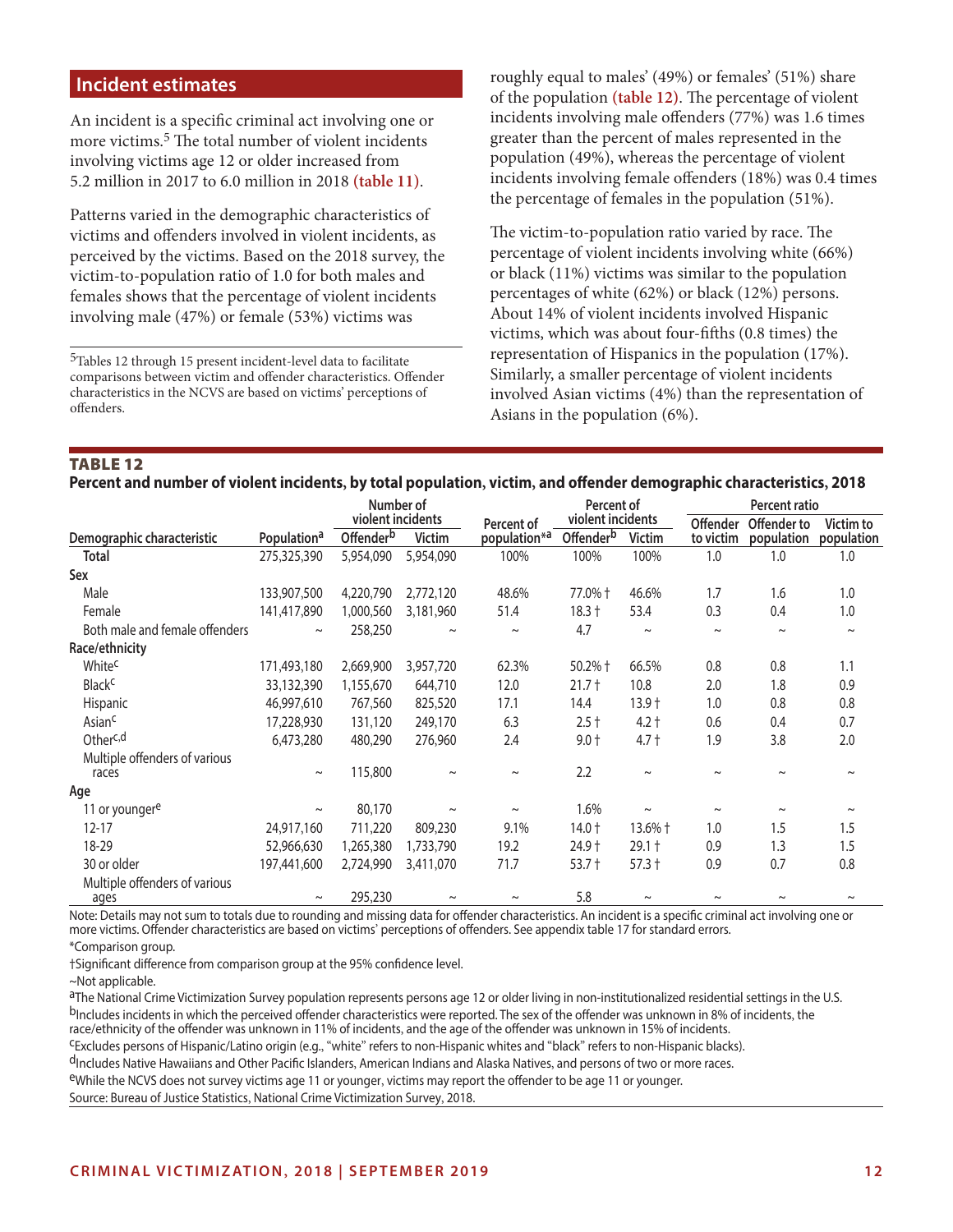Based on victims' perceptions of the offenders, the offender-to-population ratio shows that the percentage of violent incidents involving black offenders (22%) was 1.8 times the percentage of black persons (12%) in the population. In contrast, the percentage of violent incidents involving white (50%) or Hispanic (14%) offenders was about four-fifths (0.8 times) the percentage of whites (62%) or Hispanics (17%) in the population, and the percentage involving Asian offenders (2.5%) was about two-fifths (0.4 times) the percentage of Asians in the population (6%). The percentage of violent incidents involving offenders of other races (Native Hawaiians and Other Pacific Islanders, American Indians and Alaska Natives, and persons of two or more races) was 3.8 times the percentage of those races in the population.

The offender-to-victim ratio shows that the percentage of violent incidents involving black offenders (22%) was twice the percentage of incidents committed against black victims (11%). In contrast, the percentage of incidents involving Asian offenders (2.5%) was three-fifths (0.6 times) the percentage of incidents committed against Asian victims (4%).

Those ages 12 to 17 were 1.5 times more likely to be offenders (14%) or victims (14%) in violent incidents than their percentage of the population (9%). Those between the ages of 18 to 29 showed a similar pattern. Those age 30 or older were less likely to be offenders (54%) or victims (57%) than their percentage of the population (72%).

Females were offenders in a greater percentage of violent incidents committed against females (21%) than against males (16%) **(table 13)**. Males were offenders in a greater percentage of violent incidents committed against males (81%) than against females (73%).

Based on victims' perceptions, the largest percentage of violent incidents committed against white, black, and Hispanic victims were committed by someone of the same race or ethnicity **(table 14)**. Offenders were white in 62% of violent incidents committed against white victims, black in 70% of incidents committed against black victims, and Hispanic in 45% of incidents committed against Hispanic victims. When victims were Asian, there were no statistically significant differences between the percentage of incidents in which the offender was perceived as Asian (24%), white (24%), or black (27%).

## TABLE 13

### **Percent of violent incidents, by victim and offender sex, 2018**

|            |                                | Offender sex |          |            |                                       |  |  |  |  |
|------------|--------------------------------|--------------|----------|------------|---------------------------------------|--|--|--|--|
| Victim sex | Number of<br>violent incidents | Total        | Male     |            | <b>Both male</b><br>Female and female |  |  |  |  |
| Total      | 5,479,590                      | 100%         | 77.0%    | 18.3%      | 4.7%                                  |  |  |  |  |
| Male*      | 2,527,920                      | 100%         | 813      | 15.6       | 3.2                                   |  |  |  |  |
| Female     | 2,951,670                      | 100%         | $73.4 +$ | $20.6 \pm$ | $6.0 +$                               |  |  |  |  |

Note: Details may not sum to totals due to rounding. An incident is a specific criminal act involving one or more victims. Offender sex is based on victims' perceptions of offenders. Includes incidents in which the perceived sex of the offender was reported. The sex of the offender was unknown in 8% of incidents. See appendix table 18 for standard errors. \*Comparison group.

†Significant difference from comparison group at the 95% confidence level. ‡Significant difference from comparison group at the 90% confidence level. Source: Bureau of Justice Statistics, National Crime Victimization Survey, 2018.

## TABLE 14

## **Percent of violent incidents, by victim and offender race or ethnicity, 2018**

|                           |                                | Offender race/ethnicity |                    |                          |                 |                    |                      |                                               |  |  |
|---------------------------|--------------------------------|-------------------------|--------------------|--------------------------|-----------------|--------------------|----------------------|-----------------------------------------------|--|--|
| Victim race/<br>ethnicity | Number of<br>violent incidents | Total                   | White <sup>a</sup> | <b>Black<sup>a</sup></b> | <b>Hispanic</b> | Asian <sup>a</sup> | Other <sup>a,b</sup> | <b>Multiple offenders</b><br>of various races |  |  |
| White <sup>a</sup>        | 3,581,360                      | 100%                    | $62.1\%$ *         | 15.3% †                  | 10.2% †         | 2.2% †             | $8.1\%$ †            | 2.1% †                                        |  |  |
| <b>Black<sup>a</sup></b>  | 563,940                        | 100%                    | $10.6 +$           | $70.3*$                  | 7.9 t           | < 0.1!             | $9.3 +$              | ا! ۱.9                                        |  |  |
| Hispanic                  | 734.410                        | 100%                    | 28.2 †             | 15.3 †                   | $45.4*$         | 0.6 ! †            | 7.4 t                | 3.0 t                                         |  |  |
| Asian <sup>a</sup>        | 182.230                        | 100%                    | 24.1               | 27.5                     | 7.0 ! t         | $24.1*$            | 14.4 !               | 2.9 ! †                                       |  |  |

Note: Details may not sum to totals due to rounding. An incident is a specific criminal act involving one or more victims. Offender race/ethnicity is based on victims' perceptions of offenders. Includes violent incidents in which the perceived offender race/ethnicity was reported. Offender race/ethnicity was unknown in 11% of violent incidents. See appendix table 19 for standard errors.

! Interpret with caution. Estimate is based on 10 or fewer sample cases, or coefficient of variation is greater than 50%.

\*Comparison groups are intraracial victim and offender percentages (white-on-white, black-on-black, Hispanic-on-Hispanic, or Asian-on-Asian). †Significant difference from comparison group at the 95% confidence level.

aExcludes persons of Hispanic/Latino origin (e.g., "white" refers to non-Hispanic whites and "black" refers to non-Hispanic blacks).

bIncludes Native Hawaiians and Other Pacific Islanders, American Indians and Alaska Natives, and persons of two or more races. Source: Bureau of Justice Statistics, National Crime Victimization Survey, 2018.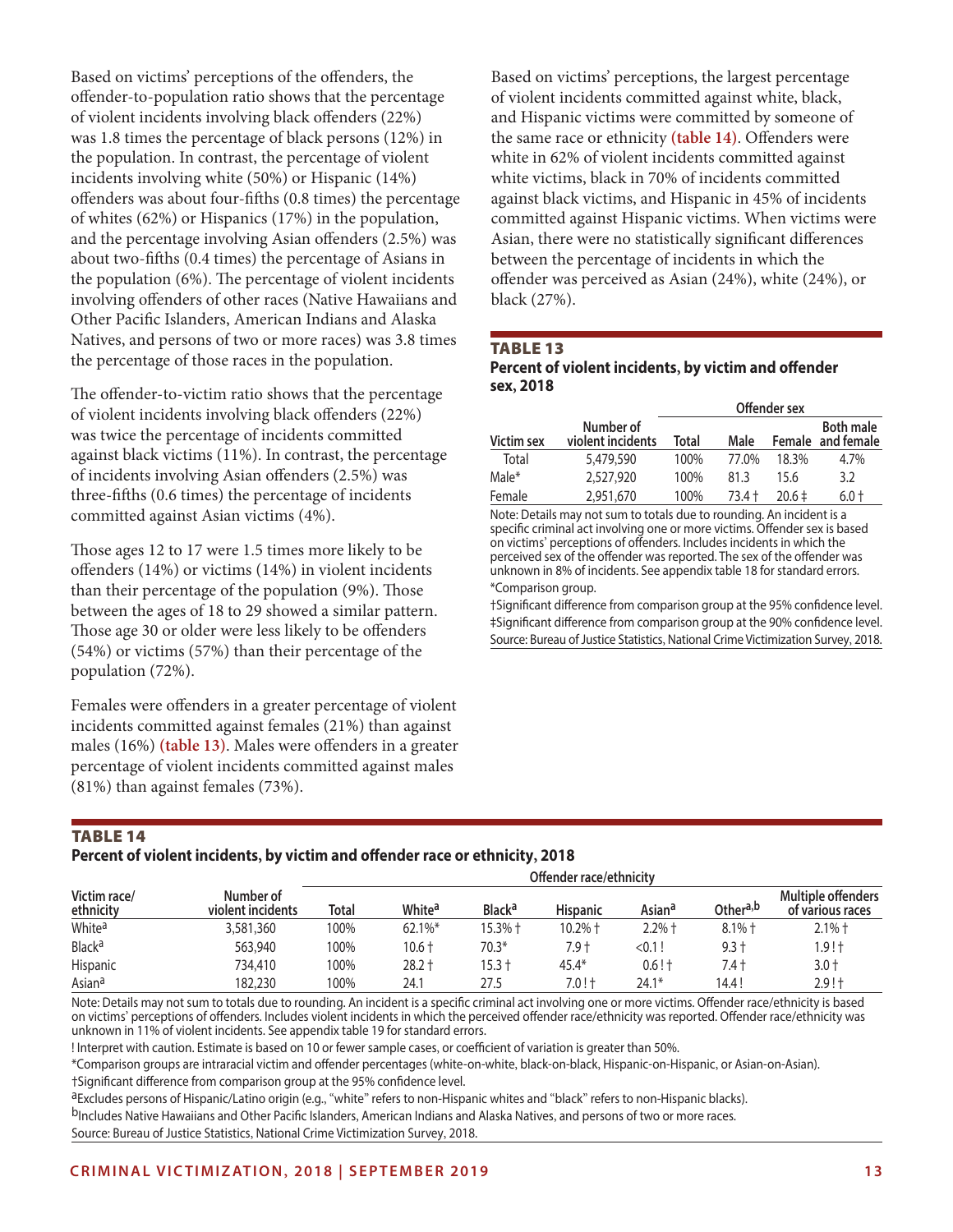Sixty-two percent of violent incidents committed against white victims were perceived to be committed by white offenders, the same portion (62%) of the total U.S. population (age 12 or older) represented by white persons **(table 15)**. Among black victims, the percentage of violent incidents perceived to be committed by black offenders (70%) was 5.8 times higher than the representation of black persons in the population (12%).

The percentage of violent incidents committed against Hispanic victims by Hispanic offenders (45%) was 2.7 times higher than the percentage of Hispanics in the population (17%), and the percentage committed against Asian victims by Asian offenders (24%) was 3.9 times higher than the percentage of Asians in the population (6%).

## TABLE 15

#### **Percent of violent incidents and percent of the U.S. population, by victim race or ethnicity, 2018**

|                           |       |                                                        |                              |       |                                              |                              | Percent ratio                                     |                                                      |  |  |  |
|---------------------------|-------|--------------------------------------------------------|------------------------------|-------|----------------------------------------------|------------------------------|---------------------------------------------------|------------------------------------------------------|--|--|--|
|                           |       | Percent of violent incidents<br>committed by offenders |                              |       | Percent of the U.S. population <sup>*a</sup> |                              | Offender of same<br>race/ethnicity to             | Offender of another<br>race/ethnicity to             |  |  |  |
| Victim race/<br>ethnicity | Total | Of the same<br>race/ethnicity                          | Of another<br>race/ethnicity | Total | Of the same<br>race/ethnicity                | Of another<br>race/ethnicity | population of same<br>race/ethnicity <sup>c</sup> | population of another<br>race/ethnicity <sup>d</sup> |  |  |  |
| White <sup>b</sup>        | 100%  | 62.1%                                                  | 37.9%                        | 100%  | 62.3%                                        | 37.7%                        | 1.0                                               | 1.0                                                  |  |  |  |
| Black <sup>b</sup>        | 100%  | $70.3 +$                                               | $29.7 +$                     | 100%  | 12.0                                         | 88.0                         | 5.8                                               | 0.3                                                  |  |  |  |
| Hispanic                  | 100%  | $45.4 +$                                               | $54.6 +$                     | 100%  | 17.1                                         | 82.9                         | 2.7                                               | 0.7                                                  |  |  |  |
| Asianb                    | 100%  | 24.1 +                                                 | 75.9 t                       | 100%  | 6.3                                          | 93.7                         | 3.9                                               | 0.8                                                  |  |  |  |

Note: Details may not sum to totals due to rounding. An incident is a specific criminal act involving one or more victims. Offender race/ethnicity is based on victims' perceptions of offenders. Includes violent incidents in which the perceived offender race/ethnicity was reported. Offender race/ethnicity was unknown in 11% of violent incidents. See appendix table 20 for standard errors.

\*Comparisons are between the percentage of the U.S. population of the same race/ethnicity and the percentage of violent incidents committed by offenders of the same race/ethnicity, and between the percentage of the U.S. population of another race/ethnicity and the percentage of violent incidents committed by offenders of another race/ethnicity.

†Significant difference from comparison group at the 95% confidence level.

aThe National Crime Victimization Survey population represents persons age 12 or older living in non-institutionalized residential settings in the U.S.

b Excludes persons of Hispanic/Latino origin (e.g., "white" refers to non-Hispanic whites and "black" refers to non-Hispanic blacks).<br><sup>C</sup>The percentage of incidents committed by offenders of the same race/ethnicity of the race/ethnicity.

 $d$ The percentage of incidents committed by offenders of another race/ethnicity divided by the percentage of the U.S. population of another race/ethnicity. Source: Bureau of Justice Statistics, National Crime Victimization Survey, 2018.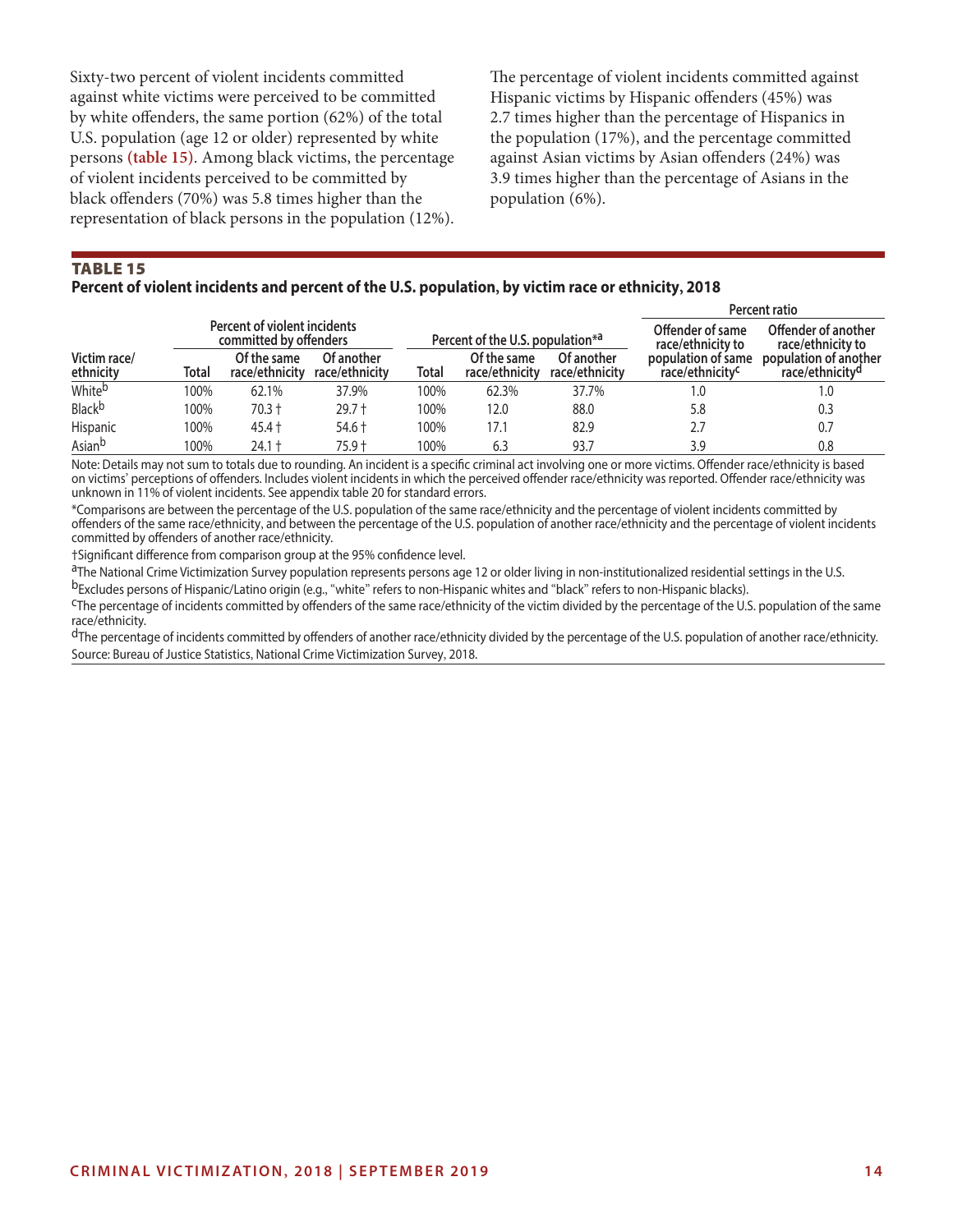## **Prevalence estimates**

## **The percentage of persons who experienced rape or sexual assault, aggravated assault, or simple assault increased from 2015 to 2018**

After declining 62% from 1994 (7.0 million) to 2015 (2.7 million), the number of U.S. residents age 12 or older who were victims of violent crime increased from 2015 to 2016, and again from 2016 to 2018 (appendix table 1). From 2015 to 2018, the number of violent-crime victims increased from 2.7 million to 3.3 million, an increase of 604,000 victims.

Based on the 2018 survey, 1.18% of all persons age 12 or older experienced one or more violent victimizations, an increase of 20% from 0.98% of all persons in 2015 **(table 16)**. Between 2015 and 2018, increases in the prevalence of rape or sexual assault (from 0.08% to

0.13%), aggravated assault (from 0.21% to 0.25%), and simple assault (from 0.63% to 0.75%) contributed to the overall increase in the portion of persons who were victims of violent crime.

Prevalence rates also increased between 2015 and 2018 for selected characteristics of violent crime. Across those years, the percentage of persons who were victims of domestic violence increased (from 0.18% to 0.23%), as did the percentage of persons who were victims of stranger violence (from 0.41% to 0.51%). The percentage of persons who were victims of violent crime involving a weapon increased from 0.24% in 2015 to 0.30% in 2018.

In addition to these increases from 2015 to 2018, the portion of persons victimized by violent crime increased from 2016 to 2018 (from 1.06% to 1.18%). Over that span, the number of victims of rape or sexual assault doubled (from 0.06% to 0.13%).

TABLE 16

**Number and percent of persons who were victims of violent crime, by type of crime, 2014-2018**

|                                                        |                 | Number of victims <sup>a</sup> |             | Percent of persons <sup>b</sup> |           |          |                   |                   |          |       |
|--------------------------------------------------------|-----------------|--------------------------------|-------------|---------------------------------|-----------|----------|-------------------|-------------------|----------|-------|
| Type of crime                                          | 2014            | 2015                           | 2016        | 2017                            | 2018*     | 2014     | 2015              | 2016              | 2017     | 2018* |
| Total violent crime <sup>c</sup>                       | 2,948,540 +     | 2,650,670 +                    | 2,882,320 + | 3,106,340                       | 3,254,250 | 1.11%    | $0.98%$ +         | $1.06%$ $\dagger$ | 1.14%    | 1.18% |
| Rape/sexual assault                                    | 150,420 +       | $204,000 +$                    | 162,940 +   | 208,960 +                       | 347,090   | $0.06 +$ | $0.08 +$          | $0.06 +$          | $0.08 +$ | 0.13  |
| Robbery                                                | 435,830         | 375,280                        | 312,310     | 402,430                         | 363,210   | 0.16     | 0.14              | 0.11              | 0.15     | 0.13  |
| Assault                                                | 2,449,820       | $2,175,520$ †                  | 2,497,500   | 2,595,780                       | 2,668,820 | 0.92     | $0.81 +$          | 0.92              | 0.95     | 0.97  |
| Aggravated assault                                     | 681,280         | 560,720 +                      | 680,770     | 646,540                         | 694,260   | 0.26     | $0.21 \pm$        | 0.25              | 0.24     | 0.25  |
| Simple assault                                         | $1,842,100 \pm$ | 1,690,190 +                    | 1,903,860   | 2,024,880                       | 2,058,870 | 0.69     | $0.63 +$          | 0.70              | 0.74     | 0.75  |
| Violent crime excluding<br>simple assault <sup>d</sup> | 1,235,290       | 1,099,400 +                    | 1,123,190 + | 1,225,800 ‡                     | 1,367,270 | 0.46%    | $0.41%$ $\dagger$ | $0.41%$ †         | 0.45%    | 0.50% |
| <b>Selected characteristics</b><br>of violent crime    |                 |                                |             |                                 |           |          |                   |                   |          |       |
| Domestic violence <sup>e</sup>                         | 596,270         | 493,310 +                      | 514,350 +   | 559,820                         | 636,540   | 0.22%    | $0.18%$ +         | $0.19%$ +         | 0.21%    | 0.23% |
| Intimate partner<br>violencet                          | 319,950         | 310,090                        | 273,890 +   | 308,560                         | 368,980   | 0.12     | 0.12              | $0.10 +$          | 0.11     | 0.13  |
| Stranger violence                                      | 1,274,100       | 1,117,340 +                    | 1,276,710   | 1,370,020                       | 1,411,500 | 0.48     | $0.41 +$          | 0.47              | 0.50     | 0.51  |
| Violent crime with an<br>injury                        | 856,760         | 778,300                        | 663,920 +   | 722,560 ‡                       | 841,280   | 0.32     | 0.29              | $0.24 +$          | 0.27     | 0.31  |
| Violent crime with a<br>weapon                         | 815,380         | 644,370 +                      | 767,320     | 776,770                         | 838,630   | 0.31     | $0.24 +$          | 0.28              | 0.29     | 0.30  |

Note: Details may not sum to totals because a person may experience multiple types of crime. Violent-crime categories include rape or sexual assault, robbery, aggravated assault, and simple assault, and they include threatened, attempted, and completed occurrences of those crimes. Other violent-crime categories in this table, including domestic violence and violent crime involving injury, are not mutually exclusive from these categories or from each other. See appendix table 26 for person populations. See appendix table 21 for standard errors.

\*Comparison year.

†Significant difference from comparison year at the 95% confidence level.

‡Significant difference from comparison year at the 90% confidence level.

aNumber of persons age 12 or older who experienced at least one violent victimization during the year.

bPercentage of persons age 12 or older who experienced at least one violent victimization during the year.

<sup>C</sup>Excludes homicide because the National Crime Victimization Survey is based on interviews with victims.

<sup>d</sup>Includes rape or sexual assault, robbery, and aggravated assault; this category was called serious violent crime in previous years.<br><sup>e</sup>Includes the subset of violent victimizations that were committed by intimate partne

<sup>f</sup>Includes the subset of violent victimizations that were committed by current or former spouses, boyfriends, or girlfriends.

Source: Bureau of Justice Statistics, National Crime Victimization Survey, 2014-2018.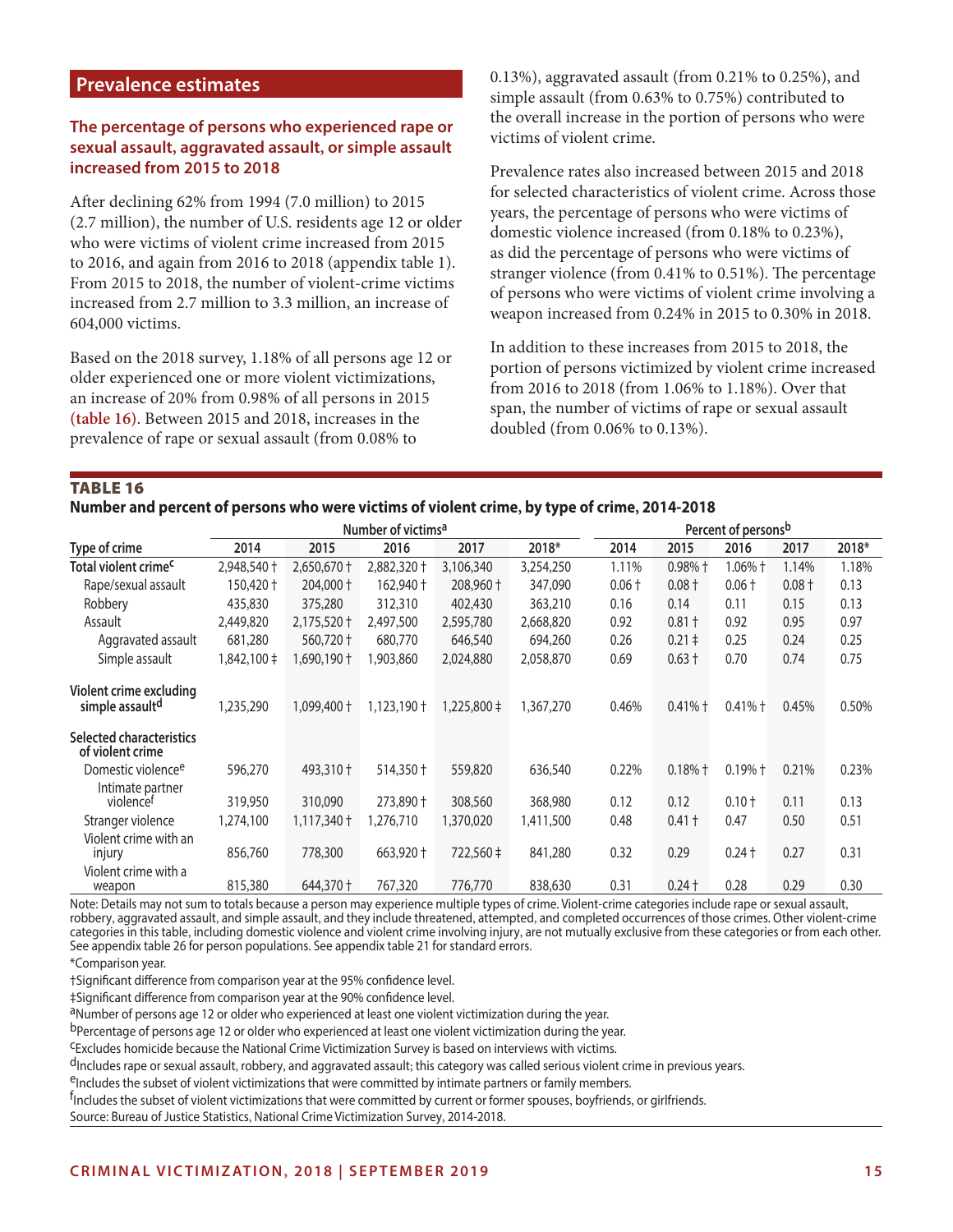### **Between 2015 and 2018, the percentage of white persons who were violent-crime victims increased**

Based on the 2018 survey, an estimated 1.21% of males and 1.16% of females (1.6 million each) experienced at least one violent crime **(table 17)**. From 2015, prevalence rates increased for many demographic groups. The percentage of males who were victims of violent crime increased from 0.94% in 2015 to 1.21% in 2018 (up 29%), and the percentage of females who were victims of violent crime increased from 1.03% to 1.16% (up 13%) over that same span. The percentage of whites who were victims increased from 0.96% in 2015 to 1.19% in 2018

(up 24%). From 2015 to 2018, the prevalence of violent victimization increased for persons ages 25 to 34 (from 1.09% to 1.52%), ages 50 to 64 (from 0.79% to 1.07%), and age 65 or older (from 0.29% to 0.49%). During this period, the prevalence of violent victimization also increased among persons who were married (from 0.54% to 0.70%), widows or widowers (from 0.62% to 0.93%), and separated persons (from 1.65% to 2.68%).

From 2017 to 2018, the portion of persons ages 35 to 49 who were victims of violent crime increased from 1.06% to 1.27%.

## TABLE 17

| Victim demographic       |                      |                            | Number of victims <sup>a</sup> |           | Percent of personsb |             |            |            |            |       |
|--------------------------|----------------------|----------------------------|--------------------------------|-----------|---------------------|-------------|------------|------------|------------|-------|
| characteristic           | 2014                 | 2015                       | 2016                           | 2017      | 2018*               | 2014        | 2015       | 2016       | 2017       | 2018* |
| <b>Total</b>             | 2,948,540 +          | $2,650,670 +$              | 2,882,320 +                    | 3,106,340 | 3,254,250           | 1.11%       | $0.98%$ †  | $1.06\%$ † | 1.14%      | 1.18% |
| Sex                      |                      |                            |                                |           |                     |             |            |            |            |       |
| Male                     | 1,497,420            | 1,227,870 +                | 1,514,130                      | 1,551,030 | 1,615,610           | 1.15%       | $0.94%$ †  | 1.14%      | 1.17%      | 1.21% |
| Female                   | $1,451,110 \ddagger$ | 1,422,800 +                | 1,368,190 +                    | 1,555,300 | 1,638,640           | 1.06        | $1.03 \pm$ | $0.98 +$   | 1.11       | 1.16  |
| Race/ethnicity           |                      |                            |                                |           |                     |             |            |            |            |       |
| Whitec                   | 1,848,860            | 1,667,090 +                | 1,785,680 +                    | 2,005,120 | 2,047,640           | $1.07% \pm$ | $0.96%$ †  | $1.03%$ †  | 1.17%      | 1.19% |
| <b>Black<sup>c</sup></b> | 453,650              | 394,770                    | 377,950                        | 389,340   | 416,850             | 1.38        | 1.19       | 1.12       | 1.19       | 1.26  |
| Hispanic                 | 457,320              | 400,720                    | 488,700                        | 496,370   | 493,520             | 1.10        | 0.93       | 1.10       | 1.09       | 1.05  |
| Asian <sup>c</sup>       | $61,850 +$           | 68,550 +                   | 117,920                        | 68,290 +  | 115,510             | 0.46        | 0.47       | 0.75       | $0.41 \pm$ | 0.67  |
| Other <sup>c,d</sup>     | $126,860 \pm$        | $119,530 +$                | $112,080 +$                    | 147,220   | 180,730             | 2.33        | 2.27       | $2.03 \pm$ | 2.36       | 2.79  |
| Age                      |                      |                            |                                |           |                     |             |            |            |            |       |
| $12 - 17$                | 422,460              | 407,850                    | 313,470                        | 459,160   | 377,420             | 1.68%       | 1.64%      | 1.25%      | 1.84%      | 1.51% |
| 18-24                    | 478,740              | 445,760                    | 461,300                        | 495,760   | 484,710             | 1.58        | 1.46       | 1.52       | 1.66       | 1.62  |
| 25-34                    | 650,560              | 476,630 +                  | 689,590                        | 659,150   | 684,250             | 1.51        | $1.09 +$   | 1.56       | 1.49       | 1.52  |
| 35-49                    | 703,980              | 686,380                    | 706,000                        | 647,610 + | 779,070             | 1.16        | 1.13       | 1.15       | $1.06 +$   | 1.27  |
| 50-64                    | 579,770              | 497,800 +                  | 541,330 +                      | 607,520   | 675,580             | 0.93        | $0.79 +$   | $0.85 +$   | 0.97       | 1.07  |
| 65 or older              | $113,030 \dagger$    | $136,250 \text{ }^{\circ}$ | $170,640 +$                    | 237,140   | 253,230             | $0.25 +$    | $0.29 +$   | $0.36 +$   | 0.48       | 0.49  |
| <b>Marital status</b>    |                      |                            |                                |           |                     |             |            |            |            |       |
| Never married            | 1,482,570            | $1,343,010+$               | 1,422,600                      | 1,610,610 | 1,572,480           | 1.61%       | 1.44%      | 1.49%      | 1.67%      | 1.62% |
| Married                  | 806,200              | 692,470 +                  | 827,920                        | 780,050   | 899,040             | 0.63        | $0.54 +$   | 0.65       | 0.61       | 0.70  |
| Widow/widower            | 77,420 †             | 92,320 ‡                   | 88,310 +                       | 105,930   | 140,520             | $0.53 +$    | $0.62 \pm$ | $0.59 +$   | 0.71       | 0.93  |
| Divorced                 | $410,540 \pm$        | 428,830                    | 408,710 +                      | 489,120   | 495,460             | 1.58        | 1.58       | $1.50 +$   | 1.83       | 1.81  |
| Separated                | 151,630              | 84,370 +                   | 119,140                        | 108,890   | 137,510             | 2.99        | $1.65 +$   | 2.37       | 2.21       | 2.68  |

### **Number and percent of persons who were victims of violent crime, by demographic characteristics of victims, 2014-2018**

Note: Details may not sum to totals due to rounding and missing data. Violent-crime categories include rape or sexual assault, robbery, aggravated assault, and simple assault, and they include threatened, attempted, and completed occurrences of those crimes. See appendix table 22 for standard errors and appendix table 26 for person populations.

\*Comparison year.

†Significant difference from comparison year at the 95% confidence level.

‡Significant difference from comparison year at the 90% confidence level.

aNumber of persons age 12 or older who experienced at least one violent victimization during the year.

bPercentage of persons age 12 or older who experienced at least one violent victimization during the year.

cExcludes persons of Hispanic/Latino origin (e.g., "white" refers to non-Hispanic whites and "black" refers to non-Hispanic blacks).

dIncludes Native Hawaiians and Other Pacific Islanders, American Indians and Alaska Natives, and persons of two or more races.

Source: Bureau of Justice Statistics, National Crime Victimization Survey, 2014-2018.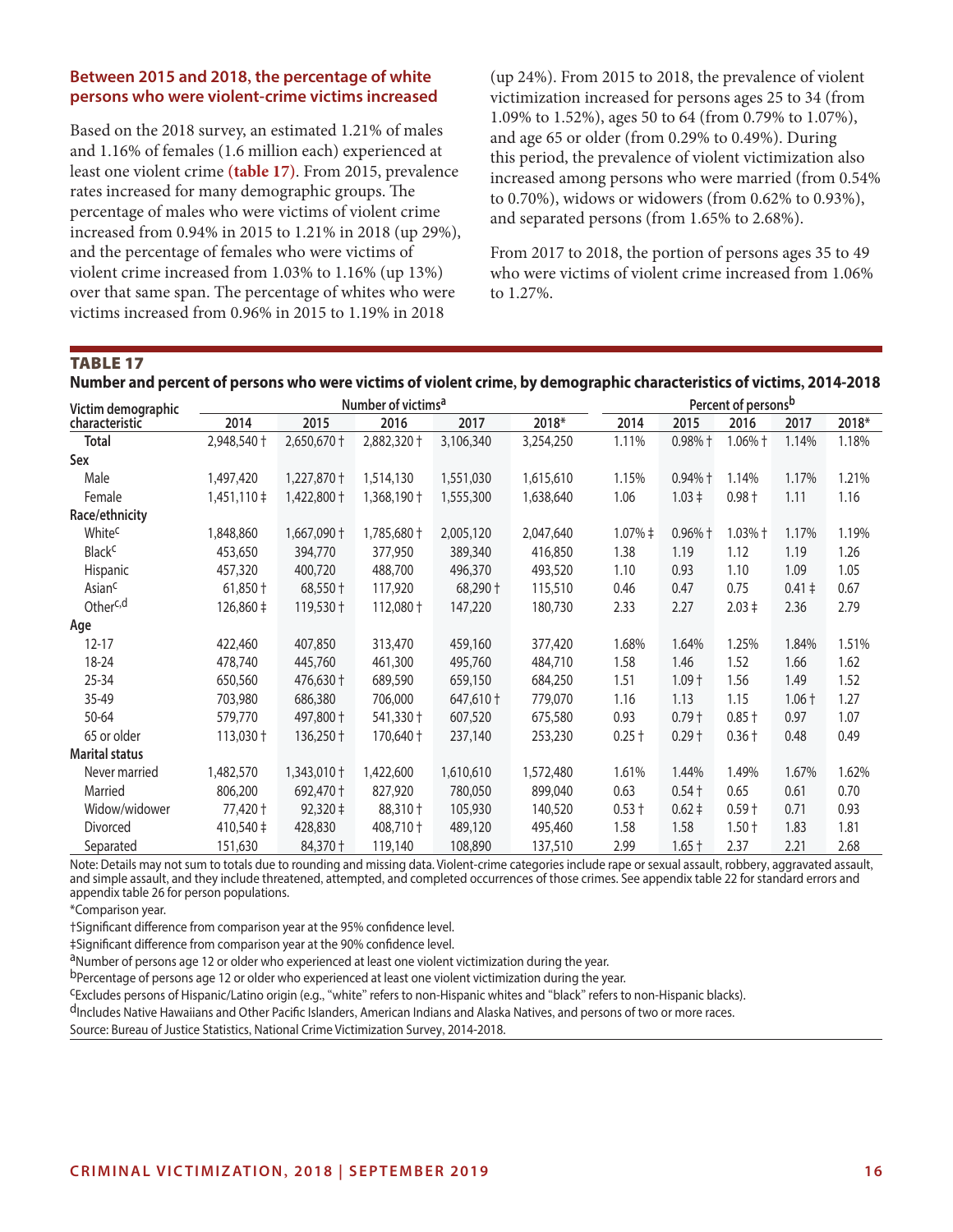## **The percentage of households that experienced property crime decreased from 2014 to 2018**

The 2018 survey found that 7.27% of all households experienced one or more property victimizations, down from 7.99% in 2014 **(table 18)**. This decline was driven by a decrease in the rates of burglary or residential

trespassing and other theft. Burglary or residential trespassing decreased from 1.67% in 2014 to 1.48% in 2018, while other theft declined from 6.41% to 5.82%. The prevalence of motor-vehicle theft remained relatively stable during this period. From 2017 to 2018, there was no statistically significant change in the prevalence of property crimes.

TABLE 18

## **Number and percent of households victimized, by type of property crime, 2014-2018**

|                                   | Number of households victimized <sup>a</sup> |            |           |            |           | Percent of households victimized <sup>b</sup> |            |       |       |       |
|-----------------------------------|----------------------------------------------|------------|-----------|------------|-----------|-----------------------------------------------|------------|-------|-------|-------|
| Type of property crime            | 2014                                         | 2015       | 2016      | 2017       | 2018*     | 2014                                          | 2015       | 2016  | 2017  | 2018* |
| <b>Total</b>                      | 10,352,530                                   | 10,030,510 | 9,825,060 | 9,145,690  | 9,080,490 | 7.99% †                                       | 7.60%      | 7.37% | 7.43% | 7.27% |
| Burglary/trespassing <sup>c</sup> | 2,166,890                                    | 2,175,380  | 2,037,320 | .842,730   | 1.851.420 | 1.67% †                                       | $1.65\%$ † | .53%  | 1.50% | 1.48% |
| Burglary <sup>d</sup>             | 1,638,920                                    | 1,562,130  | 1.455.720 | .273.410   | 1,333,600 | 1.27 t                                        | 1.18       | 09    | 1.03  | 1.07  |
| Trespassinge                      | 733.300                                      | 817,790    | 769.250   | 723,010    | 689,690   | 0.57                                          | 0.62       | 0.58  | 0.59  | 0.55  |
| Motor-vehicle theft               | 429,840                                      | 465,650    | 470,880   | 438,860    | 424,360   | 0.33%                                         | 0.35%      | 0.35% | 0.36% | 0.34% |
| Other theft <sup>t</sup>          | 8,297,290                                    | 7,941,030  | 7,803,350 | 7.330.960† | 7,261,840 | $6.41%$ †                                     | 6.02%      | 5.85% | 5.96% | 5.82% |

Note: Details may not sum to totals because a household may experience multiple types of crime. The National Crime Victimization Survey (NCVS) household weighting adjustment was updated for 2017, which decreased the estimated number of households experiencing property crime by about 8%. As a result, the number of property crimes should not be compared from 2017 or 2018 to 2016, 2015, or 2014. Property crime rates are unaffected by this change. See appendix table 23 for standard errors and appendix table 27 for household populations. See *Methodology* for details on the change in the household weighting adjustment in the NCVS.

\*Comparison year.

†Significant difference from comparison year at the 95% confidence level.

aNumber of households that experienced at least one property victimization during the year.

b<sub>Percentage of households that experienced at least one property victimization during the year.</sub>

cCalled household burglary in prior reports. Includes unlawful or forcible entry or attempted entry of places, including a permanent residence, other residence (e.g., a hotel room or vacation residence), or other structure (e.g., a garage or shed). Includes victimizations where the offender stole, attempted to steal, or did not attempt to steal. Does not include trespassing on land.

dIncludes only crimes where the offender committed or attempted a theft.

eIncludes crimes where the offender did not commit or attempt a theft. Does not include trespassing on land.

<sup>f</sup>Includes the taking or attempted unlawful taking of property or cash without personal contact with the victim.

Source: Bureau of Justice Statistics, National Crime Victimization Survey, 2014-2018.

# **Prevalence of serious crime in the National Crime Victimization Survey**

In the past, the Bureau of Justice Statistics presented estimates from the National Crime Victimization Survey for *serious violent crime*, which included all violent crime except for simple assault. This measure is now re-labeled as *violent crime excluding simple assault,* and estimates are included in tables 1, 4, 5, 8, 9, and 16 in this report.

Tables 19 and 20 in this report present a new *p*erson-based prevalence measure to show the number and percentage of persons who were victims of a *serious crime*. This new measure includes serious violent and serious property crimes combined into one statistic. Crimes included in this measure are those for which offenders can generally be charged with a felony offense.

**Serious violent crime** includes—

- **Rape or sexual assault:** completed or attempted rape, completed sexual assault with serious or minor injuries, and completed forced sexual assault without injury
- **Robbery:** completed robbery with injury, completed robbery without injury, attempted robbery with injury, and attempted robbery without injury

**Aggravated assault:** completed aggravated assault with injury, attempted aggravated assault with a weapon, and threatened aggravated assault with a weapon.

**Serious property crime** includes—

- **Completed burglary:** unlawful or forcible entry into places, including a permanent residence, other residence (e.g., a hotel room or vacation residence), or other structure (e.g., a garage or shed) and involving a theft or attempted theft
- Completed motor-vehicle theft.

This measure attributes completed burglary to each person age 12 or older in the household, and it attributes completed motor-vehicle theft to persons age 12 or older in the household when they were the person responding to the survey on behalf of the household (the household reference person) or were related to the household reference person.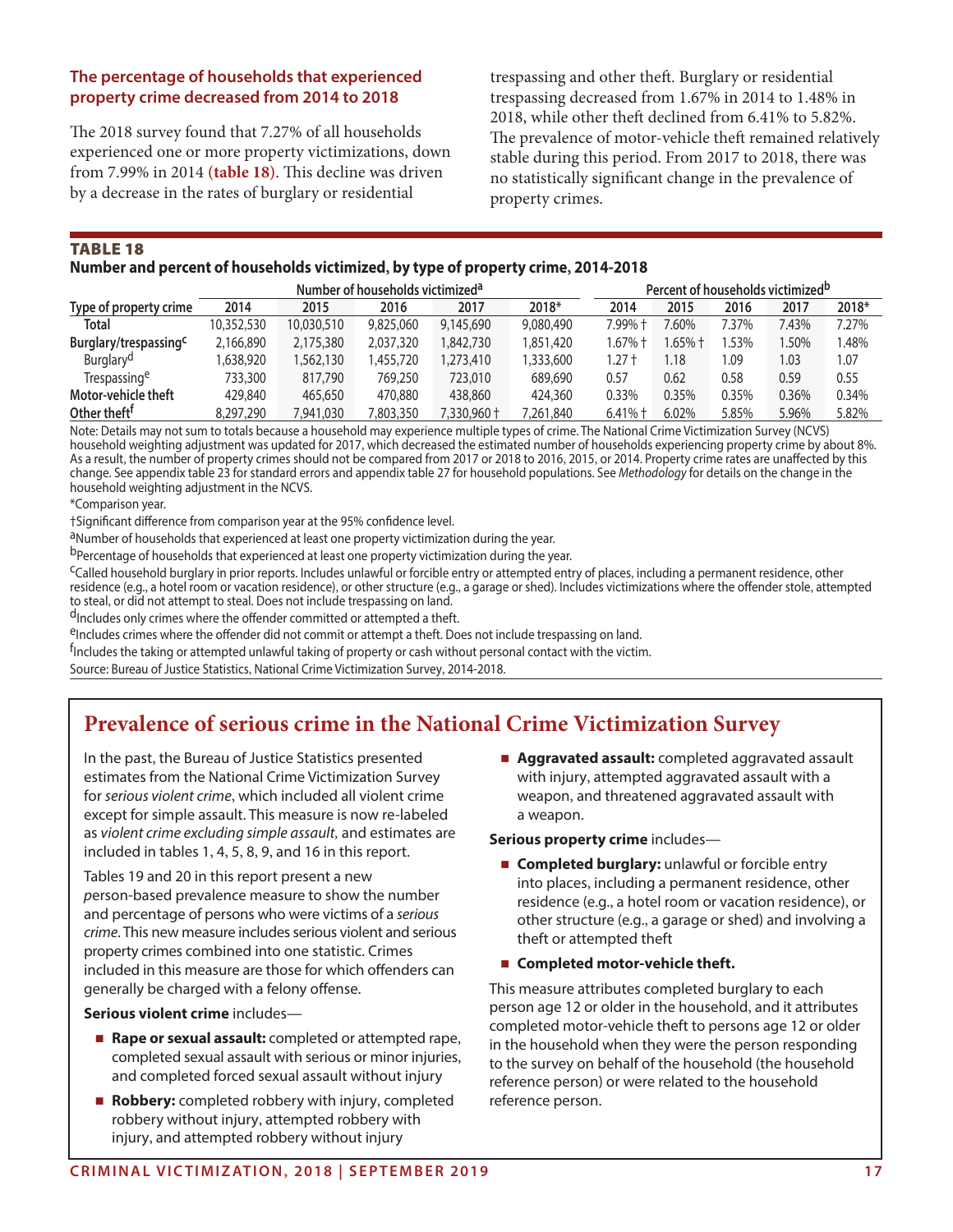## **The percentage of persons who were victims of serious crime decreased from 2014 to 2018**

Based on the 2018 survey, 1.68% of persons age 12 or older (4.6 million) experienced at least one serious crime. About 0.46% (1.3 million) experienced a serious violent crime, and 1.25% (3.4 million) experienced a serious property crime **(table 19)**. (Some experienced both.) From 2017 to 2018, there were no statistically significant changes in the prevalence rates of total serious crime, serious violent crime, or serious property crime.

The percentage of persons who were victims of a serious crime decreased from 1.89% in 2014 to 1.68% in 2018. This decrease was driven by a decline in serious property crime, specifically completed burglary. In 2018, an estimated 0.98% of persons age 12 or older lived in a household that was burglarized, down from 1.22% in 2014.

The portion of persons who experienced serious violent crime increased from 0.39% in 2015 to 0.46% in 2018. This was driven by increases in the prevalence of rape or sexual assault with injury or force (from 0.06% to 0.09%) and aggravated assault (from 0.21% to 0.25%) during that period. The portion of persons experiencing serious violent crime also increased from 2016 (0.40%) to 2018 (0.46%).

## TABLE 19

#### **Number and percent of persons who were victims of serious crime, 2014-2018**

|                                          | Number of victims <sup>a</sup> |                 |            |           |           |          | Percent of persons <sup>b</sup> |            |          |       |  |
|------------------------------------------|--------------------------------|-----------------|------------|-----------|-----------|----------|---------------------------------|------------|----------|-------|--|
| Type of crime                            | 2014                           | 2015            | 2016       | 2017      | 2018*     | 2014     | 2015                            | 2016       | 2017     | 2018* |  |
| Total serious crime <sup>c</sup>         | 5,034,030                      | 4,793,040       | 4,708,410  | 4,529,520 | 4,636,730 | 1.89% †  | 1.78%                           | 1.73%      | 1.66%    | 1.68% |  |
| Serious violent crimed                   | 1,184,530                      | 1,063,530 +     | 1,092,700† | 1,170,460 | 1,277,820 | 0.44%    | $0.39%$ +                       | $0.40\%$ + | 0.43%    | 0.46% |  |
| Rape/sexual assault<br>excl. threats and |                                |                 |            |           |           |          |                                 |            |          |       |  |
| no-force contact                         | $99,660 +$                     | 164,880 +       | 131,760 +  | 144,280 + | 254,320   | $0.04 +$ | $0.06 +$                        | $0.05 +$   | $0.05 +$ | 0.09  |  |
| Robbery                                  | 435,830                        | 375,280         | 312,310    | 402,430   | 363,210   | 0.16     | 0.14                            | 0.11       | 0.15     | 0.13  |  |
| Aggravated assault                       | 681,280                        | 560,720 +       | 680,770    | 646,540   | 694,260   | 0.26     | $0.21 \pm$                      | 0.25       | 0.24     | 0.25  |  |
| Serious property crime <sup>e</sup>      | 3,950,790 +                    | 3,824,550       | 3,693,820  | 3,452,530 | 3,443,770 | 1.48% †  | $1.42\% \pm$                    | .36%       | 1.27%    | 1.25% |  |
| Completed burglary                       | 3,261,470 +                    | $3,083,640 \pm$ | 2,973,890  | 2,736,910 | 2,691,120 | $1.22 +$ | $1.14 +$                        | 09، ا      | 1.00     | 0.98  |  |
| Completed<br>motor-vehicle theft         | 733,560                        | 801,770         | 802,270    | 746,630   | 794,040   | 0.28     | 0.30                            | 0.29       | 0.27     | 0.29  |  |

Note: Details may not sum to totals because a person may experience multiple types of crime. See appendix table 24 for standard errors. \*Comparison year.

†Significant difference from comparison year at the 95% confidence level.

‡Significant difference from comparison year at the 90% confidence level.

aNumber of persons age 12 or older who experienced at least one serious crime during the year.

b<sub>Percentage of persons age 12 or older who experienced at least one serious crime during the year.</sub>

<sup>C</sup>Includes persons who were a victim of a serious violent crime or whose households experienced a completed burglary or completed motor-vehicle theft. For these crimes, offenders can generally be charged with a felony offense.

dIncludes completed rape or attempted rape, sexual assault with serious or minor injuries, completed forced sexual assault without injury, completed robbery, completed robbery without injury, attempted robbery with injury, attempted robbery without injury, completed aggravated assault with injury, attempted aggravated assault with a weapon, and threatened aggravated assault with a weapon. Excludes simple assault, threatened rape or sexual<br>assault, and unwanted sexual contact (not rape) without force.

<sup>e</sup>Includes completed burglary and completed motor-vehicle theft. Completed burglary includes unlawful or forcible entry of places, including a permanent residence, other residence (e.g., a hotel room or vacation residence), or other structure (e.g., a garage or shed) and involving a theft or attempted theft. Excludes attempted burglary, residential trespassing, and all other property crimes. This measure attributes a burglary to each person age 12 or older in the household. Completed motor-vehicle thefts were attributed to persons only when they were the reference person for their household or were age 12 or older and were related to the reference person.

Source: Bureau of Justice Statistics, National Crime Victimization Survey, 2014-2018.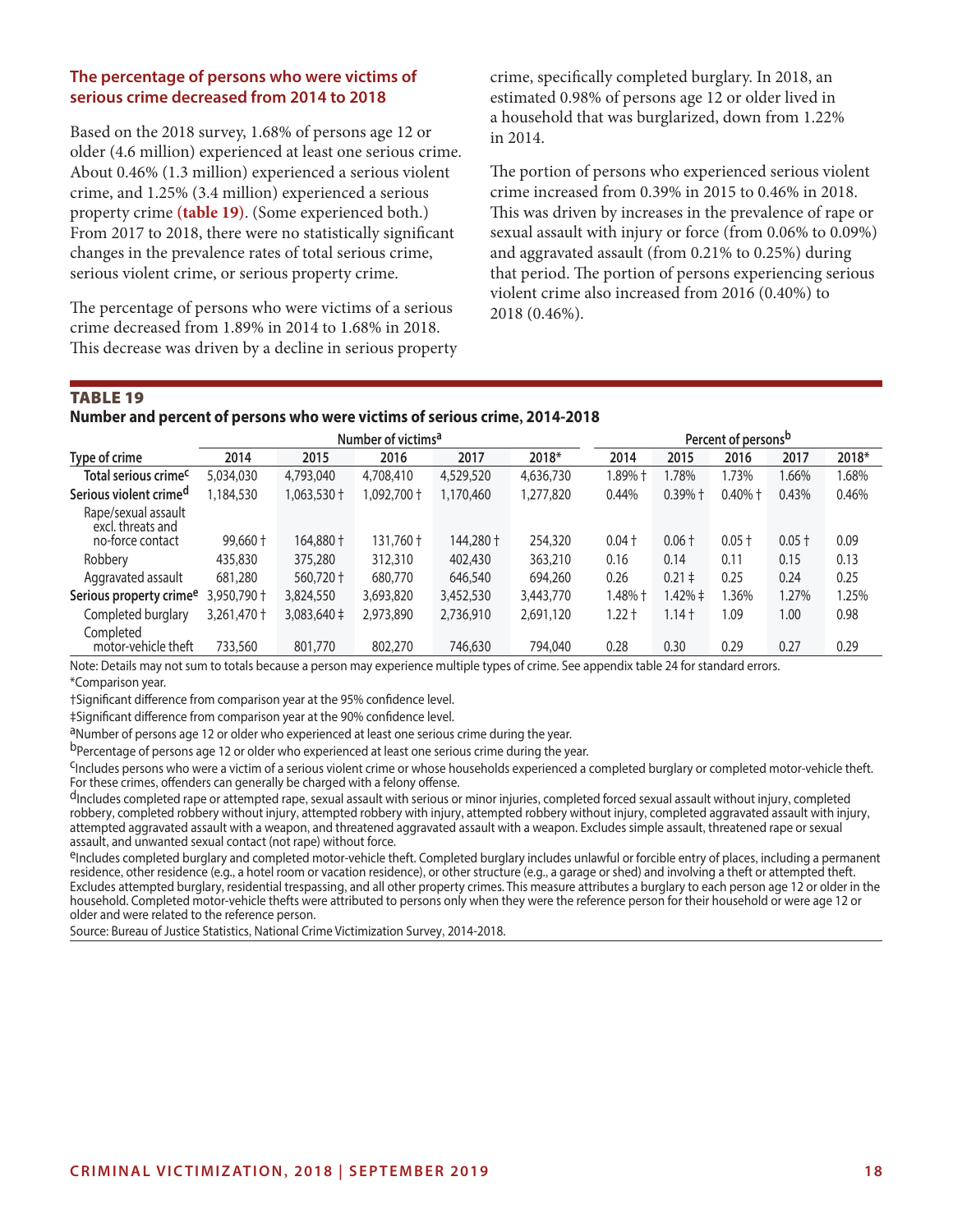## **From 2014 to 2018, the percentage of Hispanics who were victims of serious crime decreased**

Based on the 2018 survey, 1.72% of males and 1.65% of females (2.3 million each) were victims of serious crime **(table 20)**. There were some increases in the prevalence of serious crime by marital status and age from 2017 to 2018. The percentage of serious-crime victims grew among persons age 65 or older (from 1.05% in 2017 to 1.26% in 2018), widows or widowers (from 1.26% in 2017 to 1.96% in 2018), and divorced persons (from 2.05% in 2017 to 2.38% in 2018).

From 2014 to 2018, the prevalence rate decreased for both males (from 1.94% to 1.72%) and females (from 1.83% to 1.65%). The portion of Hispanics who were

victims of serious crime decreased from 2.50% in 2014 to 1.89% in 2018 (down 24%). The prevalence rate also decreased among persons ages 12 to 17 (2.56% to 1.95%) and ages 18 to 24 (2.81% to 1.86%), declining 24% for the former group and 34% for the latter.

Trends in serious crime varied by marital status during this period. Among never-married persons, the prevalence of serious crime decreased from 2.47% in 2014 to 1.98% in 2018. Conversely, the percentage of widows or widowers who experienced serious crime increased, from 1.44% in 2014 (and 1.30% in 2015) to 1.96% in 2018.

## TABLE 20

| Victim demographic       |                     |               | Number of victims <sup>a</sup> |           | Percent of personsb |              |          |          |            |       |
|--------------------------|---------------------|---------------|--------------------------------|-----------|---------------------|--------------|----------|----------|------------|-------|
| characteristic           | 2014                | 2015          | 2016                           | 2017      | 2018*               | 2014         | 2015     | 2016     | 2017       | 2018* |
| <b>Total</b>             | 5,034,030           | 4,793,040     | 4,708,410                      | 4,529,520 | 4,636,730           | 1.89% +      | 1.78%    | 1.73%    | 1.66%      | 1.68% |
| Sex                      |                     |               |                                |           |                     |              |          |          |            |       |
| Male                     | 2,526,190           | 2,304,250     | 2,336,240                      | 2,268,380 | 2,307,130           | $1.94\% \pm$ | 1.76%    | 1.76%    | 1.71%      | 1.72% |
| Female                   | 2,507,850           | 2,488,790     | 2,372,170                      | 2,261,150 | 2,329,600           | $1.83 \pm$   | 1.80     | 1.70     | 1.61       | 1.65  |
| Race/ethnicity           |                     |               |                                |           |                     |              |          |          |            |       |
| White <sup>c</sup>       | 2,813,170           | 2,900,140     | 2,664,370                      | 2,689,950 | 2,687,680           | 1.62%        | 1.68%    | 1.54%    | 1.57%      | 1.57% |
| <b>Black<sup>c</sup></b> | 856,140             | 691,130       | 697,110                        | 639,140   | 732,020             | 2.61         | 2.08     | 2.07     | 1.95       | 2.21  |
| Hispanic                 | 1,035,610           | 900,690       | 951,050                        | 864,110   | 889,800             | $2.50 +$     | 2.08     | 2.14     | 1.90       | 1.89  |
| Asian <sup>c</sup>       | 135,800             | 131,970       | 239,890 +                      | 156,020   | 124,380             | 1.01         | 0.90     | $1.53 +$ | 0.94       | 0.72  |
| Otherc,d                 | 193,310             | 169,100       | 155,990                        | 180,300   | 202,860             | 3.55         | 3.21     | 2.83     | 2.88       | 3.13  |
| Age                      |                     |               |                                |           |                     |              |          |          |            |       |
| $12 - 17$                | 642,470 +           | 599,550       | 559,090                        | 534,530   | 485,480             | 2.56% +      | 2.41%    | 2.23%    | 2.15%      | 1.95% |
| 18-24                    | 854,980 +           | $666,590 \pm$ | 709,140 +                      | 618,610   | 553,530             | $2.81 +$     | 2.19     | $2.34 +$ | 2.07       | 1.86  |
| 25-34                    | 828,380             | 881,650       | 845,940                        | 806,790   | 831,150             | 1.92         | 2.02     | 1.91     | 1.82       | 1.85  |
| 35-49                    | 1,234,370           | 1,169,990     | 1,097,240                      | 1,065,690 | 1,115,800           | 2.03         | 1.92     | 1.79     | 1.75       | 1.82  |
| 50-64                    | 1,000,210           | 933,420       | 975,470                        | 984,320   | 1,004,830           | 1.60         | 1.48     | 1.54     | 1.56       | 1.60  |
| 65 or older              | 473,620 +           | 541,830 ‡     | 521,540 +                      | 519,590 + | 645,940             | 1.05         | 1.16     | 1.09     | $1.05 \pm$ | 1.26  |
| <b>Marital status</b>    |                     |               |                                |           |                     |              |          |          |            |       |
| Never married            | 2,268,180 +         | 2,021,850     | 2,042,010                      | 1,940,140 | 1,920,450           | 2.47% +      | 2.17%    | 2.14%    | 2.02%      | 1.98% |
| Married                  | 1,728,560           | 1,735,080     | 1,682,680                      | 1,686,090 | 1,585,130           | 1.36         | 1.36     | 1.32     | 1.32       | 1.23  |
| Widow/widower            | $211,140 \text{ t}$ | 192,540 +     | 199,440 +                      | 186,380 + | 297,020             | $1.44 +$     | $1.30 +$ | $1.32 +$ | $1.26 +$   | 1.96  |
| Divorced                 | 611,770             | 677,880       | 612,210                        | 549,210 ‡ | 652,090             | 2.35         | 2.50     | 2.25     | $2.05 \pm$ | 2.38  |
| Separated                | 174,010             | 136,730       | 140,620                        | 145,170   | 170,380             | 3.43         | 2.67     | 2.80     | 2.94       | 3.32  |

Note: Details may not sum to totals due to rounding and missing data. Serious crimes are those that are generally prosecuted as felonies; these include most completed or attempted violent crimes apart from simple assault, and completed burglaries and motor-vehicle thefts. See *Prevalence of serious crime in the National Crime Victimization Survey* text box for more information, page 17). See appendix table 25 for standard errors.

\*Comparison year.

†Significant difference from comparison year at the 95% confidence level.

‡Significant difference from comparison year at the 90% confidence level.

aNumber of persons age 12 or older who experienced at least one serious victimization during the year.

b<sub>Percentage of persons age 12 or older who experienced at least one serious victimization during the year.</sub>

cExcludes persons of Hispanic/Latino origin (e.g., "white" refers to non-Hispanic whites and "black" refers to non-Hispanic blacks).

dIncludes Native Hawaiians and Other Pacific Islanders; American Indians and Alaska Natives; and persons of two or more races.

Source: Bureau of Justice Statistics, National Crime Victimization Survey, 2014-2018.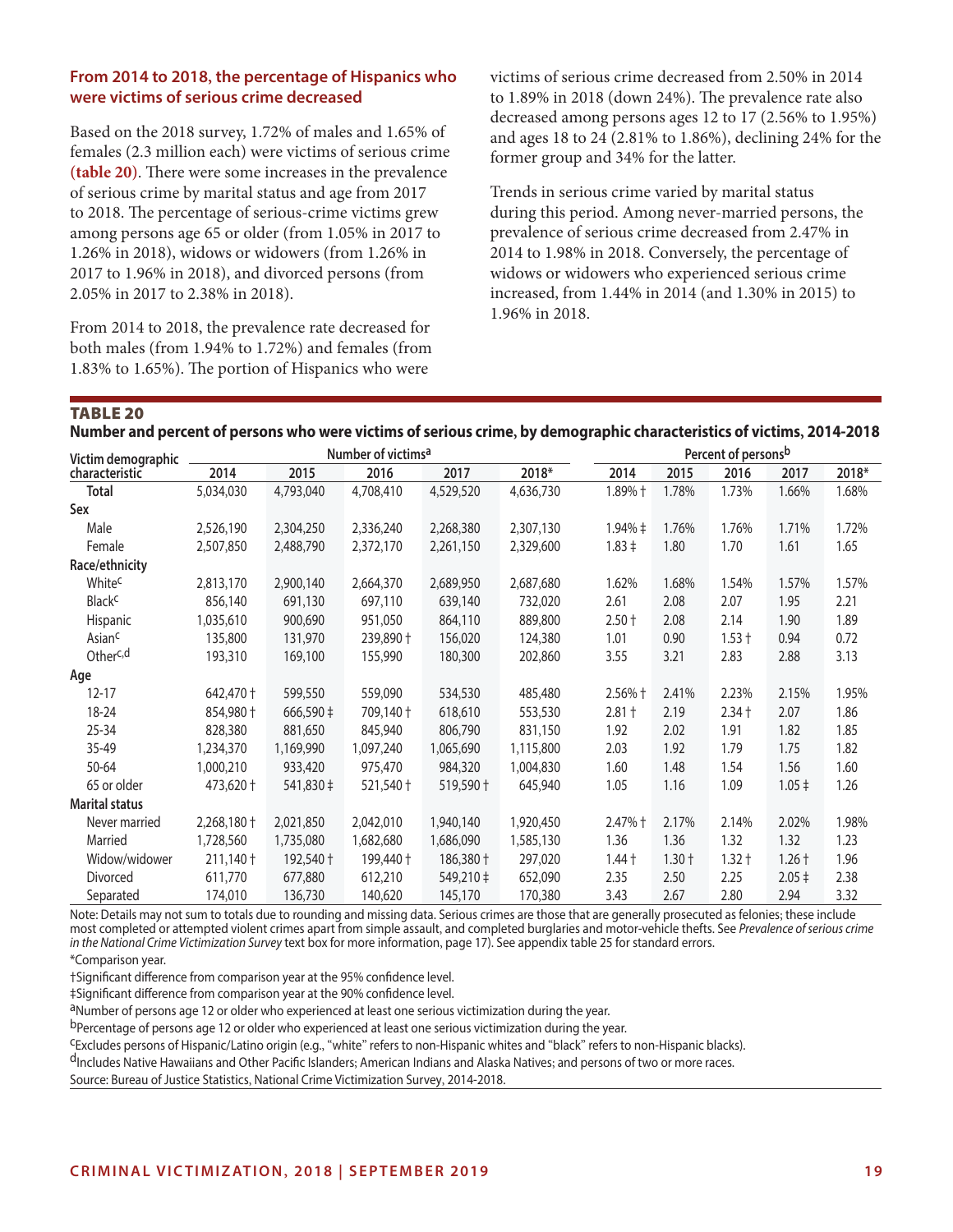# **Methodology**

#### **Survey coverage**

The Bureau of Justice Statistics' National Crime Victimization Survey (NCVS) is an annual data collection carried out by the U.S. Census Bureau. The NCVS is a self-reported survey that is administered annually from January 1 to December 31. Annual NCVS estimates are based on the number and characteristics of crimes respondents experienced during the prior 6 months, not including the month in which they were interviewed. Therefore, the 2018 survey covers crimes experienced from July 1, 2017 to November 30, 2018, and March 15, 2018 is the middle of the reference period. Crimes are classified by the year of the survey and not by the year of the crime.

The NCVS is administered to persons age 12 or older from a nationally representative sample of U.S. households. It collects information on nonfatal personal crimes (rape or sexual assault, robbery, aggravated and simple assault, and personal larceny (purse-snatching and pick-pocketing)) and household property crimes (burglary/trespassing, motor-vehicle theft, and other types of theft). The survey collects information on threatened, attempted, and completed crimes. The survey collects data both on crimes reported and not reported to police. Unless specified otherwise, estimates in this report include threatened, attempted, and completed crimes. In addition to providing annual level and change estimates on criminal victimization, the NCVS is the primary source of information on the nature of criminal victimization incidents.

Survey respondents provide information about themselves (including age, sex, race, ethnicity, marital status, educational level, and income) and whether they experienced a victimization. For each victimization incident, respondents report information about the offender (including age, sex, race, ethnicity, and victim-offender relationship), characteristics of the crime (including time and place of occurrence, use of weapons, nature of injury, and economic consequences), whether the crime was reported to police, reasons the crime was or was not reported, and victim experiences with the criminal justice system.

Household information, including household-level demographics (e.g., income) and property victimizations committed against the household

(e.g., burglary/trespassing), is typically collected from the reference person. The reference person is any responsible adult member of the household who is not likely to permanently leave the household. Because an owner or renter of the sample housing unit is normally the most responsible and knowledgeable household member, this person is generally designated as the reference person and household respondent. However, a household respondent does not have to be one of the household members who owns or rents the unit.

In the NCVS, a household is defined as a group of persons who all reside at a sampled address. Persons are considered household members when the sampled address is their usual place of residence at the time of the interview and when they have no usual place of residence elsewhere. Once selected, households remain in the sample for 3½ years, and eligible persons in these households are interviewed every 6 months, either in person or over the phone, for a total of seven interviews.

First interviews are typically conducted in person, with subsequent interviews conducted either in person or by phone. New households rotate into the sample on an ongoing basis to replace outgoing households that have been in the sample for the 3½-year period. The sample includes persons living in group quarters, such as dormitories, rooming houses, and religious-group dwellings, and excludes persons living on military bases and in institutional settings such as correctional or hospital facilities.

## **Measurement of crime in the National Crime Victimization Survey**

BJS presents data from the NCVS on victimization, incident, and prevalence rates. Victimization rates measure the extent to which violent and property victimizations occur in a specified population during a specified time. For crimes affecting persons, NCVS victimization rates are estimated by dividing the number of victimizations that occur during a specified time (T) by the population at risk for those victimizations and multiplying the rate by 1,000.

|                             | Number of<br>victimizations experienced<br>by a specified population $\tau$       |                |
|-----------------------------|-----------------------------------------------------------------------------------|----------------|
| Victimization rate $\tau$ = | Number of unique persons<br>(or households) in the<br>specified population $\tau$ | $\times$ 1.000 |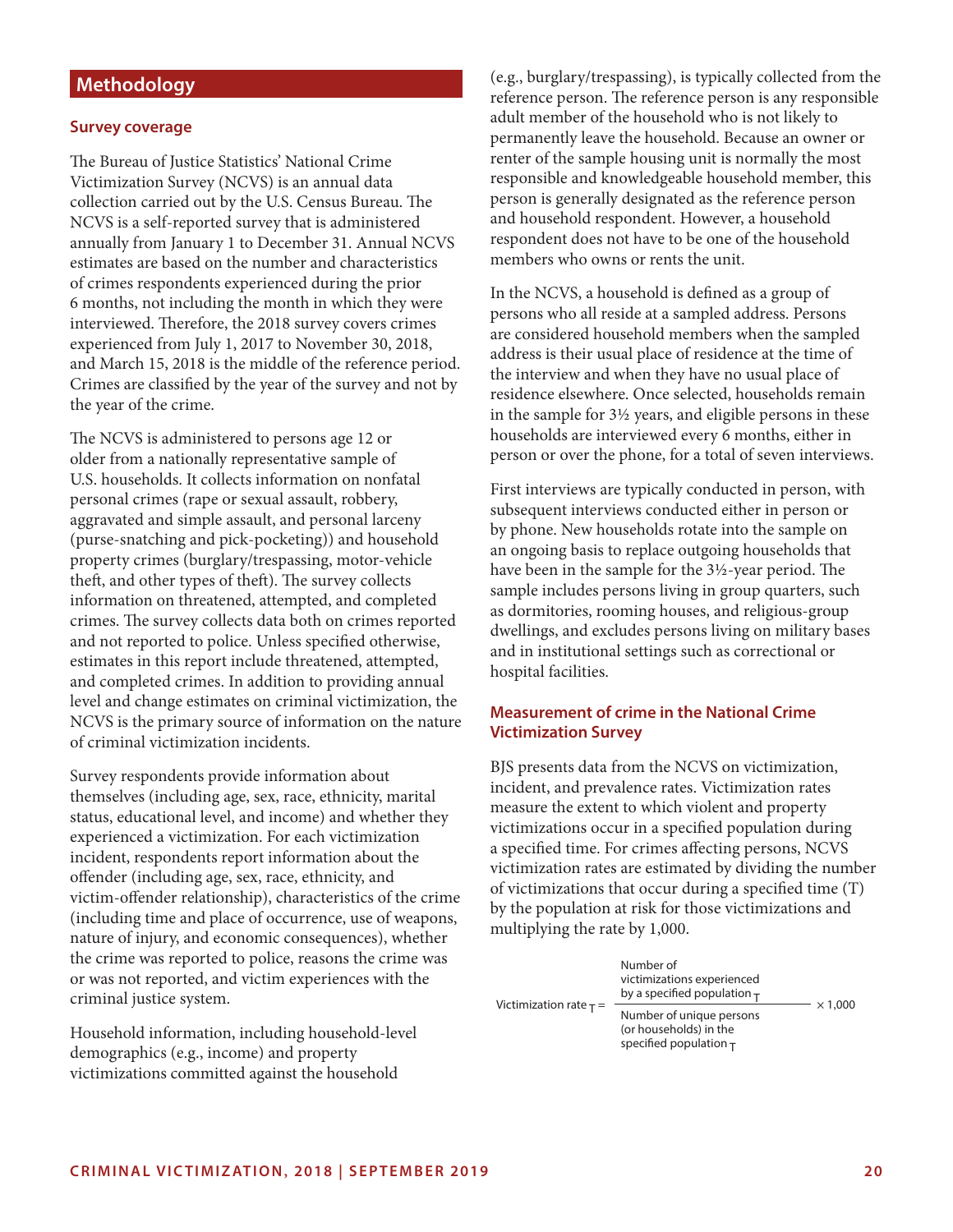For victimization rates, each victimization represents one person (for personal crimes) or one household (for property crimes) affected by a crime.<sup>6</sup> Every victimization experienced by a person or household during the year is counted. For example, if one person experiences two violent crimes during the year, both are counted in the victimization rate. If one household experiences two property crimes, both are counted in the victimization rate. Victimization estimates are presented in figure 5 and tables 1 through 11 in this report.

Incident rates are another measure of crime. The number of incidents is the number of specific criminal acts involving one or more victims. If every victimization had one victim, the number of incidents would be the same as the number of victimizations. If there was more than one victim, the incident estimate is adjusted to compensate for the possibility that the incident could be reported several times by multiple victims and thus be over-counted. Incident estimates are presented in tables 11 through 15 in this report.

A third measure, reflecting a population's risk of experiencing one or more criminal victimizations, is prevalence rates. Like victimization rates, prevalence rates describe the level of victimization but are based on the number of *unique* persons or households in the population experiencing at least one victimization during a specified time. The key distinction between a victimization and prevalence rate is whether the numerator consists of the number of victimizations or the number of victims. For example, a person who experienced two robberies on separate occasions within the past year would be counted twice in the victimization rate but only once in the prevalence rate. Prevalence rates are estimated by dividing the number of victims or households in the specified population by the total number of persons or households in the population and multiplying the rate by 100, yielding the percentage of the population victimized at least once in a period.

|                          | Number of unique victims<br>(or victimized households)<br>in a specified population $\tau$ | $\times$ 100 |
|--------------------------|--------------------------------------------------------------------------------------------|--------------|
| Prevalence rate $\tau$ = | Number of unique persons<br>(or households) in the<br>specified population $\tau$          |              |

<sup>6</sup>In the NCVS, personal crimes include personal larceny (purse-snatching and pick-pocketing) and violent victimizations (rape or sexual assault, robbery, aggravated assault, and simple assault). Homicide is not included because the NCVS is based on interviews with victims. Property crimes include burglary, residential trespassing, motor-vehicle theft, and other theft.

Prevalence rates are presented in figures 1 through 4 and tables 16 through 20 in this report. Prevalence rates for property crimes can be produced at the household or person levels by adjusting the numerators and denominators to reflect households or persons. Table 18 presents property-crime prevalence rates at the household level, and table 19 presents serious property-crime prevalence rates at the person level.

For more information about measuring prevalence in the NCVS, see *Measuring the Prevalence of Crime with the National Crime Victimization Survey* (NCJ 241656, BJS web, September 2013).

#### **Non-response and weighting adjustments**

The 2018 NCVS data file includes interviews from 151,055 households. Overall, 73% of eligible households completed an interview. Within participating households, 242,928 persons completed an interview in 2018, representing an 82% response rate among eligible persons from responding households.

Victimizations that occurred outside of the U.S. were excluded from this report. In 2018, less than 1% of the unweighted victimizations occurred outside of the U.S.

NCVS data are weighted to produce annual estimates of victimization for persons age 12 or older living in U.S. households. Because the NCVS relies on a sample rather than a census of the entire U.S. population, weights are designed to adjust to known population totals and compensate for survey non-response and other aspects of the complex sample design.

NCVS data files include person, household, victimization, and incident weights. Person weights provide an estimate of the population represented by each person in the sample. Household weights provide an estimate of the household population represented by each household in the sample. After proper adjustment, both person and household weights are also typically used to form the denominator in calculations of crime rates. For personal crimes, the incident weight is derived by dividing the person weight of a victim by the total number of persons victimized during an incident as reported by the respondent. For property crimes measured at the household level, the incident weight and the household weight are the same because the victim of a property crime is considered to be the household as a whole. The incident weight is most frequently used to calculate estimates of offenders' and victims' demographics.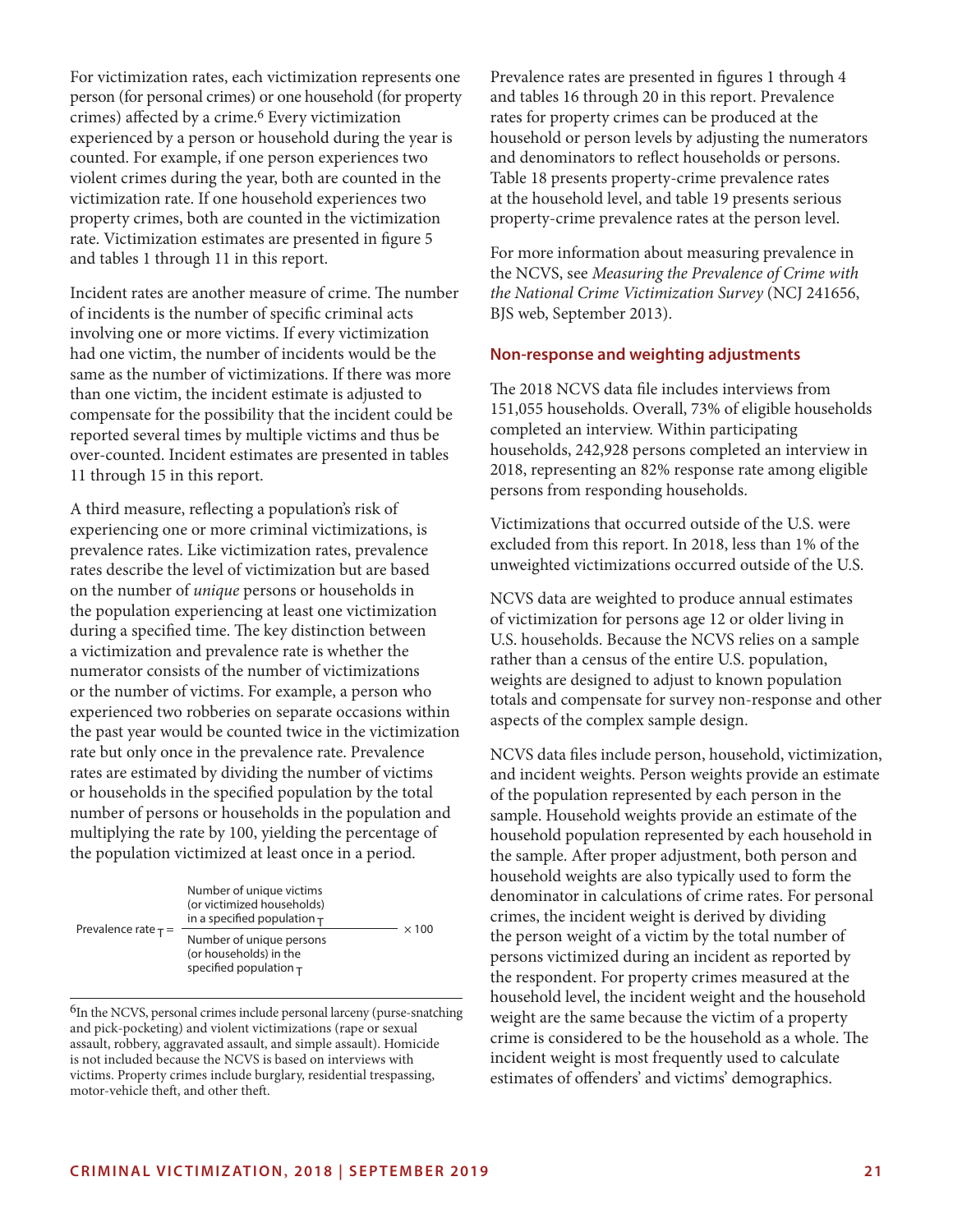Victimization weights used in this report account for the number of persons victimized during an incident and for high-frequency repeat-victimizations (i.e., series victimizations). Series victimizations are similar in type to one another but occur with such frequency that a victim is unable to recall each individual event or describe each event in detail. Survey procedures allow NCVS interviewers to identify and classify these similar victimizations as series victimizations and to collect detailed information on only the most recent incident in the series.

The weighting counts series victimizations as the actual number of victimizations reported by the victim, up to a maximum of 10. Doing so produces more reliable estimates of crime levels than counting such victimizations only once, while the cap at 10 minimizes the effect of extreme outliers on rates. According to the 2018 data, series victimizations accounted for 1.5% of all victimizations and 3.8% of all violent victimizations. Additional information on the enumeration of series victimizations is detailed in the report *Methods for Counting High-Frequency Repeat Victimizations in the National Crime Victimization Surve*y (NCJ 237308, BJS web, April 2012).

## **Changes to the household weighting adjustment in 2017**

The 2017 NCVS weights included a new adjustment that modified household weights to reflect independent housing-unit totals available internally at the U.S. Census Bureau. This new adjustment was applied only to household weights for housing units and does not affect person weights. Historically, the household weights were adjusted to reflect independent totals for the person population. This new weighting adjustment improves on the prior one and better aligns the number of estimated households in the NCVS with other Census household-survey estimates.

Due to this new adjustment, the 2017 NCVS estimate for the number of households was about 8% lower than the 2016 NCVS estimate. As a result, the estimate of the number of households affected by property crime was also about 8% lower. When making comparisons of property crime at the household level between 2017 and prior years, compare victimization or prevalence *rates*, which are unaffected by this change in weighting methodology because both the numerator and denominator are equally affected. Comparisons of the *number* of households that were victimized between 2017 and prior years are inappropriate due to this change in

weighting methodology. Property crime measured at the person level is unaffected by the change (as presented in measures of serious crime). For more information on weighting in the NCVS, see *Non-response and weighting adjustments* section and *National Crime Victimization Survey, 2016 Technical Documentation* (NCJ 251442, BJS web, December 2017).

#### **Standard error computations**

When national estimates are derived from a sample, as with the NCVS, caution must be used when comparing one estimate to another or when comparing estimates over time. Although one estimate may be larger than another, estimates based on a sample have some degree of sampling error. The sampling error of an estimate depends on several factors, including the amount of variation in the responses and the size of the sample. When the sampling error around an estimate is taken into account, estimates that appear different may not be statistically significant.

One measure of the sampling error associated with an estimate is the standard error. The standard error may vary from one estimate to the next. Generally, an estimate with a small standard error provides a more reliable approximation of the true value than an estimate with a larger standard error. Estimates with relatively large standard errors are associated with less precision and reliability and should be interpreted with caution.

Generalized variance function (GVF) parameters and direct variance estimation methods were used to generate standard errors for each point estimate (e.g., numbers, percentages, and rates) in this report. To generate standard errors around victimization and incidence estimates from the NCVS, the U.S. Census Bureau produces GVF parameters for BJS. The GVFs account for aspects of the NCVS's complex sample design and represent the curve fitted to a selection of individual standard errors based on the Balanced Repeated Replication technique. To generate standard errors around prevalence estimates, BJS uses direct variance estimation methods that account for the NCVS's complex sample design.

BJS conducted statistical tests to determine whether differences in estimated numbers, percentages, and rates in this report were statistically significant once sampling error was taken into account. Using statistical analysis programs developed specifically for the NCVS, all comparisons in the text were tested for significance. The primary test procedure was the Student's t-statistic, which tests the difference between two sample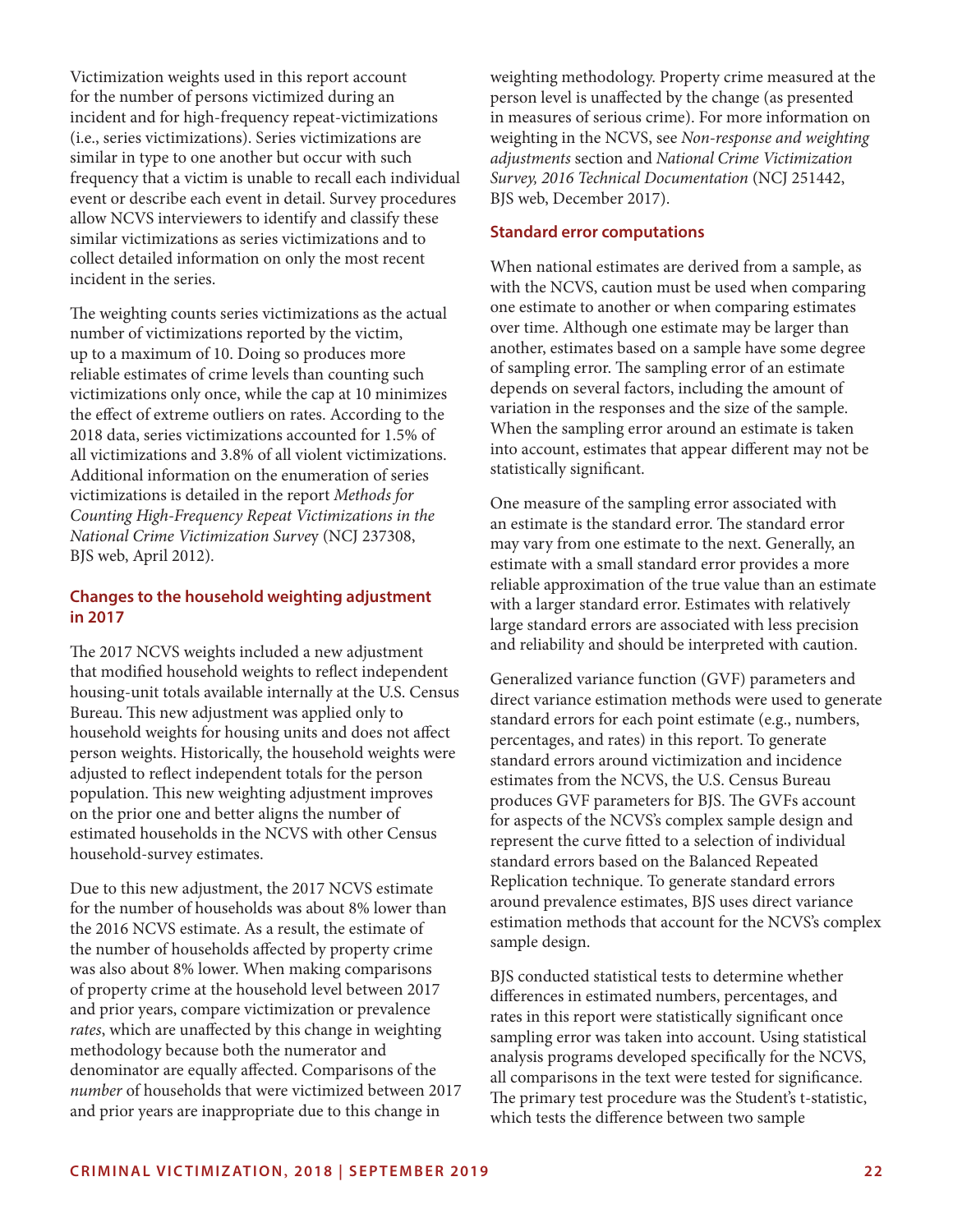estimates. Findings described in this report as higher, lower, or different passed a test at either the 0.05 level (95% confidence level) or 0.10 level (90% confidence level) of significance. Figures and tables in this report should be referenced for testing on specific findings. Caution is required when comparing estimates not explicitly discussed in this report.

Estimates and standard errors of the estimates provided in this report may be used to generate a confidence interval around the estimate as a measure of the margin of error. The following example illustrates how standard errors may be used to generate confidence intervals:

Based on the 2018 NCVS, the violent victimization rate among persons age 12 or older in 2018 was 23.2 victimizations per 1,000 persons (see table 1). Using the GVFs, BJS determined that the estimated victimization rate has a standard error of 1.30 (see appendix table 6). A confidence interval around the estimate is generated by multiplying the standard error by  $\pm 1.96$  (the t-score of a normal, two-tailed distribution that excludes 2.5% at either end of the distribution). Therefore, the 95% confidence interval around the 23.2 estimate from 2018 is  $23.2 \pm (1.30 \times 1.96)$  or (20.6 to 25.7). In other words, if BJS used the same sampling method to select different samples and computed an interval estimate for each sample, it would expect the true population parameter (rate of violent victimization) to fall within the interval estimates 95% of the time.

For this report, BJS also calculated a coefficient of variation (CV) for all estimates, representing the ratio of the standard error to the estimate. CVs (not shown in tables) provide another measure of reliability and a means for comparing the precision of estimates across measures with differing levels or metrics.

## **Revised 2016 data file**

For 2016, BJS greatly increased the NCVS sample size to facilitate the ability to produce state-level victimization estimates from the 22 most populous states. At the same time, the sample was adjusted to reflect the U.S. population counts in the 2010 decennial census. These changes resulted in a historically large number of new households and first-time interviews in the first half of 2016 and produced challenges in comparing 2016 results to prior data years.

Working with the U.S. Census Bureau, BJS subsequently devised the methodology that was used to create the revised 2016 NCVS data file and allow for year-to-year

comparisons between 2016 and other data years. The result was revised criminal victimization estimates that were nationally representative for 2016 and could be compared with prior and future years. See *National Crime Victimization Survey revised 2016 estimates* text box (pp. 3-4) and *Methodology* (pp. 15-18) in *Criminal Victimization, 2016: Revised* (NCJ 252121, BJS web, October 2018) for more information.

#### **NCVS measurement of rape or sexual assault**

The NCVS uses a two-stage measurement approach in the screening and classification of criminal victimization, including rape or sexual assault. In the first stage of screening, survey respondents are administered a series of short-cue screening questions designed to help respondents think about different experiences they may have had during the reference period. (See NCVS-1 at [https://www.bjs.gov/content/pub/pdf/ncvs15\\_bsq.pdf\)](https://www.bjs.gov/content/pub/pdf/ncvs15_bsq.pdf)

This design improves respondents' recall of events, particularly for incidents that may not immediately come to mind as crimes, such as those committed by family members and acquaintances. Respondents who answer affirmatively to any of the short-cue screening items are subsequently administered a crime incident report (CIR) designed to classify incidents into specific crime types. (See NCVS-2 at [https://www.bjs.gov/content/pub/pdf/](https://www.bjs.gov/content/pub/pdf/ncvs15_cir.pdf) [ncvs15\\_cir.pdf](https://www.bjs.gov/content/pub/pdf/ncvs15_cir.pdf))

**First stage of measurement.** Two short-cue screening questions are specifically designed to target sexual violence:

- 1. Other than any incidents already mentioned, has anyone attacked or threatened you in any of these ways
	- a. with any weapon, such as a gun or knife
	- b. with anything like a baseball bat, frying pan, scissors, or stick
	- c. by something thrown, such as a rock or bottle
	- d. by grabbing, punching, or choking
	- e. any rape, attempted rape, or other types of sexual attack
	- f. any face-to-face threats
	- g. any attack or threat or use of force by anyone at all? Please mention it even if you are not certain it was a crime.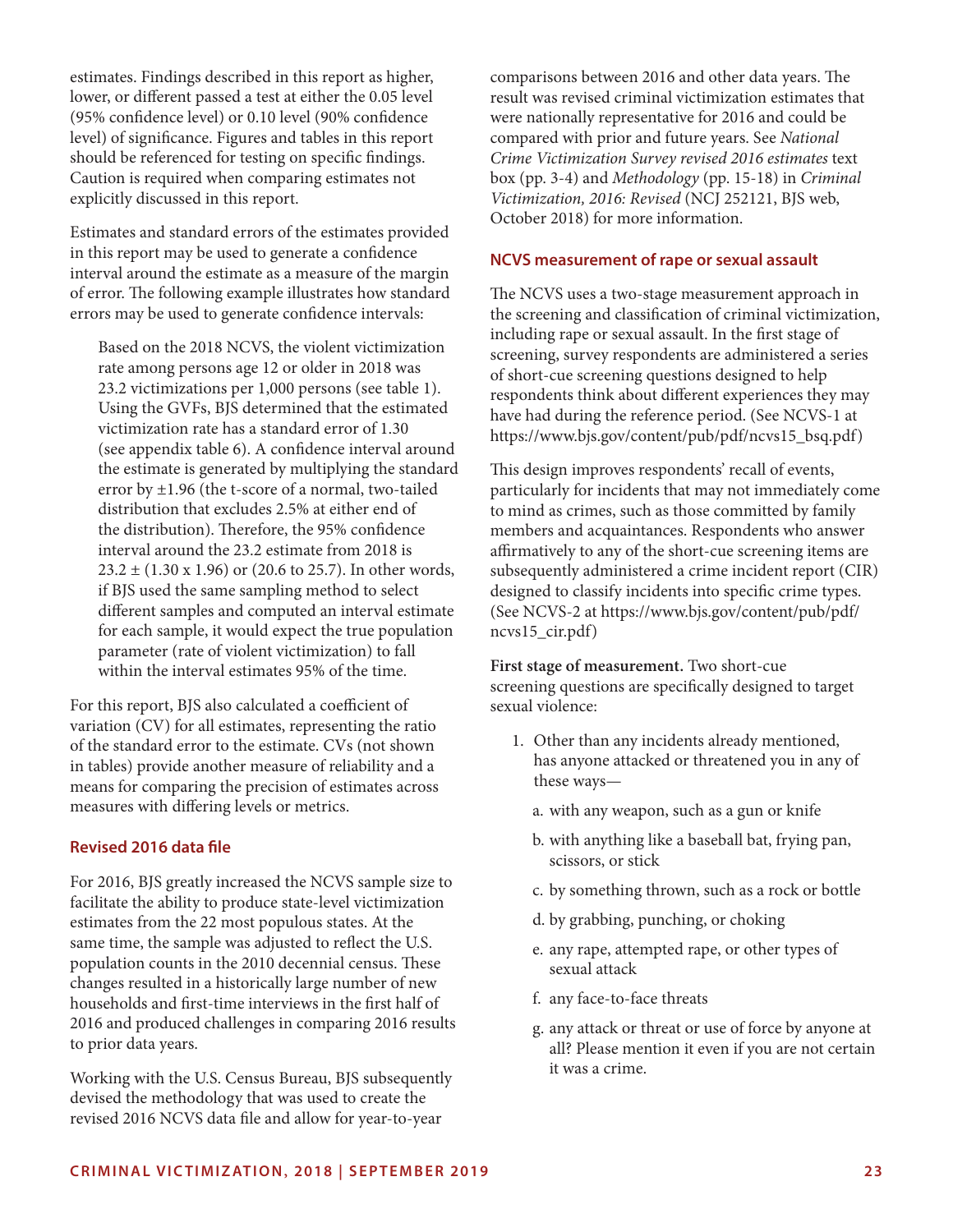- 2. Incidents involving forced or unwanted sexual acts are often difficult to talk about. Other than any incidents already mentioned, have you been forced or coerced to engage in unwanted sexual activity by
	- a. someone you did not know
	- b. a casual acquaintance
	- c. someone you know well?

Respondents may screen into a CIR if they respond affirmatively to another short-cue screening question. For instance, a separate screening question cues respondents to think of attacks or threats that took place in specific locations, such as at home, work, or school. Respondents who recall a sexual victimization that occurred at home, work, or school and answer affirmatively would be administered a CIR even if they did not respond affirmatively to the screening question targeting sexual violence.

**Second stage of measurement.** The CIR is used to collect information on the attributes of each incident. The key attributes of sexual violence that are used to classify a victimization as a rape or sexual assault are the type of attack and physical injury suffered. Victims are asked if "the offender hit you, knock[ed] you down, or actually attack[ed] you in any way;" if "the offender TR[IED] to attack you;" or if "the offender THREATEN[ED] you with harm in any way?" The survey participant is classified as a victim of rape or sexual assault if he or she responds affirmatively to one of these three questions and then responds that the completed, attempted, or threatened attack was—

- nape
- attempted rape
- sexual assault other than rape or attempted rape
- verbal threat of rape
- verbal threat of sexual assault other than rape
- unwanted sexual contact with force (e.g., grabbing or fondling)
- unwanted sexual contact without force (e.g., grabbing or fondling).

If the victim selects one of these response options to describe the attack, he or she is also classified as a victim of rape or sexual assault if the injuries suffered as a result of the incident are described as—

### **Classification of rape and sexual assault in the National Crime Victimization Survey**

| Measure         | Element of sexual violence                                                           |
|-----------------|--------------------------------------------------------------------------------------|
| Completed rape  | Type of attack $=$ rape                                                              |
|                 | Type of injury $=$ rape                                                              |
| Attempted rape  | Type of attack $=$ attempted rape                                                    |
|                 | Type of injury $=$ attempted rape                                                    |
|                 | Type of threat = verbal threat of rape with weapon                                   |
| Threatened rape | Type of attempted attack/threat = verbal threat of rape                              |
| Sexual assault  | Type of attack $=$ sexual assault other than rape or<br>attempted rape               |
|                 | Type of injury $=$ sexual assault other than rape or<br>attempted rape               |
|                 | Type of attempted attack/threat = unwanted sexual<br>contact with force              |
|                 | Type of attempted attack/threat $=$ unwanted sexual<br>contact without force         |
|                 | Type of attempted attack/threat = verbal threat of<br>sexual assault other than rape |
| sexual assault. | Note: Victim is determined to be present in all measures of rape and                 |

Source: Bureau of Justice Statistics, National Crime Victimization Survey, 2018.

- attempted rape
- sexual assault other than rape or attempted rape.

**Coercion.** The CIR does not ask respondents if psychological coercion was used, nor make any reference to the victim being unable to provide consent (e.g., in incidents involving drugs or alcohol use). One screening question targeted to rape and sexual assault asks respondents if force or coercion was used to initiate unwanted sexual activity.

The final classification of incidents by the CIR results in the following definitions of rape and sexual assault used in the NCVS:

**Rape.** Coerced or forced sexual intercourse. Forced sexual intercourse means vaginal, anal, or oral penetration by the offender(s). This category could include incidents where the penetration was from a foreign object such as a bottle. It includes attempted rape, threatened rape, male and female victims, and both heterosexual and same-sex incidents.

**Sexual assault.** A wide range of victimizations, separate from rape, attempted rape, or threatened rape. These crimes include attacks or threatened attacks involving unwanted sexual contact between the victim and offender. Sexual assaults may or may not involve force and include such things as grabbing or fondling.

nape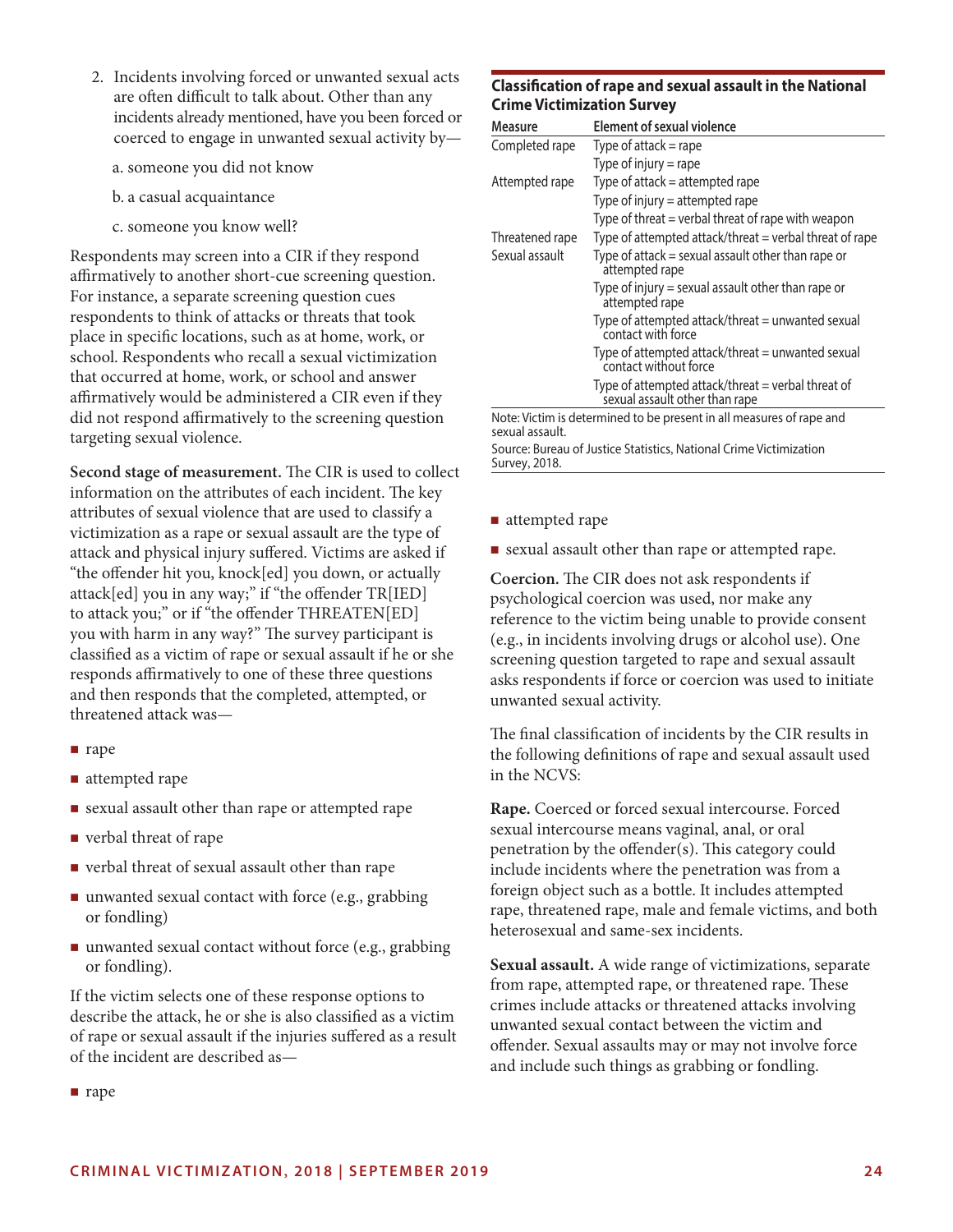#### Appendix Table 1 **Estimates and standard errors for figure 1: Percent of U.S. residents age 12 or older who were victims of violent crime, 1993-2018**

|       |                 |                       | Percent of persons |                       |             |                         |  |  |  |
|-------|-----------------|-----------------------|--------------------|-----------------------|-------------|-------------------------|--|--|--|
|       |                 | Number of persons     |                    |                       |             | 95% confidence interval |  |  |  |
| Year  | <b>Estimate</b> | <b>Standard error</b> | <b>Estimate</b>    | <b>Standard error</b> | Lower bound | Upper bound             |  |  |  |
| 1993  | 6,179,940       | 86,686                | 2.93%              | 0.038%                | 2.856%      | 3.006%                  |  |  |  |
| 1994  | 6,990,270       | 182,244               | 3.28               | 0.075                 | 3.135       | 3.431                   |  |  |  |
| 1995  | 6,446,770       | 163,323               | 3.00               | 0.064                 | 2.873       | 3.127                   |  |  |  |
| 1996  | 5,889,910       | 150,960               | 2.71               | 0.059                 | 2.597       | 2.830                   |  |  |  |
| 1997  | 5,820,310       | 219,722               | 2.65               | 0.078                 | 2.498       | 2.806                   |  |  |  |
| 1998  | 5,429,610       | 204,271               | 2.45               | 0.082                 | 2.290       | 2.614                   |  |  |  |
| 1999  | 4,744,180       | 161,025               | 2.11               | 0.072                 | 1.976       | 2.259                   |  |  |  |
| 2000  | 4,263,640       | 173,859               | 1.88               | 0.071                 | 1.745       | 2.025                   |  |  |  |
| 2001  | 3,899,760       | 163,080               | 1.70               | 0.060                 | 1.587       | 1.824                   |  |  |  |
| 2002  | 3,593,690       | 145,715               | 1.55               | 0.055                 | 1.448       | 1.663                   |  |  |  |
| 2003  | 3,537,510       | 139,425               | 1.48               | 0.049                 | 1.384       | 1.579                   |  |  |  |
| 2004  | 3,478,620       | 157,411               | 1.44               | 0.057                 | 1.331       | 1.556                   |  |  |  |
| 2005  | 3,350,630       | 153,848               | 1.37               | 0.052                 | 1.271       | 1.478                   |  |  |  |
| 2006* | 4,154,930       | 153,706               | 1.68               | 0.055                 | 1.576       | 1.792                   |  |  |  |
| 2007  | 3,308,010       | 128,862               | 1.32               | 0.051                 | 1.225       | 1.425                   |  |  |  |
| 2008  | 3,298,910       | 119,940               | 1.31               | 0.045                 | 1.222       | 1.400                   |  |  |  |
| 2009  | 2,978,170       | 124,579               | 1.17               | 0.046                 | 1.086       | 1.265                   |  |  |  |
| 2010  | 2,753,160       | 128,035               | 1.08               | 0.049                 | 0.983       | 1.177                   |  |  |  |
| 2011  | 3,089,720       | 129,545               | 1.20               | 0.045                 | 1.115       | 1.291                   |  |  |  |
| 2012  | 3,575,900       | 130,914               | 1.36               | 0.047                 | 1.276       | 1.460                   |  |  |  |
| 2013  | 3,041,170       | 109,612               | 1.15               | 0.040                 | 1.074       | 1.232                   |  |  |  |
| 2014  | 2,948,540       | 112,590               | 1.11               | 0.042                 | 1.026       | 1.191                   |  |  |  |
| 2015  | 2,650,670       | 115,649               | 0.98               | 0.041                 | 0.905       | 1.069                   |  |  |  |
| 2016  | 2,882,320       | 102,772               | 1.06               | 0.036                 | 0.990       | 1.132                   |  |  |  |
| 2017  | 3,106,340       | 105,403               | 1.14               | 0.038                 | 1.067       | 1.218                   |  |  |  |
| 2018  | 3,254,250       | 106,453               | 1.18               | 0.037                 | 1.112       | 1.257                   |  |  |  |

\*Estimates for 2006 should not be compared to other years. See *Criminal Victimization, 2007* (NCJ 224390, BJS web, December 2008) for more information on changes to the 2006 National Crime Victimization Survey.

Source: Bureau of Justice Statistics, National Crime Victimization Survey, 1993-2018.

## APPENDIX TABLE 2

### **Estimates and standard errors for figure 2: Comparison of percent of U.S. residents age 12 or older who were victims of violent crime, 2015 and 2018**

|                     | <b>Estimate</b> |       | Standard error |        |  |  |
|---------------------|-----------------|-------|----------------|--------|--|--|
|                     | 2015            | 2018* | 2015           | 2018   |  |  |
| Total violent crime | 0.98%†          | .18%  | 0.041%         | 0.037% |  |  |
| Male                | $0.94 +$        | . 21  | 0.055          | 0.047  |  |  |
| Female              | ‡ 03.ا          | 16. ا | 0.053          | 0.053  |  |  |
| White               | 0.96†           | 1.19  | 0.049          | 0.047  |  |  |

Note: Violent crime includes rape or sexual assault, robbery, aggravated assault, and simple assault.

\*Comparison year.

†Significant difference from comparison year at the 95% confidence level.

‡Significant difference from comparison year at the 90% confidence level.

Source: Bureau of Justice Statistics, National Crime Victimization Survey, 2015 and 2018.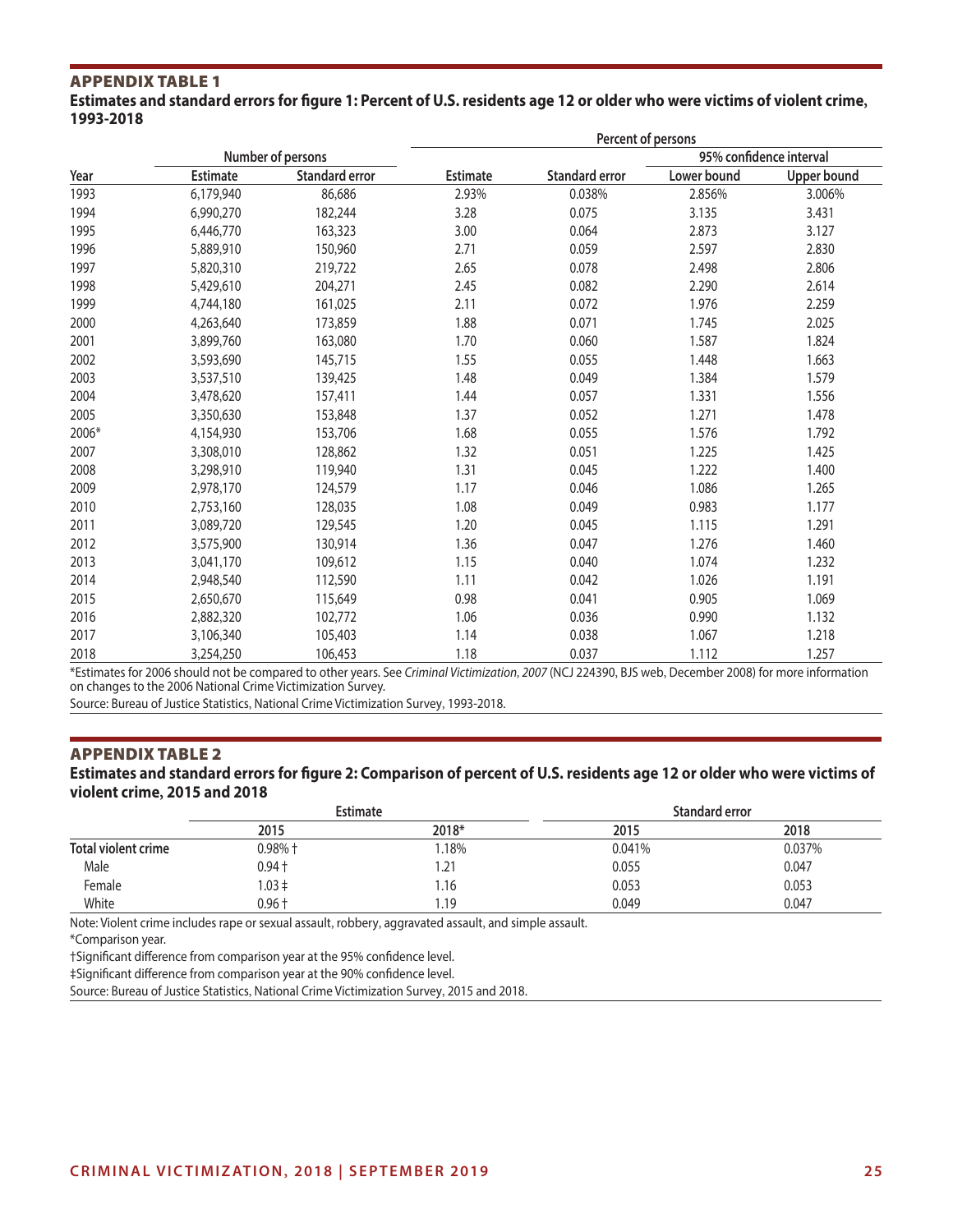**Estimates and standard errors for figure 3: Percent of U.S. residents age 12 or older who were victims of total serious, serious violent, and serious property crime, 1993-2018**

|       |                 |        | <b>Total serious crime</b> |                         |                 |                | Serious violent crime |                         | Serious property crime |                |             |                         |
|-------|-----------------|--------|----------------------------|-------------------------|-----------------|----------------|-----------------------|-------------------------|------------------------|----------------|-------------|-------------------------|
|       |                 |        |                            | 95% confidence interval |                 |                |                       | 95% confidence interval |                        |                |             | 95% confidence interval |
| Year  | <b>Estimate</b> |        | Standard error Lower bound | Upper bound             | <b>Estimate</b> | Standard error | Lower bound           | Upper bound             | <b>Estimate</b>        | Standard error | Lower bound | <b>Upper bound</b>      |
| 1993  | 4.55%           | 0.060% | 4.434%                     | 4.669%                  | 1.23%           | 0.023%         | 1.188%                | 1.278%                  | 3.48%                  | 0.054%         | 3.371%      | 3.584%                  |
| 1994  | 5.24            | 0.106  | 5.031                      | 5.449                   | 1.37            | 0.040          | 1.291                 | 1.448                   | 4.03                   | 0.097          | 3.841       | 4.225                   |
| 1995  | 4.63            | 0.126  | 4.385                      | 4.883                   | 1.14            | 0.036          | 1.076                 | 1.218                   | 3.62                   | 0.121          | 3.388       | 3.865                   |
| 1996  | 4.21            | 0.096  | 4.027                      | 4.406                   | 1.02            | 0.035          | 0.956                 | 1.094                   | 3.28                   | 0.094          | 3.102       | 3.474                   |
| 1997  | 4.16            | 0.115  | 3.942                      | 4.396                   | 1.02            | 0.040          | 0.949                 | 1.105                   | 3.24                   | 0.107          | 3.039       | 3.460                   |
| 1998  | 3.66            | 0.104  | 3.456                      | 3.866                   | 0.89            | 0.043          | 0.811                 | 0.982                   | 2.85                   | 0.096          | 2.668       | 3.047                   |
| 1999  | 3.21            | 0.095  | 3.031                      | 3.404                   | 0.78            | 0.031          | 0.725                 | 0.849                   | 2.49                   | 0.087          | 2.326       | 2.671                   |
| 2000  | 3.02            | 0.102  | 2.825                      | 3.230                   | 0.70            | 0.034          | 0.640                 | 0.773                   | 2.37                   | 0.098          | 2.187       | 2.574                   |
| 2001  | 2.72            | 0.093  | 2.545                      | 2.912                   | 0.62            | 0.032          | 0.560                 | 0.688                   | 2.15                   | 0.086          | 1.992       | 2.330                   |
| 2002  | 2.73            | 0.093  | 2.553                      | 2.920                   | 0.51            | 0.024          | 0.463                 | 0.559                   | 2.26                   | 0.087          | 2.100       | 2.442                   |
| 2003  | 2.87            | 0.106  | 2.669                      | 3.089                   | 0.53            | 0.025          | 0.481                 | 0.579                   | 2.39                   | 0.103          | 2.195       | 2.604                   |
| 2004  | 2.72            | 0.109  | 2.509                      | 2.942                   | 0.52            | 0.030          | 0.461                 | 0.582                   | 2.23                   | 0.097          | 2.042       | 2.425                   |
| 2005  | 2.64            | 0.109  | 2.437                      | 2.867                   | 0.50            | 0.027          | 0.447                 | 0.555                   | 2.20                   | 0.103          | 2.008       | 2.414                   |
| 2006* | 3.00            | 0.104  | 2.803                      | 3.214                   | 0.68            | 0.031          | 0.624                 | 0.748                   | 2.37                   | 0.101          | 2.180       | 2.578                   |
| 2007  | 2.39            | 0.083  | 2.227                      | 2.555                   | 0.46            | 0.027          | 0.412                 | 0.520                   | 1.96                   | 0.077          | 1.813       | 2.118                   |
| 2008  | 2.25            | 0.082  | 2.098                      | 2.423                   | 0.46            | 0.026          | 0.416                 | 0.519                   | 1.82                   | 0.080          | 1.665       | 1.980                   |
| 2009  | 2.38            | 0.099  | 2.194                      | 2.584                   | 0.42            | 0.024          | 0.380                 | 0.474                   | 1.99                   | 0.096          | 1.809       | 2.187                   |
| 2010  | 2.21            | 0.083  | 2.054                      | 2.382                   | 0.42            | 0.028          | 0.365                 | 0.476                   | 1.82                   | 0.077          | 1.678       | 1.981                   |
| 2011  | 2.25            | 0.089  | 2.077                      | 2.427                   | 0.46            | 0.022          | 0.417                 | 0.504                   | 1.83                   | 0.083          | 1.670       | 1.999                   |
| 2012  | 2.19            | 0.085  | 2.032                      | 2.367                   | 0.47            | 0.027          | 0.419                 | 0.524                   | 1.76                   | 0.080          | 1.613       | 1.930                   |
| 2013  | 2.02            | 0.074  | 1.881                      | 2.172                   | 0.42            | 0.020          | 0.380                 | 0.458                   | 1.64                   | 0.071          | 1.502       | 1.784                   |
| 2014  | 1.89            | 0.073  | 1.748                      | 2.038                   | 0.44            | 0.024          | 0.399                 | 0.495                   | 1.48                   | 0.070          | 1.350       | 1.626                   |
| 2015  | 1.78            | 0.065  | 1.654                      | 1.912                   | 0.39            | 0.023          | 0.352                 | 0.442                   | 1.42                   | 0.063          | 1.300       | 1.549                   |
| 2016  | 1.73            | 0.057  | 1.621                      | 1.845                   | 0.40            | 0.022          | 0.361                 | 0.447                   | 1.36                   | 0.054          | 1.254       | 1.468                   |
| 2017  | 1.66            | 0.065  | 1.539                      | 1.796                   | 0.43            | 0.021          | 0.391                 | 0.472                   | 1.27                   | 0.064          | 1.146       | 1.400                   |
| 2018  | 1.68            | 0.064  | 1.563                      | 1.814                   | 0.46            | 0.022          | 0.423                 | 0.509                   | 1.25                   | 0.059          | 1.140       | 1.372                   |

\*Estimates for 2006 should not be compared to other years. See Criminal Victimization, 2007 (NCJ 224390, BJS web, December 2008) for more information on changes to the 2006 National Crime Victimization Survey. Source: Bureau of Justice Statistics, National Crime Victimization Survey, 1993-2018.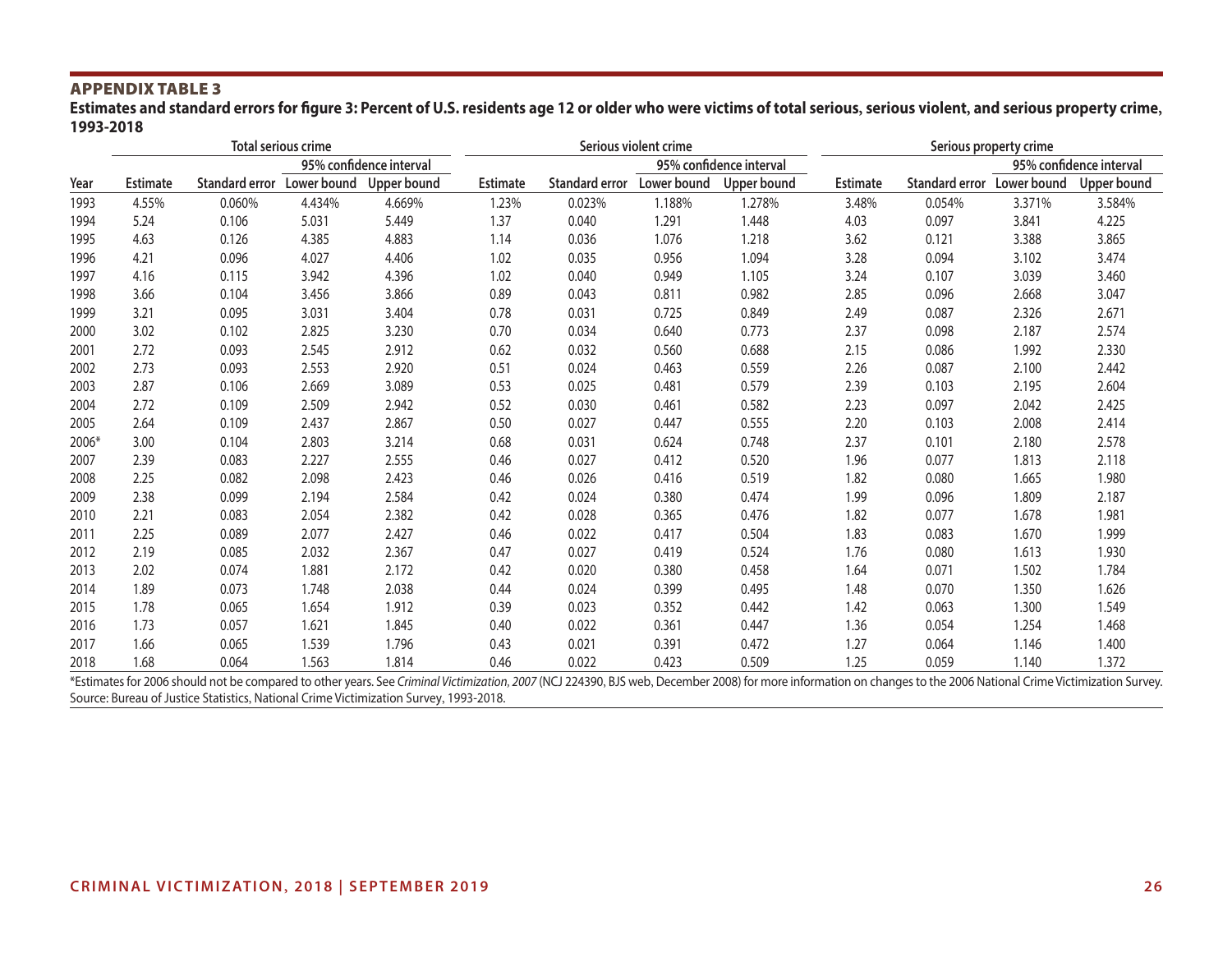#### **Estimates and standard errors for figure 4: Comparison of percent of U.S. residents age 12 or older who were victims of serious crime, 2014 and 2018**

|                     | <b>Estimate</b> |       | Standard error |        |
|---------------------|-----------------|-------|----------------|--------|
|                     | 2014            | 2018* | 2014           | 2018   |
| Total serious crime | $1.89%$ t       | .68%  | 0.073%         | 0.064% |
| Male                | $1.94 \pm$      | 1.72  | 0.088          | 0.079  |
| Female              | $1.83 \pm$      | 65.،  | 0.080          | 0.066  |
| Hispanic            | $2.50 +$        | .89   | 0.220          | 0.181  |

Note: See table 20 for serious-crime definitions.

\*Comparison year.

†Significant difference from comparison year at the 95% confidence level.

‡Significant difference from comparison year at the 90% confidence level.

Source: Bureau of Justice Statistics, National Crime Victimization Survey, 2014 and 2018.

#### APPENDIX TABLE 5

#### **Estimates and standard errors for figure 5: Rate of violent victimization and rate of violent victimization reported to police, 1993-2018**

|       |                                  | <b>Violent victimization</b> |             |                         | Violent victimization reported to police |                |                         |                    |  |
|-------|----------------------------------|------------------------------|-------------|-------------------------|------------------------------------------|----------------|-------------------------|--------------------|--|
|       | Rate per 1,000<br>persons age 12 |                              |             | 95% confidence interval |                                          |                | 95% confidence interval |                    |  |
| Year  | or older                         | <b>Standard error</b>        | Lower bound | Upper bound             | persons age 12<br>or older               | Standard error | Lower bound             | <b>Upper bound</b> |  |
| 1993  | 79.8                             | 2.93                         | 74.02       | 85.51                   | 33.8                                     | 2.02           | 29.88                   | 37.81              |  |
| 1994  | 80.0                             | 2.72                         | 74.70       | 85.37                   | 32.4                                     | 1.65           | 29.16                   | 35.62              |  |
| 1995  | 70.7                             | 2.41                         | 65.96       | 75.40                   | 28.9                                     | 1.58           | 25.82                   | 32.02              |  |
| 1996  | 64.7                             | 2.63                         | 59.56       | 69.88                   | 26.1                                     | 1.62           | 22.93                   | 29.27              |  |
| 1997  | 61.1                             | 2.78                         | 55.61       | 66.52                   | 25.6                                     | 1.74           | 22.19                   | 29.03              |  |
| 1998  | 54.1                             | 2.61                         | 49.01       | 59.26                   | 24.6                                     | 1.65           | 21.32                   | 27.78              |  |
| 1999  | 47.2                             | 2.34                         | 42.61       | 51.80                   | 20.3                                     | 1.49           | 17.40                   | 23.24              |  |
| 2000  | 37.5                             | 1.98                         | 33.60       | 41.38                   | 17.2                                     | 1.35           | 14.59                   | 19.88              |  |
| 2001  | 32.6                             | 1.67                         | 29.35       | 35.88                   | 16.0                                     | 1.15           | 13.73                   | 18.22              |  |
| 2002  | 32.1                             | 2.07                         | 28.01       | 36.11                   | 16.3                                     | 1.40           | 13.54                   | 19.02              |  |
| 2003  | 32.1                             | 1.68                         | 28.79       | 35.39                   | 15.2                                     | 1.21           | 12.87                   | 17.62              |  |
| 2004  | 27.8                             | 1.34                         | 25.19       | 30.46                   | 14.0                                     | 1.00           | 12.05                   | 15.95              |  |
| 2005  | 28.4                             | 1.63                         | 25.21       | 31.62                   | 13.0                                     | 1.07           | 10.90                   | 15.11              |  |
| 2006* | 34.1                             | 1.87                         | 30.44       | 37.76                   | 15.9                                     | 1.18           | 13.59                   | 18.20              |  |
| 2007  | 27.2                             | 1.55                         | 24.18       | 30.26                   | 12.2                                     | 1.11           | 10.06                   | 14.40              |  |
| 2008  | 25.3                             | 1.60                         | 22.21       | 28.49                   | 11.8                                     | 1.04           | 9.72                    | 13.79              |  |
| 2009  | 22.3                             | 1.31                         | 19.74       | 24.88                   | 9.8                                      | 1.03           | 7.82                    | 11.86              |  |
| 2010  | 19.3                             | 1.44                         | 16.46       | 22.11                   | 9.9                                      | 1.01           | 7.87                    | 11.84              |  |
| 2011  | 22.6                             | 1.38                         | 19.86       | 25.28                   | 11.1                                     | 0.97           | 9.16                    | 12.95              |  |
| 2012  | 26.1                             | 1.20                         | 23.77       | 28.46                   | 11.5                                     | 0.87           | 9.84                    | 13.24              |  |
| 2013  | 23.2                             | 1.62                         | 20.00       | 26.34                   | 10.6                                     | 1.08           | 8.46                    | 12.68              |  |
| 2014  | 20.1                             | 1.22                         | 17.70       | 22.50                   | 9.2                                      | 0.85           | 7.58                    | 10.91              |  |
| 2015  | 18.6                             | 1.16                         | 16.31       | 20.85                   | 8.6                                      | 0.84           | 6.99                    | 10.29              |  |
| 2016  | 19.7                             | 0.95                         | 17.80       | 21.54                   | 8.6                                      | 0.68           | 7.29                    | 9.97               |  |
| 2017  | 20.6                             | 1.03                         | 18.59       | 22.61                   | 9.2                                      | 0.71           | 7.85                    | 10.63              |  |
| 2018  | 23.2                             | 1.30                         | 20.64       | 25.75                   | 9.9                                      | 0.82           | 8.28                    | 11.50              |  |

\*Estimates for 2006 should not be compared to other years. See *Criminal Victimization, 2007* (NCJ 224390, BJS web, December 2008) for more information on changes to the 2006 National Crime Victimization Survey.

Source: Bureau of Justice Statistics, National Crime Victimization Survey, 1993-2018.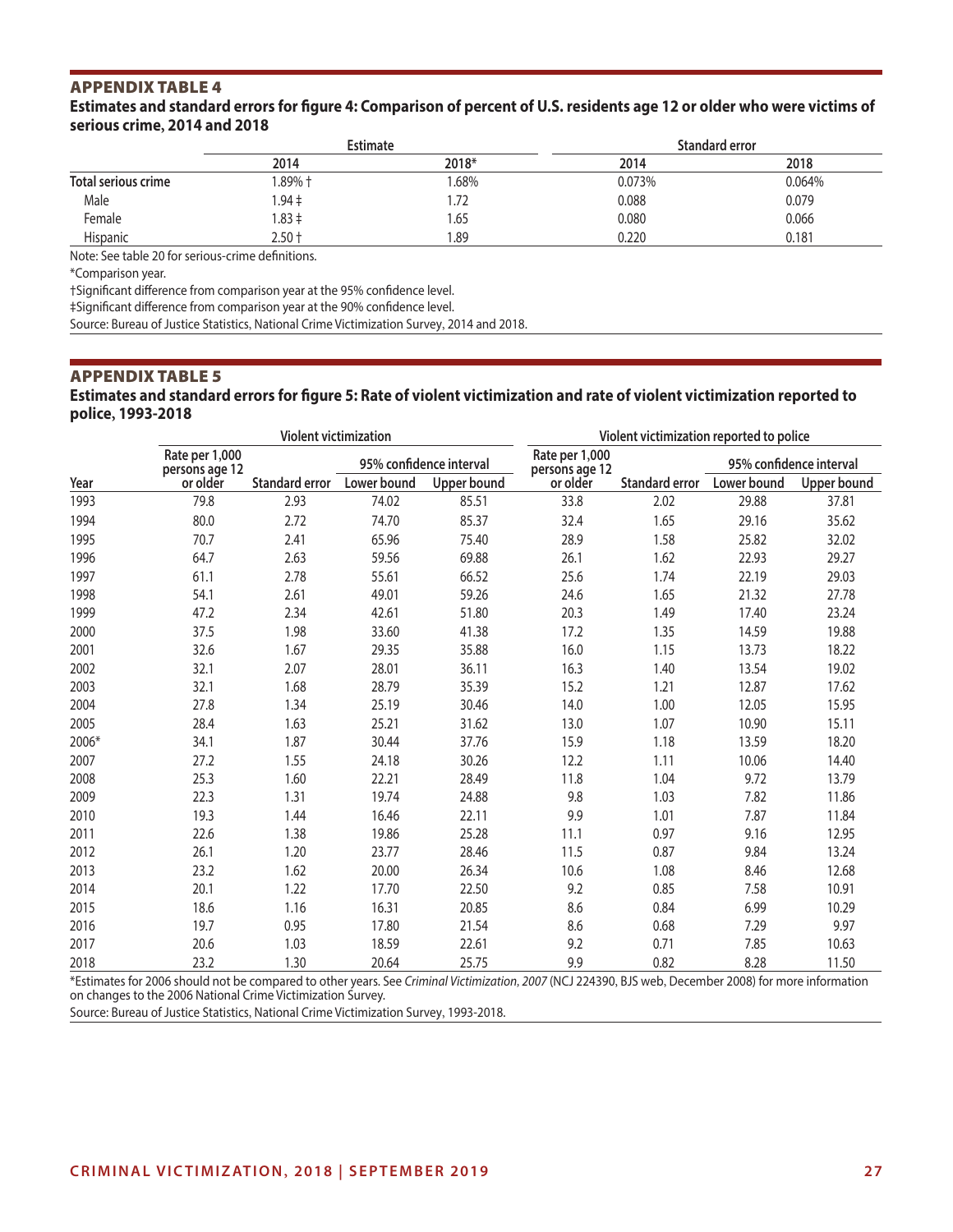## APPENDIX TABLE 6 **Standard errors for table 1: Number and rate of violent victimizations, by type of crime, 2014-2018**

|                                                                                       | 2014          |                   | 2015          |                   | 2016          |                   | 2017          |                   | 2018          |                   |
|---------------------------------------------------------------------------------------|---------------|-------------------|---------------|-------------------|---------------|-------------------|---------------|-------------------|---------------|-------------------|
| Type of violent crime                                                                 | <b>Number</b> | Rate per<br>1,000 | <b>Number</b> | Rate per<br>1,000 | <b>Number</b> | Rate per<br>1,000 | <b>Number</b> | Rate per<br>1,000 | <b>Number</b> | Rate per<br>1,000 |
| <b>Violent crime</b>                                                                  | 326,328       | 1.22              | 312,236       | 1.16              | 259,442       | 0.95              | 279,729       | 1.03              | 358,555       | 1.30              |
| Rape/sexual assault                                                                   | 48,603        | 0.18              | 64,514        | 0.24              | 41,819        | 0.15              | 53,259        | 0.20              | 82,220        | 0.30              |
| Robbery                                                                               | 82,903        | 0.31              | 77,405        | 0.29              | 54,278        | 0.20              | 69,542        | 0.26              | 69,618        | 0.25              |
| Assault                                                                               | 286,771       | 1.08              | 269,261       | 1.00              | 234,929       | 0.86              | 246,366       | 0.90              | 306,794       | 1.11              |
| Aggravated assault                                                                    | 114,257       | 0.43              | 96,201        | 0.36              | 90,320        | 0.33              | 93,396        | 0.34              | 105,175       | 0.38              |
| Simple assault                                                                        | 237,439       | 0.89              | 231,742       | 0.86              | 198,811       | 0.73              | 210,851       | 0.77              | 261,563       | 0.95              |
| Violent crime excluding simple assault                                                | 172,098       | 0.65              | 161,399       | 0.60              | 127,938       | 0.47              | 144,783       | 0.53              | 182,000       | 0.66              |
| Selected characteristics of violent crime                                             |               |                   |               |                   |               |                   |               |                   |               |                   |
| Domestic violence                                                                     | 130,862       | 0.49              | 134,994       | 0.50              | 108,702       | 0.40              | 119,259       | 0.44              | 137,389       | 0.50              |
| Intimate partner violence                                                             | 89,469        | 0.34              | 109,654       | 0.41              | 73,566        | 0.27              | 78,877        | 0.29              | 100,436       | 0.36              |
| Stranger violence                                                                     | 207,081       | 0.78              | 191,190       | 0.71              | 171,101       | 0.63              | 166,738       | 0.61              | 212,208       | 0.77              |
| Violent crime involving injury                                                        | 151,608       | 0.57              | 152,053       | 0.56              | 118,979       | 0.44              | 119,939       | 0.44              | 145,604       | 0.53              |
| Violent crime involving a weapon                                                      | 146,350       | 0.55              | 125,014       | 0.46              | 117,825       | 0.43              | 120,735       | 0.44              | 137,150       | 0.50              |
| Source: Bureau of Justice Statistics, National Crime Victimization Survey, 2014-2018. |               |                   |               |                   |               |                   |               |                   |               |                   |

APPENDIX TABLE 7 **Standard errors for table 2: Rate of completed, attempted, and threatened violent victimizations, 2014-2018**

| Violent |
|---------|
|---------|

| <br>victimizations | 2014 | 2015 | 2016 | 2017 | 2018 |
|--------------------|------|------|------|------|------|
| Total              | 1.22 | 1.16 | 0.95 | 1.03 | 1.30 |
| Completed          | 0.57 | 0.55 | 0.40 | 0.45 | 0.57 |
| Attempted          | 0.61 | 0.58 | 0.44 | 0.51 | 0.58 |
| Threatened         | 0.59 | 0.56 | 0.55 | 0.57 | 0.69 |

Source: Bureau of Justice Statistics, National Crime Victimization Survey, 2014-2018.

## APPENDIX TABLE 8

### **Standard errors for table 3: Number and rate of property victimizations, by type of crime, 2014-2018**

|                                                                                       |         | 2014              | 2015          |                   | 2016          |                   | 2017          |                   |               | 2018              |
|---------------------------------------------------------------------------------------|---------|-------------------|---------------|-------------------|---------------|-------------------|---------------|-------------------|---------------|-------------------|
| Type of property crime                                                                | Number  | Rate per<br>1,000 | <b>Number</b> | Rate per<br>1.000 | <b>Number</b> | Rate per<br>1,000 | <b>Number</b> | Rate per<br>1,000 | <b>Number</b> | Rate per<br>1,000 |
| <b>Total</b>                                                                          | 337,113 | 2.60              | 349,177       | 2.65              | 332,513       | 2.49              | 228,659       | 1.86              | 242,691       | 1.94              |
| Burglary/trespassing                                                                  | 129,208 | 0.00              | 136,398       | 1.03              | 139.529       | 1.05              | 97,011        | 0.79              | 98,570        | 0.79              |
| Burglary                                                                              | 103,110 | 0.80              | 105,898       | 0.80              | 110.723       | 0.83              | 75,668        | 0.61              | 77,772        | 0.62              |
| Trespassing                                                                           | 65,125  | 0.50              | 73,832        | 0.56              | 78,055        | 0.59              | 58,158        | 0.47              | 54,821        | 0.44              |
| Motor-vehicle theft                                                                   | 46,911  | 0.36              | 52,752        | 0.40              | 57,592        | 0.43              | 42,215        | 0.34              | 40,894        | 0.33              |
| Other theft                                                                           | 290,595 | 2.24              | 299,739       | 2.27              | 288,470       | 2.16              | 200,824       | 1.63              | 210,236       | 1.68              |
| Source: Bureau of Justice Statistics, National Crime Victimization Survey, 2014-2018. |         |                   |               |                   |               |                   |               |                   |               |                   |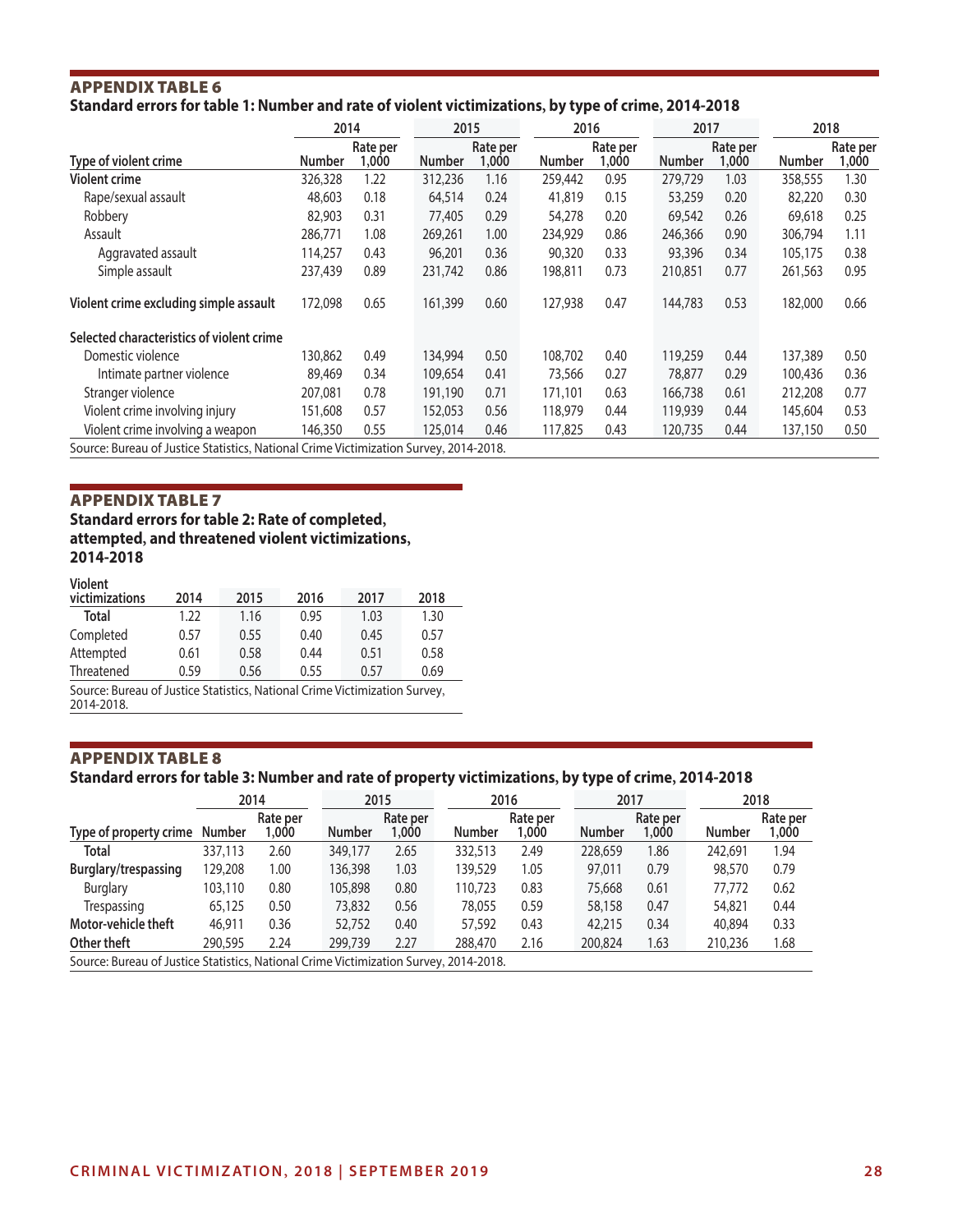## **Standard errors for table 4: Rate of crime reported to police in the Uniform Crime Reporting program and in the National Crime Victimization Survey, 2017 and 2018**

|                                           | Rate per 1,000 persons age 12 or older |                  |  |  |  |
|-------------------------------------------|----------------------------------------|------------------|--|--|--|
| Type of crime                             | <b>2017 NCVS</b>                       | <b>2018 NCVS</b> |  |  |  |
| Violent crime excluding<br>simple assault | 0.39                                   | 0.46             |  |  |  |
| Murder                                    | $\tilde{}$                             | $\sim$           |  |  |  |
| Rape/sexual assault                       | 0.11                                   | 0.13             |  |  |  |
| Robbery                                   | 0.17                                   | 0.20             |  |  |  |
| Aggravated assault                        | 0.26                                   | 0.30             |  |  |  |

|                       | Rate per 1,000 households |                  |  |  |
|-----------------------|---------------------------|------------------|--|--|
|                       | <b>2017 NCVS</b>          | <b>2018 NCVS</b> |  |  |
| <b>Property crime</b> | 1 1 1                     | 1 1 1            |  |  |
| <b>Burglary</b>       | 0.43                      | 0.43             |  |  |
| Motor-vehicle theft   | 0.30                      | 0.30             |  |  |

~Not applicable.

Sources: Bureau of Justice Statistics, National Crime Victimization Survey, 2017 and 2018.

#### APPENDIX TABLE 10

#### **Standard errors for table 5: Percent and rate of victimizations reported to police, by type of crime, 2017 and 2018**

|                                                                                           |       | Percent reported | Victimization rate reported per 1,000 |      |  |
|-------------------------------------------------------------------------------------------|-------|------------------|---------------------------------------|------|--|
| Type of crime                                                                             | 2017  | 2018             | 2017                                  | 2018 |  |
| <b>Violent crime</b>                                                                      | 2.18% | 2.26%            | 0.71                                  | 0.82 |  |
| Rape/sexual assault                                                                       | 5.50  | 3.73             | 0.11                                  | 0.13 |  |
| Robbery                                                                                   | 4.78  | 4.96             | 0.17                                  | 0.20 |  |
| Assault                                                                                   | 2.32  | 2.42             | 0.62                                  | 0.70 |  |
| Aggravated assault                                                                        | 4.00  | 4.06             | 0.26                                  | 0.30 |  |
| Simple assault                                                                            | 2.47  | 2.52             | 0.50                                  | 0.55 |  |
| Violent crime excluding simple assault                                                    | 3.12% | 3.14%            | 0.39                                  | 0.46 |  |
| Selected characteristics of violent crime                                                 |       |                  |                                       |      |  |
| Domestic violence                                                                         | 3.67% | 3.75%            | 0.27                                  | 0.30 |  |
| Intimate partner violence                                                                 | 4.62  | 4.33             | 0.18                                  | 0.21 |  |
| Stranger violence                                                                         | 3.08  | 3.03             | 0.37                                  | 0.44 |  |
| Violent crime involving injury                                                            | 3.69  | 3.69             | 0.29                                  | 0.35 |  |
| Violent crime involving a weapon                                                          | 3.68  | 3.77             | 0.29                                  | 0.35 |  |
| Property crime                                                                            | 0.80% | 0.81%            | 1.11                                  | 1.11 |  |
| Burglary/trespassing                                                                      | 1.80  | 1.76             | 0.54                                  | 0.53 |  |
| <b>Burglary</b>                                                                           | 2.25  | 2.15             | 0.43                                  | 0.43 |  |
| Trespassing                                                                               | 2.85  | 2.86             | 0.31                                  | 0.29 |  |
| Motor-vehicle theft                                                                       | 3.15  | 3.07             | 0.30                                  | 0.30 |  |
| Other theft                                                                               | 0.86  | 0.86             | 0.88                                  | 0.87 |  |
| Source: Bureau of Justice Statistics, National Crime Victimization Survey, 2017 and 2018. |       |                  |                                       |      |  |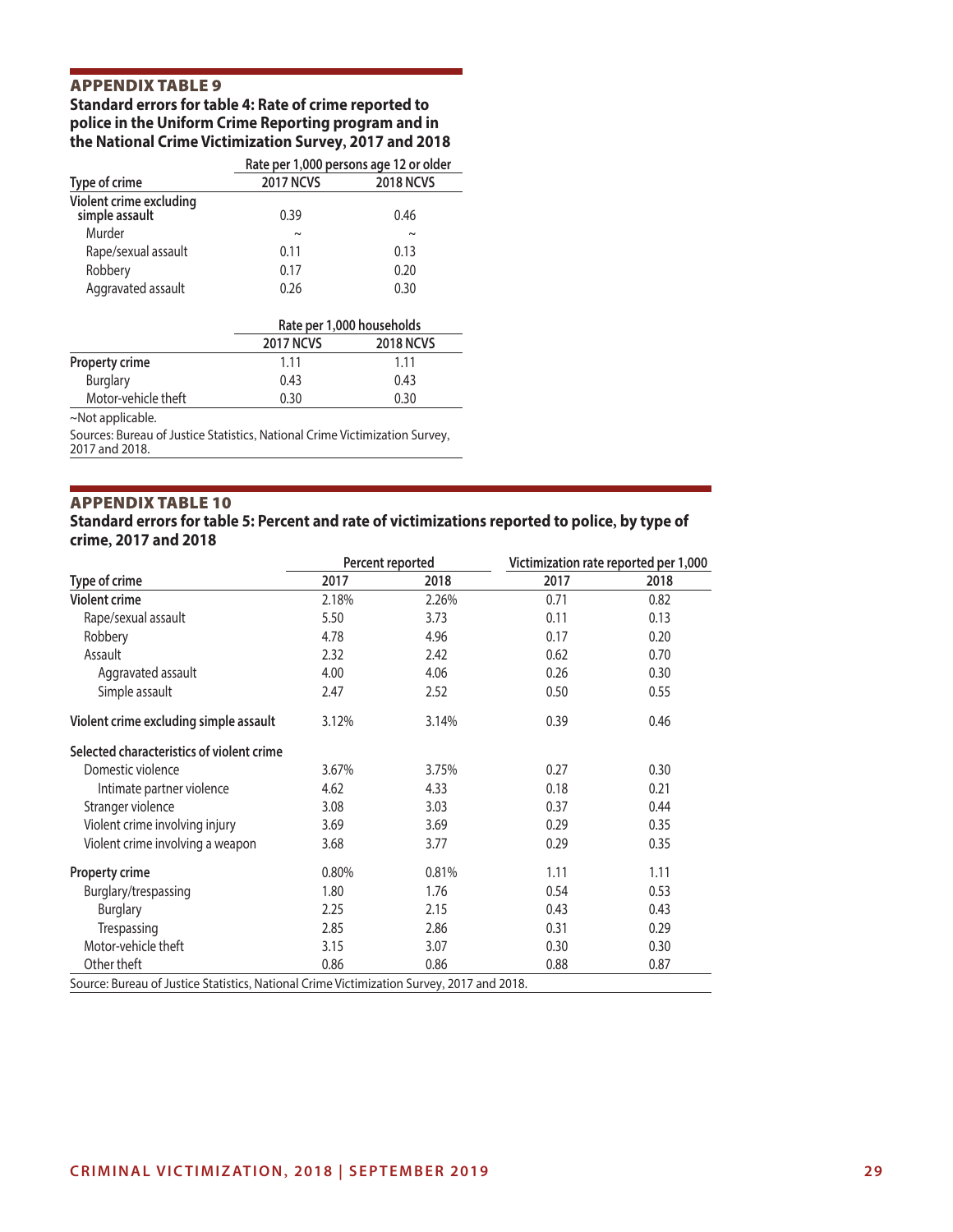**Standard errors for table 6: Percent of violent victimizations reported to police, by completed, attempted, and threatened crimes, 2014-2018**

| Violent crime                                                                         | 2014  | 2015  | 2016  | 2017  | 2018  |  |  |
|---------------------------------------------------------------------------------------|-------|-------|-------|-------|-------|--|--|
| <b>Total</b>                                                                          | 3.34% | 3.56% | 2.89% | 2.84% | 2.92% |  |  |
| Completed                                                                             | 3.40  | 3.61  | 2.94  | 2.88  | 2.99  |  |  |
| Attempted                                                                             | 3.27  | 3.58  | 2.88  | 2.81  | 2.96  |  |  |
| Threatened                                                                            | 3.32  | 3.35  | 2.86  | 2.81  | 2.82  |  |  |
| Source: Bureau of Justice Statistics, National Crime Victimization Survey, 2014-2018. |       |       |       |       |       |  |  |

### APPENDIX TABLE 12

### **Standard errors for table 7: Rate of violent victimization reported and not reported to police, by completed, attempted, and threatened crimes, 2014-2018**

|                                                                                     |      | Rate of reported crime per 1,000 |      |      |      |      | Rate of unreported crime per 1,000 |      |      |      |
|-------------------------------------------------------------------------------------|------|----------------------------------|------|------|------|------|------------------------------------|------|------|------|
| Violent crime                                                                       | 2014 | 2015                             | 2016 | 2017 | 2018 | 2014 | 2015                               | 2016 | 2017 | 2018 |
| <b>Total</b>                                                                        | 0.85 | 0.84                             | 0.68 | 0.71 | 0.82 | 0.93 | 0.89                               | 0.79 | 0.79 | 0.98 |
| Completed                                                                           | 0.42 | 0.44                             | 0.29 | 0.32 | 0.38 | 0.39 | 0.37                               | 0.30 | 0.31 | 0.40 |
| Attempted                                                                           | 0.38 | 0.41                             | 0.30 | 0.32 | 0.38 | 0.47 | 0.43                               | 0.36 | 0.39 | 0.42 |
| Threatened                                                                          | 0.39 | 0.34                             | 0.37 | 0.37 | 0.39 | 0.45 | 0.46                               | 0.46 | 0.43 | 0.55 |
| Course, Durant of Luting Ctatistics, National Crime Victimization Current 2014 2010 |      |                                  |      |      |      |      |                                    |      |      |      |

Source: Bureau of Justice Statistics, National Crime Victimization Survey, 2014-2018.

## APPENDIX TABLE 13

**Standard errors for table 8: Percent of violent victimizations for which victims received assistance from a victim-service agency, by type of crime, 2017 and 2018**

| Type of crime                                                                                | 2017  | 2018  |  |  |  |  |
|----------------------------------------------------------------------------------------------|-------|-------|--|--|--|--|
| <b>Violent crime</b>                                                                         | 0.99% | 1.17% |  |  |  |  |
| Violent crime excluding simple assault                                                       | 1.64  | 1.79  |  |  |  |  |
| Simple assault                                                                               | 1.07  | 1.26  |  |  |  |  |
| Intimate partner violence                                                                    | 3.03% | 3.06% |  |  |  |  |
| Violent crime involving injury                                                               | 2.41% | 2.28% |  |  |  |  |
| Violent crime involving a weapon                                                             | 1.90% | 2.03% |  |  |  |  |
| Source: Bureau of Justice Statistics, National Crime Victimization Survey,<br>2017 and 2018. |       |       |  |  |  |  |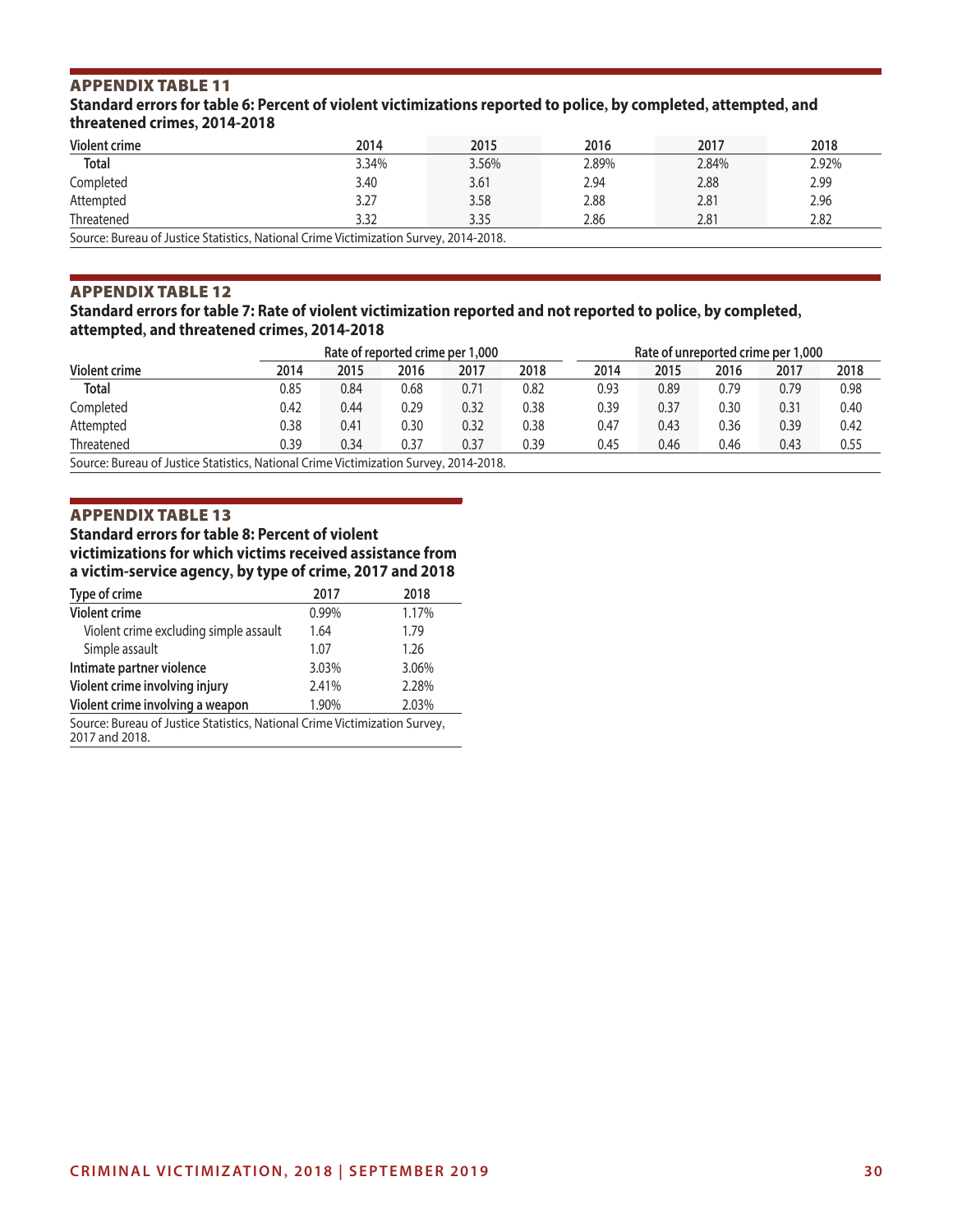**Standard errors for table 9: Rate of violent victimization, by type of crime and demographic characteristics of victims, 2017 and 2018 Total violent Violent victimization** 

| Victim demographic                                                         |      | Total violent<br>victimization |      | Violent victimization<br>excluding simple assault |  |  |  |
|----------------------------------------------------------------------------|------|--------------------------------|------|---------------------------------------------------|--|--|--|
| characteristic                                                             | 2017 | 2018                           | 2017 | 2018                                              |  |  |  |
| <b>Total</b>                                                               | 1.03 | 1.30                           | 0.53 | 0.66                                              |  |  |  |
| Sex                                                                        |      |                                |      |                                                   |  |  |  |
| Male                                                                       | 1.49 | 1.74                           | 0.73 | 0.83                                              |  |  |  |
| Female                                                                     | 1.49 | 1.83                           | 0.77 | 0.97                                              |  |  |  |
| Race/ethnicity                                                             |      |                                |      |                                                   |  |  |  |
| White                                                                      | 1.40 | 1.76                           | 0.67 | 0.82                                              |  |  |  |
| <b>Black</b>                                                               | 2.42 | 2.49                           | 1.27 | 1.56                                              |  |  |  |
| Hispanic                                                                   | 2.10 | 2.10                           | 1.27 | 1.25                                              |  |  |  |
| Asian                                                                      | 1.51 | 2.64                           | 0.83 | 1.33                                              |  |  |  |
| Other                                                                      | 6.75 | 7.33                           | 3.55 | 4.26                                              |  |  |  |
| Age                                                                        |      |                                |      |                                                   |  |  |  |
| $12 - 17$                                                                  | 3.48 | 3.80                           | 1.67 | 1.72                                              |  |  |  |
| 18-24                                                                      | 3.35 | 3.72                           | 2.23 | 2.22                                              |  |  |  |
| 25-34                                                                      | 2.48 | 3.05                           | 1.20 | 1.53                                              |  |  |  |
| 35-49                                                                      | 1.88 | 2.38                           | 0.98 | 1.26                                              |  |  |  |
| 50-64                                                                      | 1.63 | 1.91                           | 0.70 | 0.94                                              |  |  |  |
| 65 or older                                                                | 0.98 | 1.01                           | 0.45 | 0.51                                              |  |  |  |
| <b>Marital status</b>                                                      |      |                                |      |                                                   |  |  |  |
| Never married                                                              | 2.18 | 2.53                           | 1.17 | 1.33                                              |  |  |  |
| Married                                                                    | 1.01 | 1.17                           | 0.44 | 0.56                                              |  |  |  |
| Widow/widower                                                              | 2.15 | 2.32                           | 1.30 | 1.19                                              |  |  |  |
| Divorced                                                                   | 3.10 | 4.03                           | 1.56 | 2.14                                              |  |  |  |
| Separated                                                                  | 7.63 | 8.76                           | 4.25 | 4.66                                              |  |  |  |
| Household income                                                           |      |                                |      |                                                   |  |  |  |
| Less than \$25,000                                                         | 2.66 | 3.46                           | 1.46 | 2.09                                              |  |  |  |
| \$25,000-\$49,999                                                          | 1.85 | 2.18                           | 1.02 | 1.16                                              |  |  |  |
| \$50,000-\$99,999                                                          | 1.52 | 1.59                           | 0.69 | 0.68                                              |  |  |  |
| \$100,000-\$199,999                                                        | 1.75 | 2.14                           | 0.86 | 0.97                                              |  |  |  |
| \$200,000 or more                                                          | 2.01 | 2.74                           | 0.83 | 0.95                                              |  |  |  |
| Source: Bureau of Justice Statistics, National Crime Victimization Survey, |      |                                |      |                                                   |  |  |  |

2017 and 2018.

## APPENDIX TABLE 15

**Standard errors for table 10: Number and rate of violent victimizations, by victim's veteran and citizenship status, 2017 and 2018**

|                                                                           | 2017          |                   | 2018    |                   |
|---------------------------------------------------------------------------|---------------|-------------------|---------|-------------------|
| Victim veteran and<br>citizenship status                                  | <b>Number</b> | Rate per<br>1,000 | Number  | Rate per<br>1.000 |
| <b>Total violent victimizations</b>                                       | 279,729       | 1.03              | 358,555 | 1.30              |
| Veteran status                                                            |               |                   |         |                   |
| Veteran                                                                   | 51,591        | 2.76              | 57,883  | 3.03              |
| Non-veteran                                                               | 280,714       | 1.23              | 349,032 | 1.51              |
| Citizenship status                                                        |               |                   |         |                   |
| U.S. citizen                                                              | 319,369       | 1.25              | 396,806 | 1.54              |
| U.S.-born citizen                                                         | 311,260       | 1.33              | 385,079 | 1.63              |
| Naturalized U.S. citizen                                                  | 35,897        | 1.61              | 45,358  | 1.93              |
| Non-U.S. citizen                                                          | 42,752        | 2.57              | 37,295  | 2.30              |
| U.S.-born                                                                 | 311,260       | 1.33              | 385,079 | 1.63              |
| Foreign-born                                                              | 61,644        | 1.58              | 66,071  | 1.67              |
| Source: Rureau of Justice Statistics, National Crime Victimization Survey |               |                   |         |                   |

u of Justice Statistics, National Crime Victimization Survey, 2017 and 2018.

#### APPENDIX TABLE 16

#### **Standard errors for table 11: Firearm violence, 2017 and 2018**

|                                                                                              | 2017    | 2018    |
|----------------------------------------------------------------------------------------------|---------|---------|
| Total violent incidents                                                                      | 265,684 | 341,914 |
| Firearm incidents                                                                            | 58,041  | 62,909  |
| Total violent victimizations                                                                 | 279,729 | 358,555 |
| Firearm victimizations                                                                       | 61,479  | 67,155  |
| Rate of firearm victimization                                                                | 0.23    | 0.24    |
| Firearm victimizations reported to police                                                    |         |         |
| Number                                                                                       | 42,182  | 50,636  |
| Percent                                                                                      | 5.37%   | 5.23%   |
| Source: Bureau of Justice Statistics, National Crime Victimization Survey,<br>2017 and 2018. |         |         |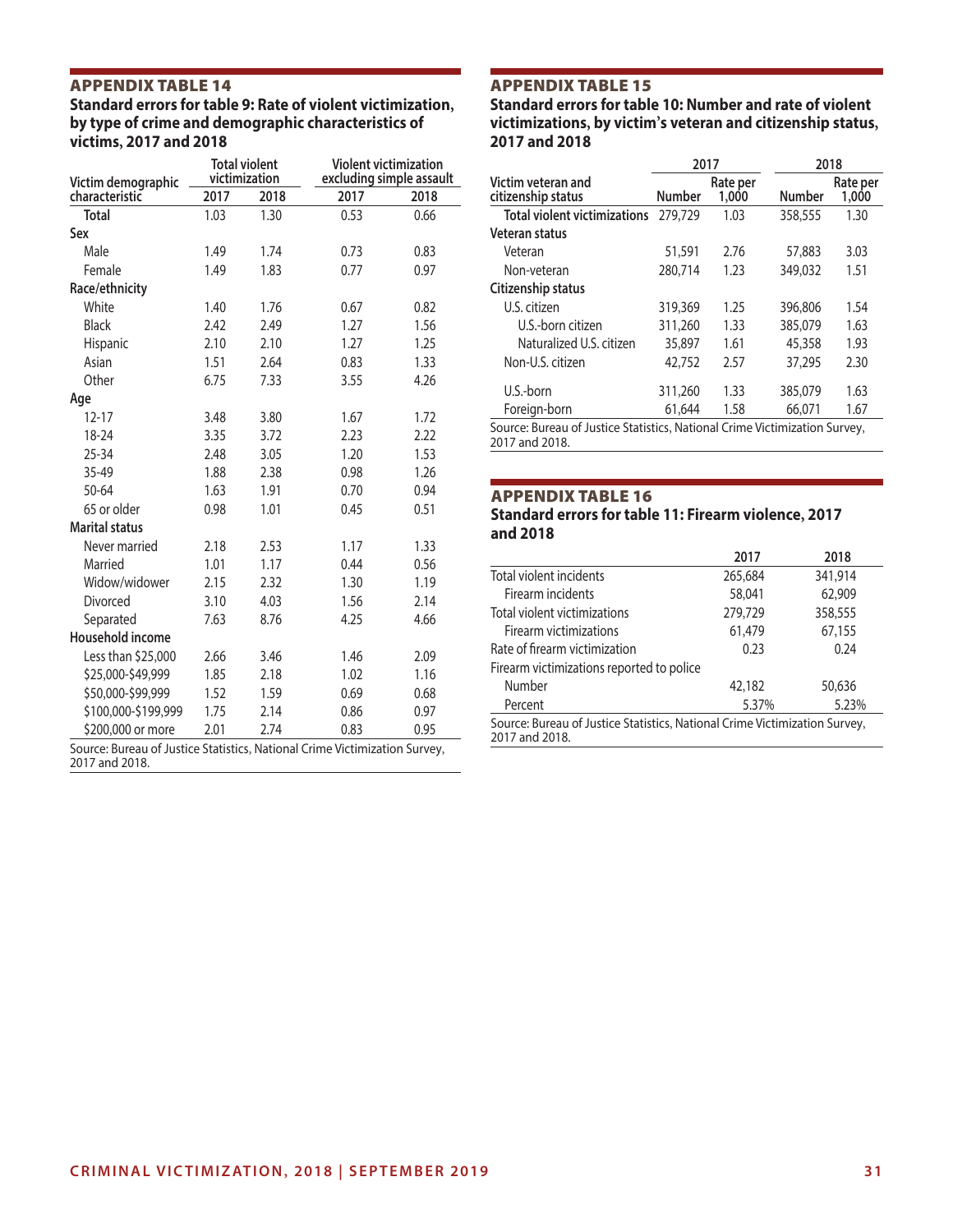## **Standard errors for table 12: Percent and number of violent incidents, by total population, victim, and offender demographic characteristics, 2018**

|                                        |                                |               | Percent of violent incidents |                       |                    |                            |                         |                       |
|----------------------------------------|--------------------------------|---------------|------------------------------|-----------------------|--------------------|----------------------------|-------------------------|-----------------------|
|                                        |                                |               |                              | Offender              |                    |                            | <b>Victim</b>           |                       |
|                                        | Number of<br>violent incidents |               | 95% confidence interval      |                       |                    |                            | 95% confidence interval |                       |
| Demographic characteristic             | Offender                       | <b>Victim</b> | Standard error               | Lower bound           | <b>Upper bound</b> | Standard error Lower bound |                         | Upper bound           |
| <b>Total</b>                           | 341,914                        | 341,914       | $\thicksim$                  | $\tilde{\phantom{a}}$ | $\sim$             | $\tilde{}$                 | $\tilde{\phantom{a}}$   | $\tilde{\phantom{a}}$ |
| Sex                                    |                                |               |                              |                       |                    |                            |                         |                       |
| Male                                   | 305,652                        | 228,389       | 2.16%                        | 72.80%                | 81.25%             | 2.35%                      | 41.95%                  | 51.17%                |
| Female                                 | 112,651                        | 251,322       | 1.66                         | 15.02                 | 21.50              | 2.39                       | 48.75                   | 58.13                 |
| Both male and female<br>offenders      | 44,764                         | $\thicksim$   | 0.75                         | 3.24                  | 6.19               | $\sim$                     | $\tilde{}$              | $\sim$                |
| Race/ethnicity                         |                                |               |                              |                       |                    |                            |                         |                       |
| White                                  | 222,508                        | 292,342       | 2.46%                        | 45.36%                | 55.00%             | 2.32%                      | 61.92%                  | 71.02%                |
| <b>Black</b>                           | 124,454                        | 83,242        | 1.82                         | 18.15                 | 25.30              | 1.21                       | 8.46                    | 13.19                 |
| Hispanic                               | 93,835                         | 98,657        | 1.47                         | 11.54                 | 17.31              | 1.39                       | 11.14                   | 16.59                 |
| Asian                                  | 28,592                         | 43,706        | 0.51                         | 1.46                  | 3.47               | 0.68                       | 2.85                    | 5.52                  |
| Other                                  | 68,069                         | 46,913        | 1.13                         | 6.82                  | 11.23              | 0.73                       | 3.23                    | 6.08                  |
| Multiple offenders of<br>various races | 26,370                         | $\thicksim$   | 0.47                         | 1.25                  | 3.10               | $\thicksim$                | $\tilde{}$              | $\sim$                |
| Age                                    |                                |               |                              |                       |                    |                            |                         |                       |
| 11 or younger                          | 20,806                         | $\thicksim$   | 0.40%                        | 0.80%                 | 2.35%              | $\thicksim$                |                         | $\thicksim$           |
| $12 - 17$                              | 89,044                         | 97,312        | 1.47                         | 11.13                 | 16.89              | 1.37%                      | 10.90%                  | 16.28%                |
| 18-29                                  | 132,519                        | 164,867       | 1.98                         | 21.05                 | 28.80              | 2.02                       | 25.16                   | 33.08                 |
| 30 or older                            | 225,685                        | 263,737       | 2.51                         | 48.76                 | 58.59              | 2.39                       | 52.60                   | 61.98                 |
| Multiple offenders of<br>various ages  | 48,968                         | $\thicksim$   | 0.88                         | 4.09                  | 7.54               | $\thicksim$                | $\thicksim$             | $\thicksim$           |
| ~Not applicable.                       |                                |               |                              |                       |                    |                            |                         |                       |

Source: Bureau of Justice Statistics, National Crime Victimization Survey, 2018.

## APPENDIX TABLE 18 **Standard errors for table 13: Percent of violent incidents, by victim and offender sex, 2018**

|            | <b>Number</b>           | Offender sex |        |                                                                            |  |  |  |
|------------|-------------------------|--------------|--------|----------------------------------------------------------------------------|--|--|--|
| Victim sex | of violent<br>incidents | Male         | Female | <b>Both male</b><br>and female                                             |  |  |  |
| Total      | 365,979                 | 2.16%        | 1.66%  | 0.75%                                                                      |  |  |  |
| Male       | 214,223                 | 2.53         | 1.95   | 0.78                                                                       |  |  |  |
| Female     | 238,557                 | 2.71         | 2.14   | 1.08                                                                       |  |  |  |
| 2018.      |                         |              |        | Source: Bureau of Justice Statistics, National Crime Victimization Survey, |  |  |  |

APPENDIX TABLE 19

## **Standard errors for table 14: Percent of violent incidents, by victim and offender race or ethnicity, 2018**

|                           |                                | Offender race/ethnicity |              |                 |        |       |                                                                         |  |  |  |
|---------------------------|--------------------------------|-------------------------|--------------|-----------------|--------|-------|-------------------------------------------------------------------------|--|--|--|
| Victim race/<br>ethnicity | Number of<br>violent incidents | White                   | <b>Black</b> | <b>Hispanic</b> | Asian  | Other | Multiple offenders<br>of various races<br>0.53%<br>1.04<br>1.22<br>2.15 |  |  |  |
| White                     | 272,794                        | 2.75%                   | 1.72%        | 1.37%           | 0.54%  | 1.20% |                                                                         |  |  |  |
| <b>Black</b>              | 75.952                         | 2.71                    | 4.76         | 2.31            | $\sim$ | 2.53  |                                                                         |  |  |  |
| Hispanic                  | 91,029                         | 3.93                    | 2.97         | 4.55            | 0.49   | 2.02  |                                                                         |  |  |  |
| Asian                     | 35,497                         | 6.24                    | 6.57         | 3.45            | 6.24   | 4.96  |                                                                         |  |  |  |
| ~Not applicable.          |                                |                         |              |                 |        |       |                                                                         |  |  |  |

Source: Bureau of Justice Statistics, National Crime Victimization Survey, 2018.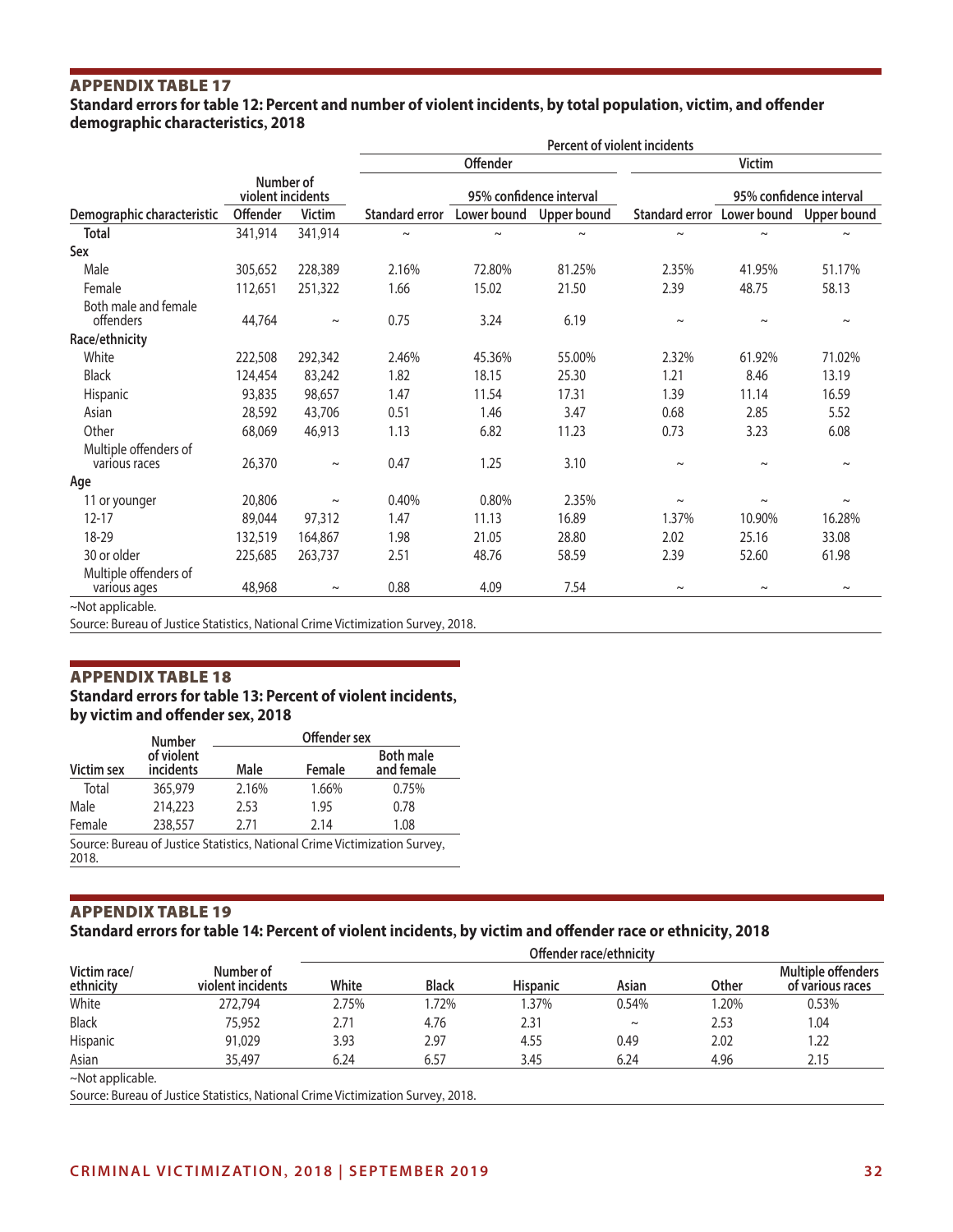**Standard errors for table 15: Percent of violent incidents and percent of the U.S. population, by victim race or ethnicity, 2018**

|              |                       | Of the same race/ethnicity |             | Of another race/ethnicity |                         |             |  |  |
|--------------|-----------------------|----------------------------|-------------|---------------------------|-------------------------|-------------|--|--|
| Victim race/ |                       | 95% confidence interval    |             |                           | 95% confidence interval |             |  |  |
| ethnicity    | <b>Standard error</b> | Lower bound                | Upper bound | <b>Standard error</b>     | Lower bound             | Upper bound |  |  |
| White        | 2.75%                 | 56.74%                     | 67.53%      | 2.60%                     | 32.77%                  | 42.96%      |  |  |
| <b>Black</b> | 4.76                  | 60.97                      | 79.61       | 4.41                      | 21.07                   | 38.36       |  |  |
| Hispanic     | 4.55                  | 36.49                      | 54.33       | 4.63                      | 45.52                   | 63.66       |  |  |
| Asian        | 6.24                  | 11.86                      | 36.33       | 6.74                      | 62.70                   | 89.11       |  |  |

## APPENDIX TABLE 21

**Standard errors for table 16: Number and percent of persons who were victims of violent crime, by type of crime, 2014-2018**

|                                           |         | Number of victims |                                                                                       |         |         |        |        | Percent of persons |        |        |  |
|-------------------------------------------|---------|-------------------|---------------------------------------------------------------------------------------|---------|---------|--------|--------|--------------------|--------|--------|--|
| Type of crime                             | 2014    | 2015              | 2016                                                                                  | 2017    | 2018    | 2014   | 2015   | 2016               | 2017   | 2018   |  |
| <b>Total violent crime</b>                | 112,590 | 115,649           | 98,610                                                                                | 105,403 | 106,453 | 0.042% | 0.041% | 0.036%             | 0.038% | 0.037% |  |
| Rape/sexual assault                       | 19.745  | 27,828            | 22,990                                                                                | 18,642  | 33,619  | 0.007  | 0.010  | 0.008              | 0.007  | 0.012  |  |
| Robbery                                   | 42,962  | 36,761            | 28,206                                                                                | 34,671  | 30,657  | 0.016  | 0.014  | 0.010              | 0.013  | 0.011  |  |
| Assault                                   | 104,377 | 103,997           | 92,481                                                                                | 97,147  | 92,852  | 0.038  | 0.037  | 0.034              | 0.035  | 0.033  |  |
| Aggravated assault                        | 47,418  | 42,626            | 50,020                                                                                | 43,542  | 43,726  | 0.017  | 0.016  | 0.018              | 0.016  | 0.016  |  |
| Simple assault                            | 90,767  | 89,125            | 78,887                                                                                | 83,931  | 89,167  | 0.034  | 0.032  | 0.029              | 0.031  | 0.032  |  |
| Violent crime excluding simple assault    | 66,223  | 60,817            | 59,666                                                                                | 57,738  | 65,626  | 0.025% | 0.023% | 0.022%             | 0.021% | 0.023% |  |
| Selected characteristics of violent crime |         |                   |                                                                                       |         |         |        |        |                    |        |        |  |
| Domestic violence                         | 47,071  | 42,869            | 35,899                                                                                | 36,762  | 44,973  | 0.018% | 0.016% | 0.013%             | 0.013% | 0.016% |  |
| Intimate partner violence                 | 31,870  | 35,432            | 25,976                                                                                | 27,569  | 33,587  | 0.012  | 0.013  | 0.010              | 0.010  | 0.012  |  |
| Stranger violence                         | 63,226  | 67,176            | 65,338                                                                                | 71,404  | 70,402  | 0.023  | 0.025  | 0.024              | 0.027  | 0.025  |  |
| Violent crime with an injury              | 52,780  | 55,235            | 48,732                                                                                | 41,379  | 47,606  | 0.020  | 0.020  | 0.018              | 0.015  | 0.017  |  |
| Violent crime with a weapon               | 53,596  | 42,101            | 50,710                                                                                | 50,006  | 46,485  | 0.020  | 0.016  | 0.019              | 0.018  | 0.017  |  |
|                                           |         |                   | Source: Bureau of Justice Statistics, National Crime Victimization Survey, 2014-2018. |         |         |        |        |                    |        |        |  |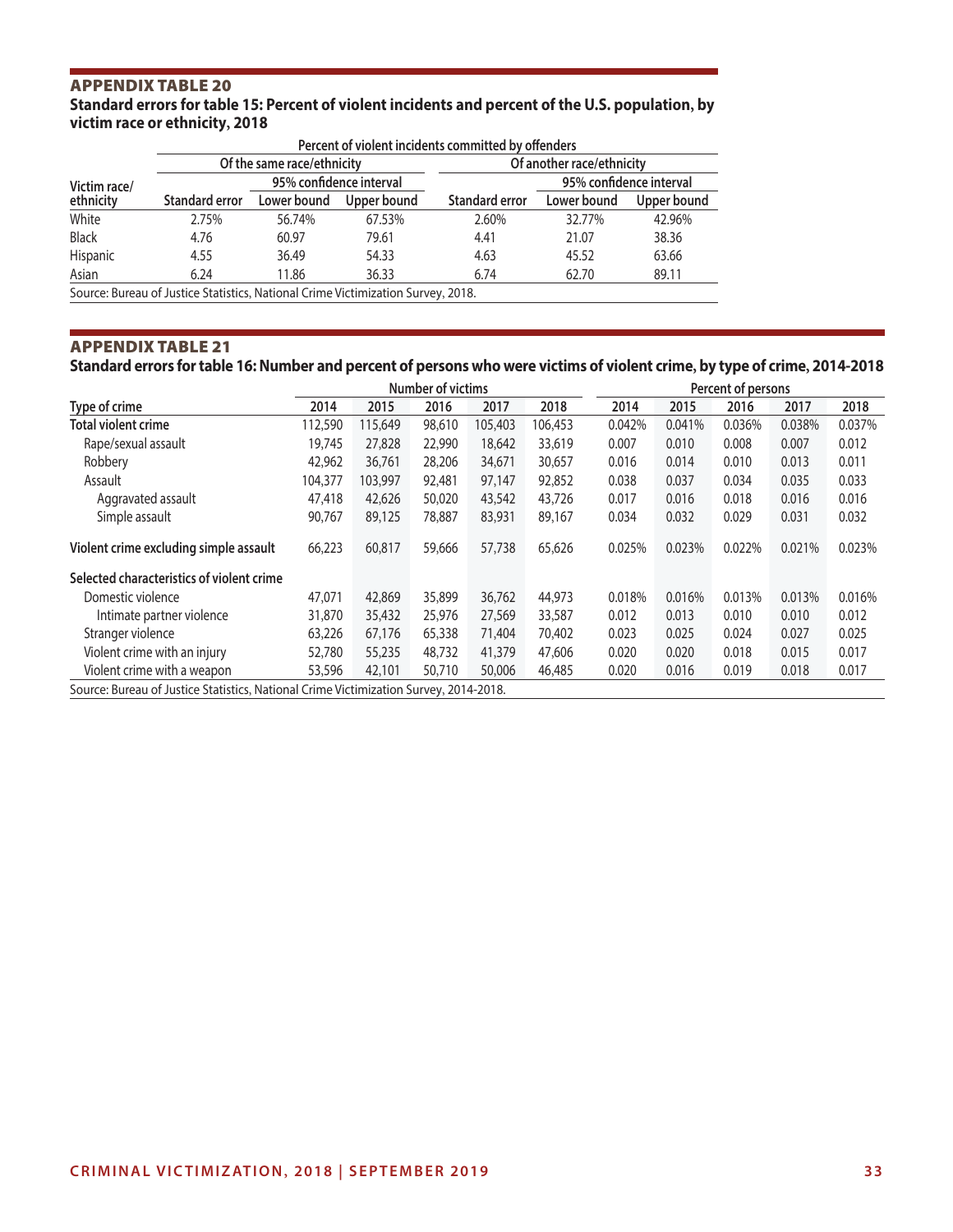### **Standard errors for table 17: Number and percent of persons who were victims of violent crime, by demographic characteristics of victims, 2014-2018**

| Victim demographic                                            |         |         | <b>Number of victims</b> |         |         |        | Percent of persons<br>2014<br>2016<br>2018<br>2015<br>2017<br>0.042%<br>0.041%<br>0.036%<br>0.038% |        |        |        |  |
|---------------------------------------------------------------|---------|---------|--------------------------|---------|---------|--------|----------------------------------------------------------------------------------------------------|--------|--------|--------|--|
| characteristic                                                | 2014    | 2015    | 2016                     | 2017    | 2018    |        |                                                                                                    |        |        |        |  |
| <b>Total</b>                                                  | 112,590 | 115,649 | 98,610                   | 105,403 | 106,453 |        |                                                                                                    |        |        | 0.037% |  |
| Sex                                                           |         |         |                          |         |         |        |                                                                                                    |        |        |        |  |
| Male                                                          | 75,274  | 73,625  | 69,568                   | 77,130  | 65,162  | 0.058% | 0.055%                                                                                             | 0.053% | 0.057% | 0.047% |  |
| Female                                                        | 70,027  | 76,817  | 63,121                   | 67,275  | 75,560  | 0.051  | 0.053                                                                                              | 0.045  | 0.048  | 0.053  |  |
| Race/ethnicity                                                |         |         |                          |         |         |        |                                                                                                    |        |        |        |  |
| White                                                         | 87,557  | 90,112  | 68,491                   | 80,825  | 85,112  | 0.049% | 0.049%                                                                                             | 0.039% | 0.044% | 0.047% |  |
| <b>Black</b>                                                  | 43,208  | 41,050  | 33,953                   | 34,805  | 40,446  | 0.129  | 0.121                                                                                              | 0.101  | 0.103  | 0.121  |  |
| Hispanic                                                      | 37,420  | 41,842  | 49,641                   | 41,936  | 39,611  | 0.084  | 0.084                                                                                              | 0.108  | 0.092  | 0.082  |  |
| Asian                                                         | 13,693  | 14,594  | 19,128                   | 13,341  | 16,806  | 0.103  | 0.098                                                                                              | 0.122  | 0.081  | 0.094  |  |
| Other                                                         | 21,237  | 21,371  | 19,470                   | 20,478  | 22,280  | 0.386  | 0.401                                                                                              | 0.347  | 0.318  | 0.321  |  |
| Age                                                           |         |         |                          |         |         |        |                                                                                                    |        |        |        |  |
| $12 - 17$                                                     | 41,146  | 37,288  | 33,013                   | 38,691  | 35,628  | 0.159% | 0.141%                                                                                             | 0.132% | 0.160% | 0.143% |  |
| 18-24                                                         | 43,521  | 44,560  | 38,603                   | 40,110  | 41,447  | 0.147  | 0.144                                                                                              | 0.127  | 0.131  | 0.136  |  |
| 25-34                                                         | 42,242  | 39,884  | 47,256                   | 39,268  | 48,172  | 0.098  | 0.090                                                                                              | 0.107  | 0.089  | 0.106  |  |
| 35-49                                                         | 45,701  | 49,512  | 41,698                   | 39,338  | 42,044  | 0.075  | 0.080                                                                                              | 0.068  | 0.065  | 0.067  |  |
| 50-64                                                         | 44,251  | 39,308  | 34,644                   | 41,777  | 41,860  | 0.071  | 0.062                                                                                              | 0.055  | 0.065  | 0.065  |  |
| 65 or older                                                   | 16,670  | 20,567  | 21,991                   | 22,991  | 24,644  | 0.037  | 0.045                                                                                              | 0.046  | 0.046  | 0.047  |  |
| <b>Marital status</b>                                         |         |         |                          |         |         |        |                                                                                                    |        |        |        |  |
| Never married                                                 | 82,416  | 82,336  | 74,103                   | 78,598  | 71,578  | 0.087% | 0.085%                                                                                             | 0.078% | 0.083% | 0.074% |  |
| Married                                                       | 47,301  | 47,092  | 45,252                   | 43,799  | 50,693  | 0.037  | 0.036                                                                                              | 0.036  | 0.034  | 0.038  |  |
| Widow/widower                                                 | 13,712  | 16,233  | 15,558                   | 15,866  | 21,435  | 0.092  | 0.110                                                                                              | 0.104  | 0.103  | 0.137  |  |
| Divorced                                                      | 33,881  | 36,906  | 30,684                   | 38,579  | 32,608  | 0.132  | 0.134                                                                                              | 0.113  | 0.142  | 0.116  |  |
| Separated<br>$\sim$ $\sim$ $\sim$ $\sim$ $\sim$ $\sim$ $\sim$ | 22,313  | 14,078  | 17,755                   | 17,247  | 18,124  | 0.439  | 0.274                                                                                              | 0.351  | 0.341  | 0.340  |  |

Source: Bureau of Justice Statistics, National Crime Victimization Survey, 2014-2018.

#### APPENDIX TABLE 23 **Standard errors for table 18: Number and percent of households victimized, by type of property crime, 2014-2018**

|                        |                                                                                       |         |         | Number of households victimized |         | Percent of households victimized |        |        |        |        |
|------------------------|---------------------------------------------------------------------------------------|---------|---------|---------------------------------|---------|----------------------------------|--------|--------|--------|--------|
| Type of property crime | 2014                                                                                  | 2015    | 2016    | 2017                            | 2018    | 2014                             | 2015   | 2016   | 2017   | 2018   |
| <b>Total</b>           | 237,482                                                                               | 253,856 | 188.207 | 166,394                         | 169,072 | 0.165%                           | 0.167% | 0.141% | 0.124% | 0.119% |
| Burglary/trespassing   | 85,286                                                                                | 89,612  | 64,413  | 67,513                          | 66,270  | 0.065%                           | 0.065% | 0.048% | 0.053% | 0.051% |
| <b>Burglary</b>        | 66,013                                                                                | 74,217  | 57,417  | 58,760                          | 58,052  | 0.051                            | 0.055  | 0.043  | 0.047  | 0.046  |
| Trespassing            | 51,357                                                                                | 53,145  | 41,730  | 33,644                          | 37,676  | 0.039                            | 0.040  | 0.031  | 0.027  | 0.029  |
| Motor-vehicle theft    | 33,179                                                                                | 37,269  | 37,809  | 31,188                          | 29,684  | 0.026%                           | 0.028% | 0.028% | 0.025% | 0.024% |
| Other theft            | 209,742                                                                               | 214,688 | 160,814 | 148,890                         | 153,323 | 0.147%                           | 0.144% | 0.120% | 0.112% | 0.113% |
|                        | Source: Bureau of Justice Statistics, National Crime Victimization Survey, 2014-2018. |         |         |                                 |         |                                  |        |        |        |        |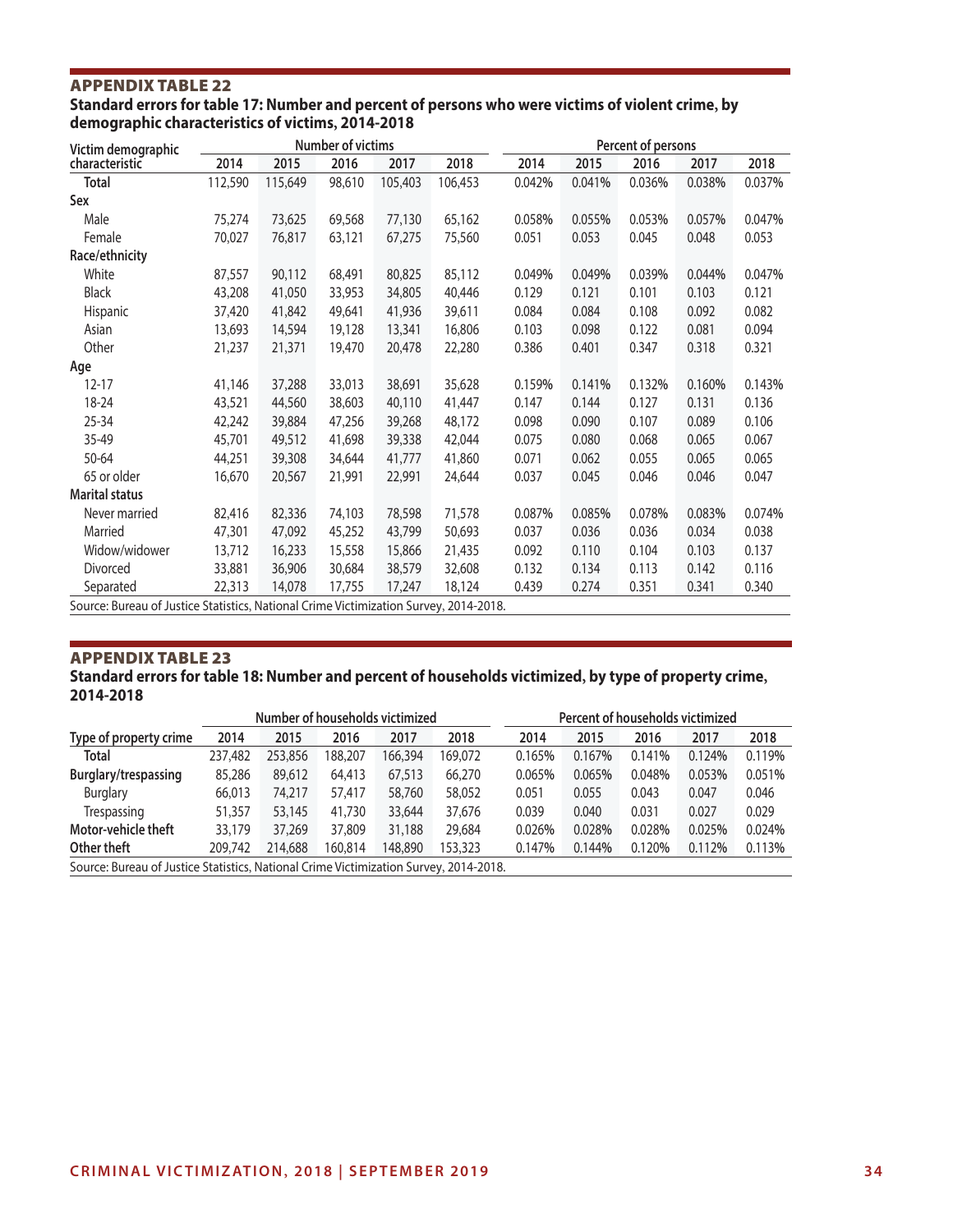### APPENDIX TABLE 24 **Standard errors for table 19: Number and percent of persons who were victims of serious crime, 2014-2018**

|                                                                                       |         |         | <b>Number of victims</b> |         |         |        |        | Percent of persons |        |        |
|---------------------------------------------------------------------------------------|---------|---------|--------------------------|---------|---------|--------|--------|--------------------|--------|--------|
| Type of crime                                                                         | 2014    | 2015    | 2016                     | 2017    | 2018    | 2014   | 2015   | 2016               | 2017   | 2018   |
| <b>Total serious crime</b>                                                            | 201,005 | 186,600 | 178,870                  | 182,207 | 185,193 | 0.073% | 0.065% | 0.066%             | 0.065% | 0.064% |
| Serious violent crime                                                                 | 65,284  | 60,607  | 58,125                   | 56,694  | 60,810  | 0.024% | 0.023% | 0.021%             | 0.021% | 0.022% |
| Rape/sexual assault<br>excl. threats and<br>no-force contact                          | 16,677  | 26,077  | 20,020                   | 16,051  | 27,529  | 0.006  | 0.010  | 0.007              | 0.006  | 0.010  |
| Robbery                                                                               | 42,962  | 36,761  | 28,206                   | 34,671  | 30,657  | 0.016  | 0.014  | 0.010              | 0.013  | 0.011  |
| Aggravated assault                                                                    | 47,418  | 42,626  | 50,020                   | 43,542  | 43,726  | 0.017  | 0.016  | 0.018              | 0.016  | 0.016  |
| Serious property crime                                                                | 189,800 | 179,271 | 165,105                  | 178,302 | 168,239 | 0.070% | 0.063% | 0.061%             | 0.064% | 0.059% |
| Completed burglary                                                                    | 167,747 | 163,829 | 142,340                  | 151,871 | 145,855 | 0.062  | 0.058  | 0.052              | 0.055  | 0.052  |
| Completed<br>motor-vehicle theft                                                      | 85,086  | 83,193  | 87,688                   | 80,923  | 93,986  | 0.032  | 0.030  | 0.032              | 0.030  | 0.034  |
| Source: Bureau of Justice Statistics, National Crime Victimization Survey, 2014-2018. |         |         |                          |         |         |        |        |                    |        |        |

### APPENDIX TABLE 25

## **Standard errors for table 20: Number and percent of persons who were victims of serious crime, by demographic characteristics of victims, 2014-2018**

| Victim demographic                                                                    |         |         | Number of victims |         |         |        |        | Percent of persons |        |        |
|---------------------------------------------------------------------------------------|---------|---------|-------------------|---------|---------|--------|--------|--------------------|--------|--------|
| characteristic                                                                        | 2014    | 2015    | 2016              | 2017    | 2018    | 2014   | 2015   | 2016               | 2017   | 2018   |
| <b>Total</b>                                                                          | 201,005 | 186,600 | 178,870           | 182,207 | 185,193 | 0.073% | 0.065% | 0.066%             | 0.065% | 0.064% |
| Sex                                                                                   |         |         |                   |         |         |        |        |                    |        |        |
| Male                                                                                  | 116,637 | 104,503 | 104,272           | 104,369 | 111,655 | 0.088% | 0.077% | 0.079%             | 0.075% | 0.079% |
| Female                                                                                | 112,966 | 116,364 | 103,795           | 101,171 | 97,913  | 0.080  | 0.079  | 0.074              | 0.073  | 0.066  |
| Race/ethnicity                                                                        |         |         |                   |         |         |        |        |                    |        |        |
| White                                                                                 | 135,471 | 146,401 | 122,205           | 142,228 | 126,137 | 0.076% | 0.081% | 0.069%             | 0.077% | 0.069% |
| <b>Black</b>                                                                          | 85,248  | 73,743  | 61,727            | 65,578  | 69,209  | 0.253  | 0.213  | 0.183              | 0.188  | 0.201  |
| Hispanic                                                                              | 100,812 | 92,639  | 92,360            | 80,522  | 88,937  | 0.220  | 0.185  | 0.198              | 0.176  | 0.181  |
| Asian                                                                                 | 34,633  | 23,230  | 42,171            | 25,710  | 16,235  | 0.255  | 0.155  | 0.264              | 0.158  | 0.092  |
| Other                                                                                 | 32,210  | 28,844  | 23,918            | 26,344  | 29,983  | 0.558  | 0.533  | 0.412              | 0.396  | 0.450  |
| Age                                                                                   |         |         |                   |         |         |        |        |                    |        |        |
| $12 - 17$                                                                             | 61,177  | 55,802  | 52,257            | 48,716  | 51,157  | 0.230% | 0.219% | 0.209%             | 0.193% | 0.198% |
| 18-24                                                                                 | 70,517  | 51,409  | 58,171            | 50,062  | 42,983  | 0.228  | 0.168  | 0.192              | 0.166  | 0.141  |
| 25-34                                                                                 | 54,889  | 62,028  | 65,209            | 50,249  | 62,050  | 0.127  | 0.138  | 0.147              | 0.114  | 0.132  |
| 35-49                                                                                 | 72,973  | 65,051  | 62,009            | 71,070  | 71,120  | 0.115  | 0.105  | 0.102              | 0.115  | 0.108  |
| 50-64                                                                                 | 62,512  | 59,695  | 57,111            | 50,286  | 63,881  | 0.101  | 0.091  | 0.090              | 0.077  | 0.101  |
| 65 or older                                                                           | 42,789  | 43,673  | 43,266            | 41,418  | 44,039  | 0.097  | 0.091  | 0.090              | 0.080  | 0.083  |
| <b>Marital status</b>                                                                 |         |         |                   |         |         |        |        |                    |        |        |
| Never married                                                                         | 127,679 | 109,396 | 109,473           | 90,098  | 101,533 | 0.132% | 0.113% | 0.114%             | 0.096% | 0.101% |
| Married                                                                               | 95,329  | 95,055  | 93,243            | 101,769 | 83,126  | 0.075  | 0.073  | 0.073              | 0.078  | 0.062  |
| Widow/widower                                                                         | 23,688  | 25,901  | 25,149            | 21,940  | 27,546  | 0.161  | 0.169  | 0.167              | 0.140  | 0.178  |
| Divorced                                                                              | 46,283  | 47,301  | 43,066            | 34,732  | 45,501  | 0.176  | 0.165  | 0.154              | 0.127  | 0.157  |
| Separated                                                                             | 20,439  | 18,743  | 17,634            | 19,392  | 22,900  | 0.392  | 0.364  | 0.353              | 0.381  | 0.431  |
| Source: Bureau of Justice Statistics, National Crime Victimization Survey, 2014-2018. |         |         |                   |         |         |        |        |                    |        |        |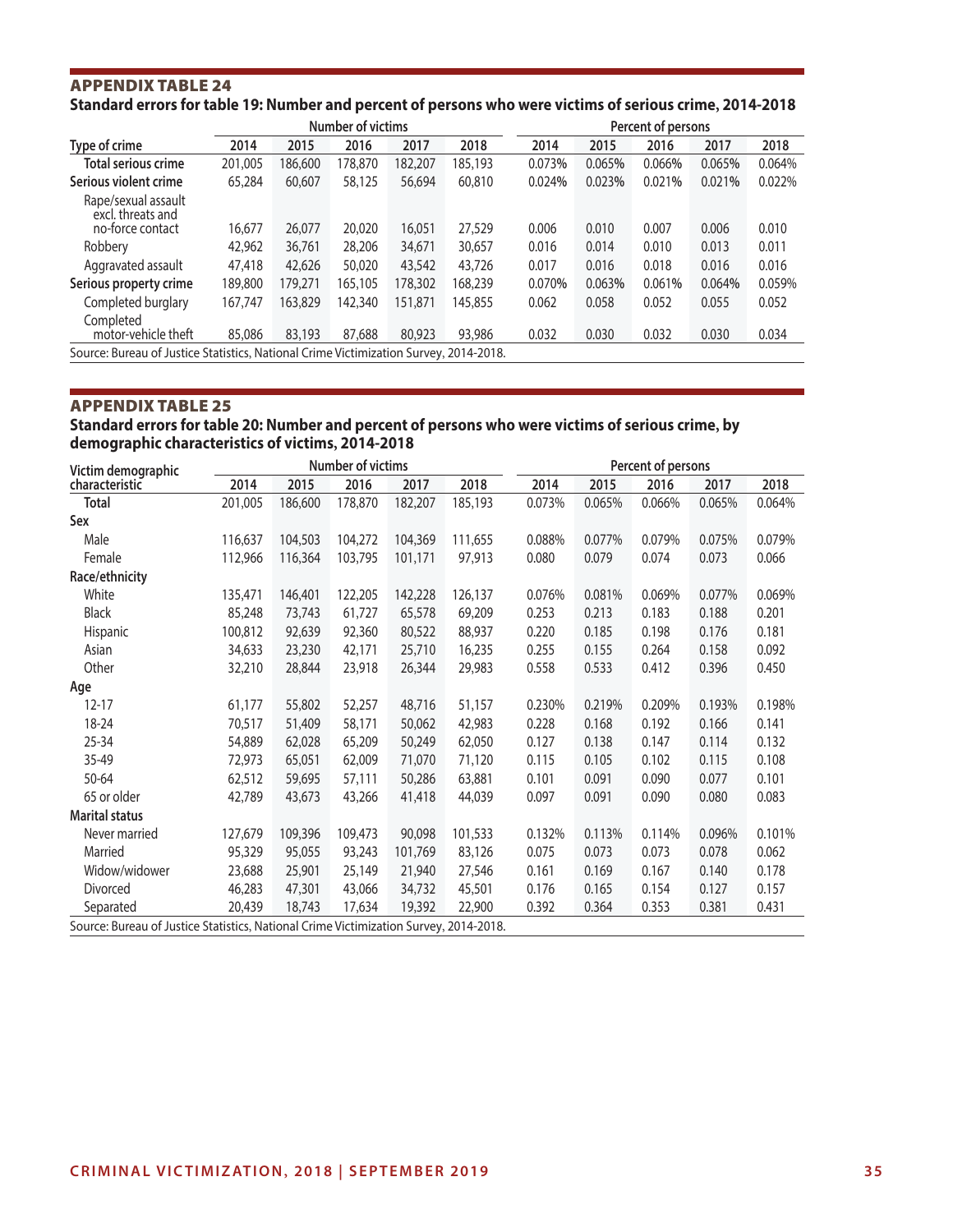| Population size for persons age 12 or older, by demographic characteristics, 2014-2018 |             |             |             |             |             |  |  |  |  |  |
|----------------------------------------------------------------------------------------|-------------|-------------|-------------|-------------|-------------|--|--|--|--|--|
| Demographic characteristic                                                             | 2014        | 2015        | 2016        | 2017        | 2018        |  |  |  |  |  |
| <b>Total</b>                                                                           | 266,665,160 | 269,526,470 | 272,204,190 | 272,468,480 | 275,325,390 |  |  |  |  |  |
| Sex                                                                                    |             |             |             |             |             |  |  |  |  |  |
| Male                                                                                   | 129,889,490 | 131,173,670 | 132,525,350 | 132,432,710 | 133,907,490 |  |  |  |  |  |
| Female                                                                                 | 136,775,670 | 138,352,800 | 139,678,840 | 140,035,770 | 141,417,890 |  |  |  |  |  |
| Race/ethnicity                                                                         |             |             |             |             |             |  |  |  |  |  |
| White <sup>a</sup>                                                                     | 173,552,050 | 173,043,610 | 172,882,890 | 171,454,370 | 171,493,180 |  |  |  |  |  |
| <b>Black<sup>a</sup></b>                                                               | 32,814,730  | 33,242,330  | 33,623,820  | 32,699,520  | 33,132,390  |  |  |  |  |  |
| Hispanic                                                                               | 41,409,860  | 43,314,490  | 44,470,950  | 45,481,910  | 46,997,610  |  |  |  |  |  |
| Asian <sup>a</sup>                                                                     | 13,436,120  | 14,663,500  | 15,719,020  | 16,582,080  | 17,228,930  |  |  |  |  |  |
| Othera,b                                                                               | 5,452,400   | 5,262,540   | 5,507,510   | 6,250,600   | 6,473,280   |  |  |  |  |  |
| Age                                                                                    |             |             |             |             |             |  |  |  |  |  |
| $12 - 17$                                                                              | 25,134,450  | 24,826,110  | 25,043,610  | 24,911,170  | 24,917,160  |  |  |  |  |  |
| 18-24                                                                                  | 30,395,090  | 30,504,250  | 30,301,000  | 29,883,550  | 29,838,720  |  |  |  |  |  |
| 25-34                                                                                  | 43,111,770  | 43,693,960  | 44,303,050  | 44,327,500  | 44,946,880  |  |  |  |  |  |
| 35-49                                                                                  | 60,702,970  | 60,928,420  | 61,158,070  | 60,878,870  | 61,429,050  |  |  |  |  |  |
| 50-64                                                                                  | 62,332,000  | 63,004,570  | 63,332,410  | 62,955,630  | 62,940,810  |  |  |  |  |  |
| 65 or older                                                                            | 44,988,890  | 46,569,150  | 48,066,050  | 49,511,760  | 51,252,780  |  |  |  |  |  |
| <b>Marital status</b>                                                                  |             |             |             |             |             |  |  |  |  |  |
| Never married                                                                          | 91,857,730  | 93,289,060  | 95,415,230  | 96,211,120  | 97,152,920  |  |  |  |  |  |
| Married                                                                                | 127,104,460 | 127,167,850 | 127,704,070 | 127,923,650 | 128,744,200 |  |  |  |  |  |
| Widow/widower                                                                          | 14,649,410  | 14,779,490  | 15,053,020  | 14,832,940  | 15,166,010  |  |  |  |  |  |
| Divorced                                                                               | 26,028,400  | 27,084,680  | 27,189,410  | 26,776,250  | 27,360,570  |  |  |  |  |  |
| Separated                                                                              | 5,076,720   | 5,124,520   | 5,022,050   | 4,937,290   | 5,129,600   |  |  |  |  |  |

aExcludes persons of Hispanic/Latino origin, (e.g., "white" refers to non-Hispanic whites and "black" refers to non-Hispanic blacks). bIncludes Native Hawaiians and Other Pacific Islanders, American Indians and Alaska Natives, and persons of two or more races. Source: Bureau of Justice Statistics, National Crime Victimization Survey, 2014-2018.

## APPENDIX TABLE 27 **Household population size, 2014-2018**

APPENDIX TABLE 26

|                                                                                                                                                                    | 2014        | 2015                    | 2016 | 2017 | 2018                    |  |  |  |  |
|--------------------------------------------------------------------------------------------------------------------------------------------------------------------|-------------|-------------------------|------|------|-------------------------|--|--|--|--|
| Total                                                                                                                                                              | 129,492,740 | 131,962,260 133,365,270 |      |      | 123,085,790 124,824,660 |  |  |  |  |
| Note: The 8% decline in the household population from 2016 to 2017 is due to a<br>new adjustment that modified the household weights. See Methodology for details. |             |                         |      |      |                         |  |  |  |  |
| Source: Bureau of Justice Statistics, National Crime Victimization Survey, 2014-2018.                                                                              |             |                         |      |      |                         |  |  |  |  |